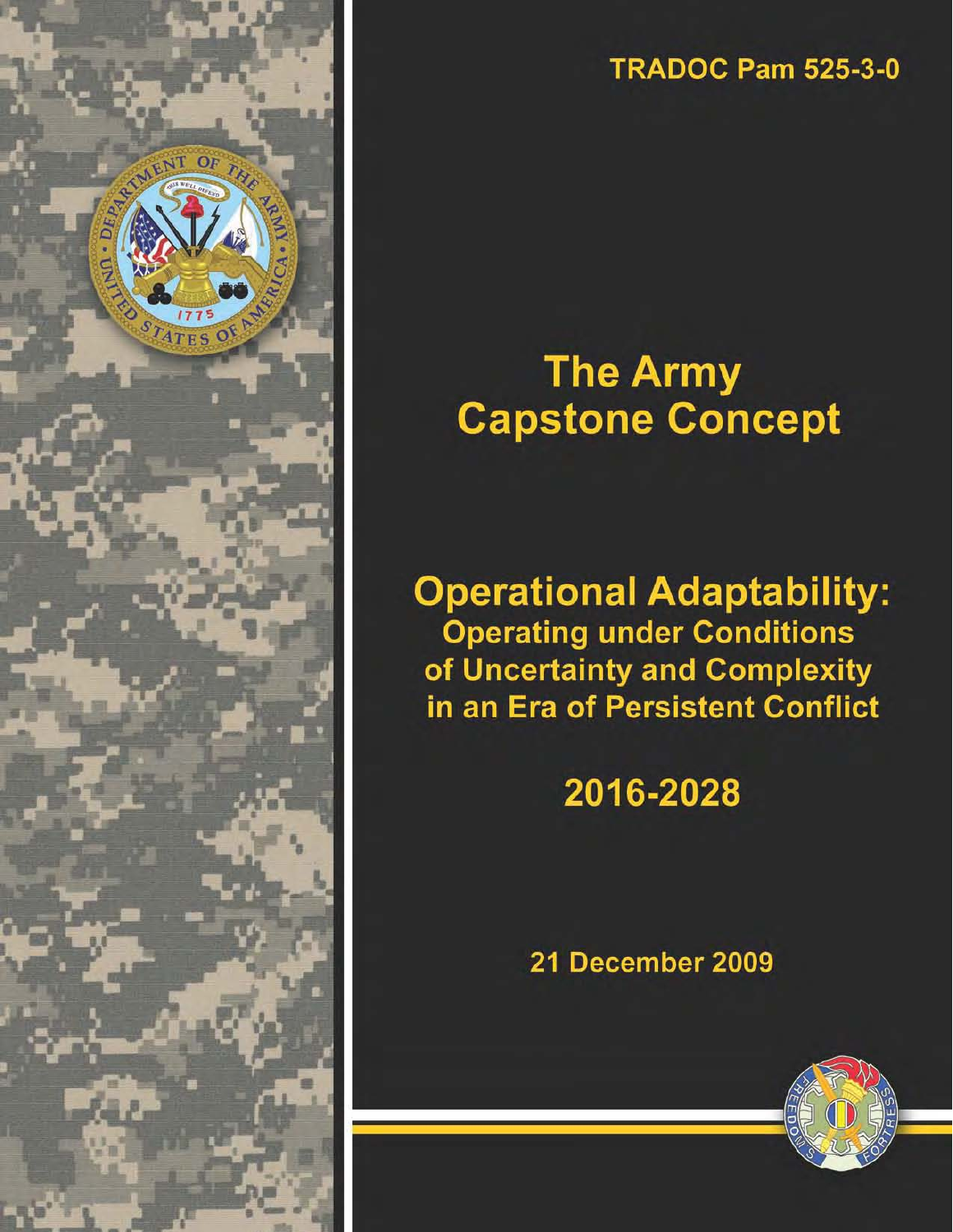| <b>Report Documentation Page</b>                                                                                                                                                                                                                                                                                                                                                                                                                                                                                                                                                                                                                                                                                                                                                                                                                                   |                                                         |                                      |                                |                                                     | Form Approved<br>OMB No. 0704-0188        |  |  |
|--------------------------------------------------------------------------------------------------------------------------------------------------------------------------------------------------------------------------------------------------------------------------------------------------------------------------------------------------------------------------------------------------------------------------------------------------------------------------------------------------------------------------------------------------------------------------------------------------------------------------------------------------------------------------------------------------------------------------------------------------------------------------------------------------------------------------------------------------------------------|---------------------------------------------------------|--------------------------------------|--------------------------------|-----------------------------------------------------|-------------------------------------------|--|--|
| Public reporting burden for the collection of information is estimated to average 1 hour per response, including the time for reviewing instructions, searching existing data sources, gathering and<br>maintaining the data needed, and completing and reviewing the collection of information. Send comments regarding this burden estimate or any other aspect of this collection of information,<br>including suggestions for reducing this burden, to Washington Headquarters Services, Directorate for Information Operations and Reports, 1215 Jefferson Davis Highway, Suite 1204, Arlington<br>VA 22202-4302. Respondents should be aware that notwithstanding any other provision of law, no person shall be subject to a penalty for failing to comply with a collection of information if it<br>does not display a currently valid OMB control number. |                                                         |                                      |                                |                                                     |                                           |  |  |
| 1. REPORT DATE<br><b>21 DEC 2009</b>                                                                                                                                                                                                                                                                                                                                                                                                                                                                                                                                                                                                                                                                                                                                                                                                                               |                                                         | 2. REPORT TYPE                       |                                | <b>3. DATES COVERED</b><br>00-00-2009 to 00-00-2009 |                                           |  |  |
| <b>4. TITLE AND SUBTITLE</b>                                                                                                                                                                                                                                                                                                                                                                                                                                                                                                                                                                                                                                                                                                                                                                                                                                       |                                                         |                                      |                                |                                                     | 5a. CONTRACT NUMBER                       |  |  |
| The Army Capstone Concept. Operational Adaptability: Operating<br>under Conditions if Uncertainty and Complexity in an Era of Persistent                                                                                                                                                                                                                                                                                                                                                                                                                                                                                                                                                                                                                                                                                                                           |                                                         |                                      |                                |                                                     | 5b. GRANT NUMBER                          |  |  |
| <b>Conflict</b>                                                                                                                                                                                                                                                                                                                                                                                                                                                                                                                                                                                                                                                                                                                                                                                                                                                    |                                                         | 5c. PROGRAM ELEMENT NUMBER           |                                |                                                     |                                           |  |  |
| 6. AUTHOR(S)                                                                                                                                                                                                                                                                                                                                                                                                                                                                                                                                                                                                                                                                                                                                                                                                                                                       |                                                         |                                      | 5d. PROJECT NUMBER             |                                                     |                                           |  |  |
|                                                                                                                                                                                                                                                                                                                                                                                                                                                                                                                                                                                                                                                                                                                                                                                                                                                                    |                                                         |                                      |                                |                                                     | <b>5e. TASK NUMBER</b>                    |  |  |
|                                                                                                                                                                                                                                                                                                                                                                                                                                                                                                                                                                                                                                                                                                                                                                                                                                                                    |                                                         |                                      |                                |                                                     | 5f. WORK UNIT NUMBER                      |  |  |
| 7. PERFORMING ORGANIZATION NAME(S) AND ADDRESS(ES)<br><b>U.S. Army Training and Doctrine Command, Fort</b><br>Monroe, VA, 23651-1047                                                                                                                                                                                                                                                                                                                                                                                                                                                                                                                                                                                                                                                                                                                               |                                                         |                                      |                                | 8. PERFORMING ORGANIZATION<br><b>REPORT NUMBER</b>  |                                           |  |  |
|                                                                                                                                                                                                                                                                                                                                                                                                                                                                                                                                                                                                                                                                                                                                                                                                                                                                    | 9. SPONSORING/MONITORING AGENCY NAME(S) AND ADDRESS(ES) | 10. SPONSOR/MONITOR'S ACRONYM(S)     |                                |                                                     |                                           |  |  |
|                                                                                                                                                                                                                                                                                                                                                                                                                                                                                                                                                                                                                                                                                                                                                                                                                                                                    |                                                         |                                      |                                |                                                     | 11. SPONSOR/MONITOR'S REPORT<br>NUMBER(S) |  |  |
| 12. DISTRIBUTION/AVAILABILITY STATEMENT<br>Approved for public release; distribution unlimited                                                                                                                                                                                                                                                                                                                                                                                                                                                                                                                                                                                                                                                                                                                                                                     |                                                         |                                      |                                |                                                     |                                           |  |  |
| <b>13. SUPPLEMENTARY NOTES</b>                                                                                                                                                                                                                                                                                                                                                                                                                                                                                                                                                                                                                                                                                                                                                                                                                                     |                                                         |                                      |                                |                                                     |                                           |  |  |
| 14. ABSTRACT                                                                                                                                                                                                                                                                                                                                                                                                                                                                                                                                                                                                                                                                                                                                                                                                                                                       |                                                         |                                      |                                |                                                     |                                           |  |  |
| <b>15. SUBJECT TERMS</b>                                                                                                                                                                                                                                                                                                                                                                                                                                                                                                                                                                                                                                                                                                                                                                                                                                           |                                                         |                                      |                                |                                                     |                                           |  |  |
| 16. SECURITY CLASSIFICATION OF:                                                                                                                                                                                                                                                                                                                                                                                                                                                                                                                                                                                                                                                                                                                                                                                                                                    |                                                         | 17. LIMITATION OF<br><b>ABSTRACT</b> | 18. NUMBER<br>OF PAGES         | 19a. NAME OF<br><b>RESPONSIBLE PERSON</b>           |                                           |  |  |
| a. REPORT<br>unclassified                                                                                                                                                                                                                                                                                                                                                                                                                                                                                                                                                                                                                                                                                                                                                                                                                                          | b. ABSTRACT<br>unclassified                             | c. THIS PAGE<br>unclassified         | Same as<br><b>Report (SAR)</b> | 58                                                  |                                           |  |  |

**Standard Form 298 (Rev. 8-98)**<br>Prescribed by ANSI Std Z39-18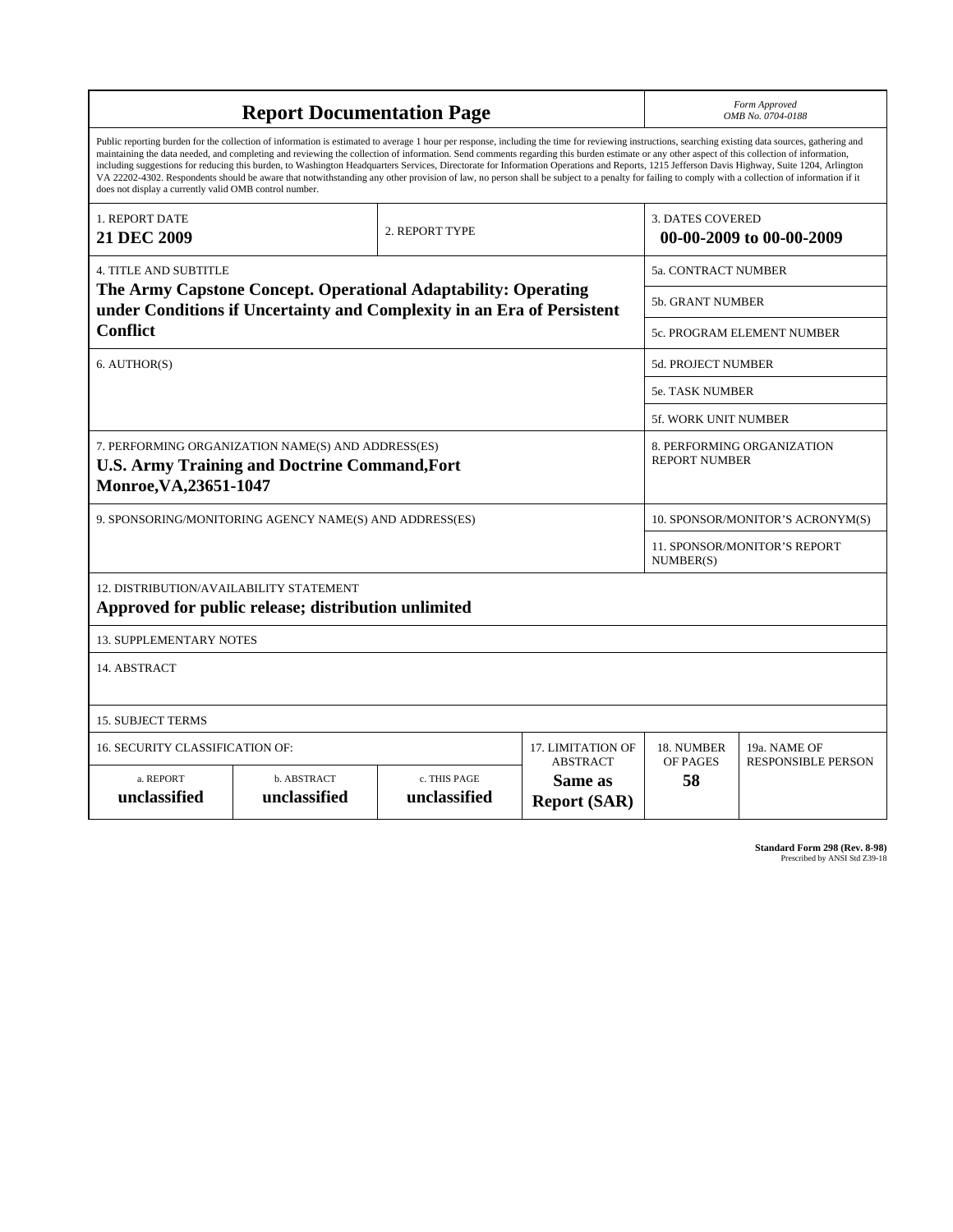#### **Foreword**

## *From the Commanding General U.S. Army Training and Doctrine Command*

Ideas matter. Emerging from specific human, historical, and technological contexts, ideas affect understanding and influence behavior. Ideas can serve as the driving force behind significant institutional change. Because the need for change will always be with us, the exchange of ideas and conceptual development must be among our top priorities.

The purpose of TRADOC Pam 525-3-0, *The Army Capstone Concept Operational Adaptability—Operating Under Conditions of Uncertainty and Complexity in an Era of Persistent Conflict,* is to describe the broad capabilities the Army will require in 2016-2028. It provides a guide to how the Army will apply available resources to overcome adaptive enemies and accomplish challenging missions. TRADOC Pam 525-3-0 articulates how to think about future armed conflict within an uncertain and complex environment. It provides a foundation for a campaign of learning and analysis that will evaluate and refine the concept's major ideas and required capabilities. Ultimately, prioritized capabilities that emerge from this concept and subordinate, more detailed concepts will guide changes in doctrine, organization, training, materiel, leader development and programs related to the human dimension for our Army.

The aim of Army operations is to set conditions that achieve or facilitate the achievement of policy goals and objectives. Future enemies will constantly adapt and seek ways to overcome Army strengths and capitalize on what they perceive as our vulnerabilities. We operate where our enemies, indigenous populations, culture, politics, and religion intersect and where the fog and friction of war persists. The U.S. Army must maintain its core competency of conducting effective combined arms operations in close combat to employ defeat and stability mechanisms against a variety of threats. The U.S. Army must also hone its ability to integrate joint and interagency assets, develop the situation through action, and adjust rapidly to changing situations to achieve what this concept defines as *operational adaptability*.

Operational adaptability requires a *mindset* based on flexibility of thought calling for leaders at all levels who are comfortable with collaborative planning and decentralized execution, have a tolerance for ambiguity, and possess the ability and willingness to make rapid adjustments according to the situation. Operational adaptability is essential to developing situational understanding and seizing, retaining, and exploiting the initiative under a broad range of conditions. Operational adaptability is also critical to developing the coercive and persuasive skills the Army will need to assist friends, reassure and protect populations, and to identify, isolate, and defeat enemies.

Although the Army must continue to develop technology to meet future challenges, we must emphasize the integration of technology into capable formations commanded by innovative leaders who are comfortable operating under conditions of ambiguity and uncertainty. To maximize the potential of technological developments, we must conscientiously evolve and adapt capabilities based on changes in threat capabilities and the operational environment.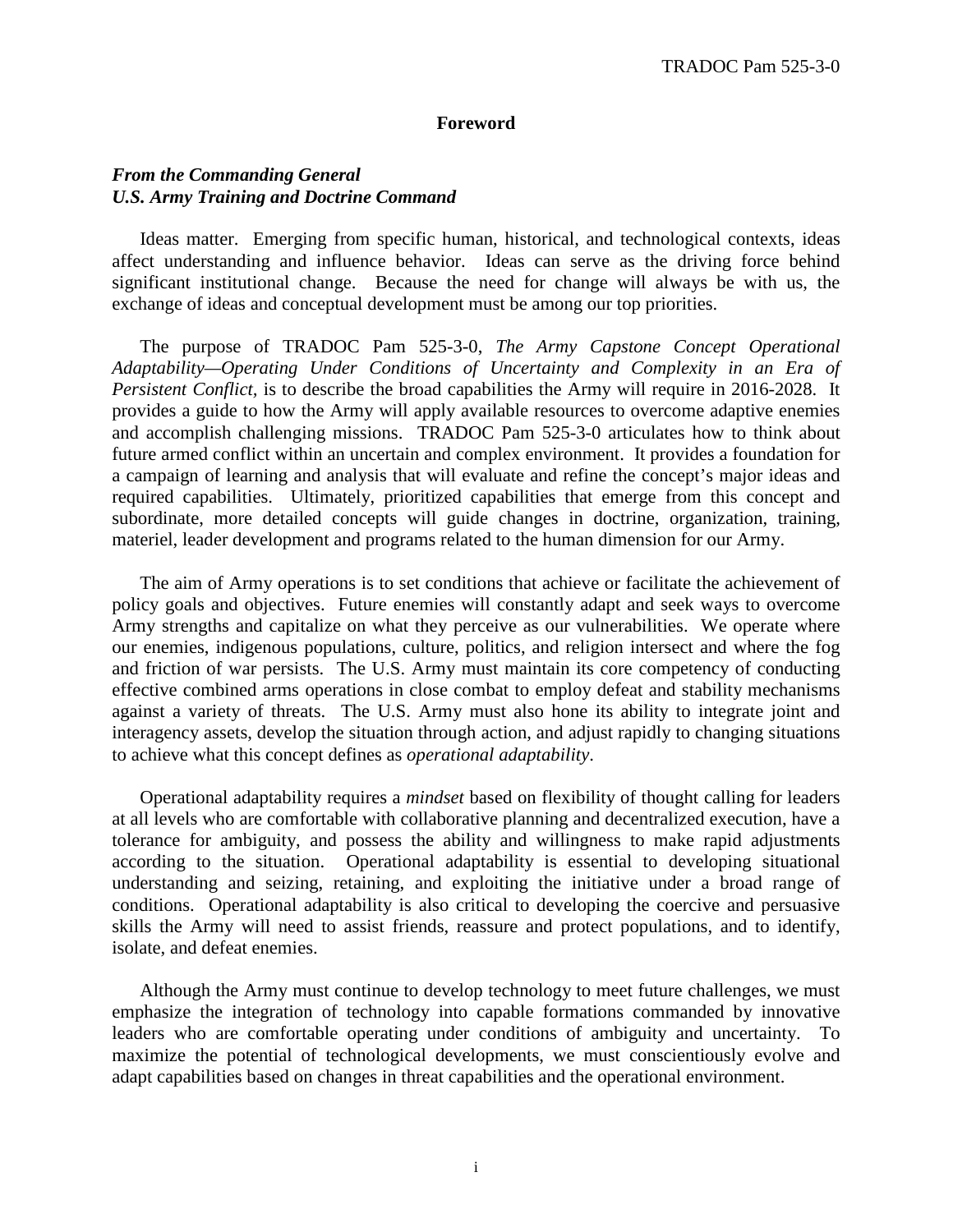#### TRADOC Pam 525-3-0

We must be prepared to decentralize operations to adapt to complex and rapidly changing situations. Yet, organizational or physical decentralization alone may be insufficient to meet the challenges of the future. Leaders throughout our future force must have both the authority as well as the judgment to make decisions and develop the situation through action. Critical thinking by Soldiers and their leaders will be essential to achieve the trust and wisdom implicit in such authority. The training and education of our entire force must aim to develop the mindset and requisite knowledge, skills, and abilities required to operate effectively under conditions of uncertainty and complexity.

To achieve clarity in thinking about future armed conflict, it is critical that our Army evaluate and discuss the implications of the ideas presented in this concept. Our language must be clear and our logic must be precise. While TRADOC Pam 525-3-0 lays the conceptual foundation for Army modernization, it is only a beginning of an ongoing campaign of learning.

**MARTIN E. DEMPSEY** 

**General, United States Army Commanding**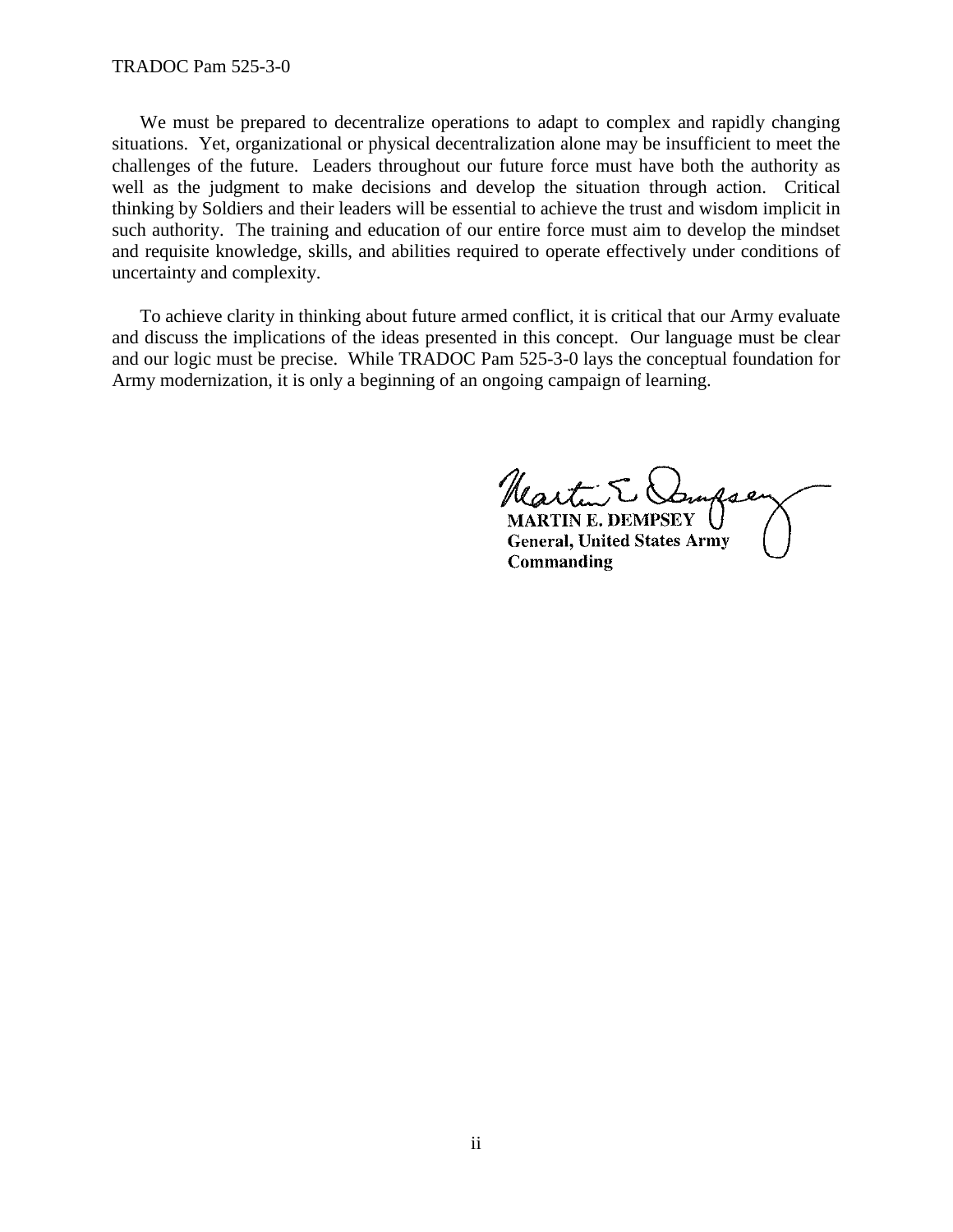**Department of the Army \*TRADOC Pam 525-3-0 Headquarters, United States Army Training and Doctrine Command Fort Monroe, VA 23651-1047** 

**21 December 2009** 

**Military Operations**

## **THE ARMY CAPSTONE CONCEPT**

#### FOR THE COMMANDER:

OFFICIAL: DAVID P. VALCOURT Lieutenant General, U.S. Army Deputy Commanding General/ Chief of Staff

Ulmes LUCIOUS B. MORITON Colonel, GS Deputy Chief of Staff, G-6

**History.** This pamphlet replaces TRADOC Pam 525-3-0. This pamphlet changes the conceptual focus of the Army from major combat operations to that of operational adaptability employing full spectrum operations in uncertainty and complexity.

**Summary.** TRADOC Pam 525-3-0 describes broad capabilities the Army will require in 2016- 2028. It provides a guide to how the Army will apply finite resources to overcome adaptive enemies and accomplish challenging missions. This capstone concept will lead force development and modernization efforts by establishing a common framework for conducting future joint land operations and accomplishing missions under conditions of uncertainty and complexity. TRADOC Pam 525-3-0 helps place modernization decisions in context of future armed conflict and establishes the conceptual foundation for subordinate concepts that refine the Army's vision of how it will operate in the future.

**Applicability.** This concept is the foundation for future force development and the base for subsequent developments of supporting concepts, concept capability plans, and the Joint Capabilities Integration and Development System (JCIDS) process. It supports experimentation described in the Army Capabilities Integration Center (ARCIC) Campaign Plan and functions as

\*This regulation supersedes TRADOC Pam 525-3-0, dated 7 April 2005.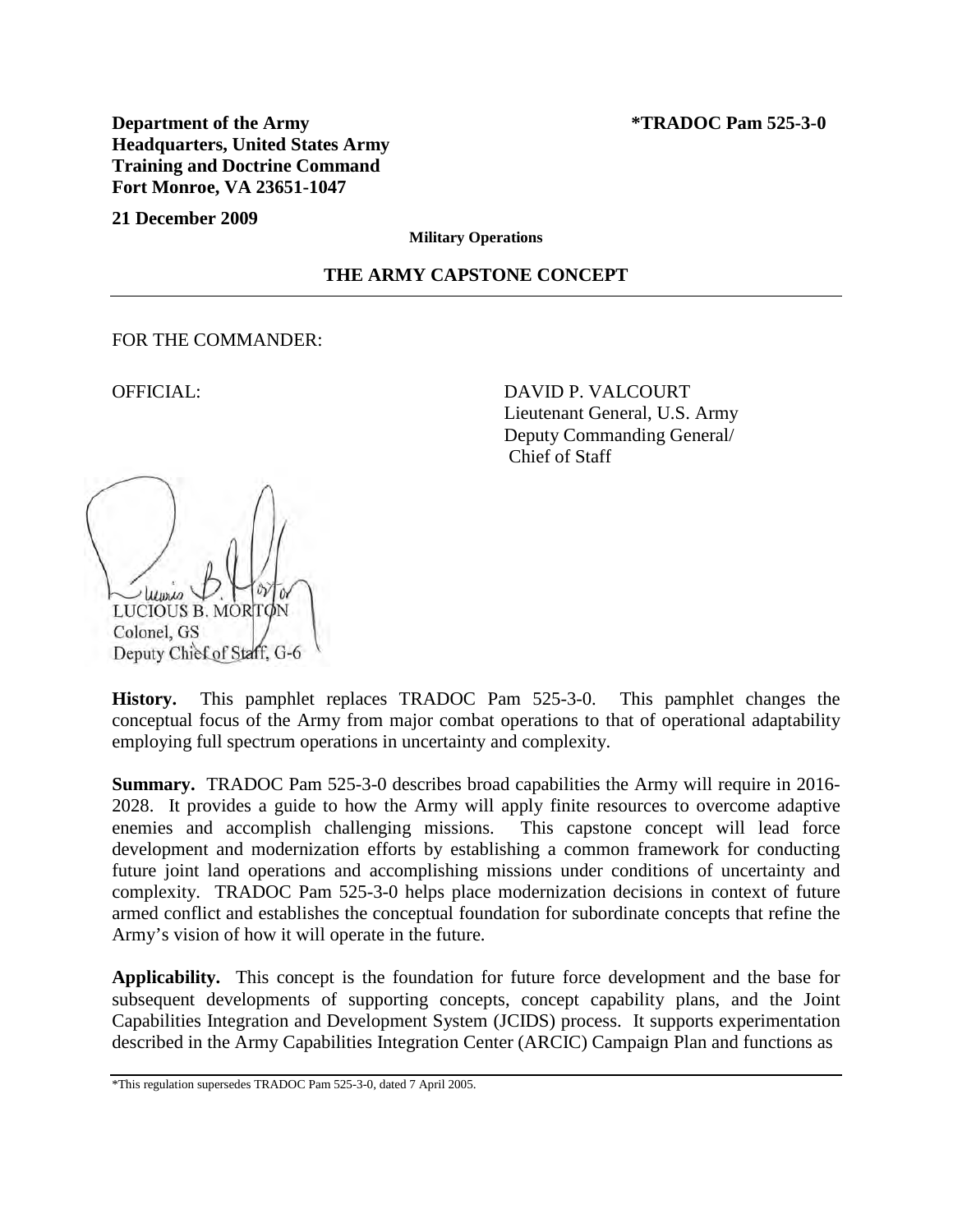the conceptual basis for developing solutions related to the future force within the doctrine, organizations, training, materiel, leadership and education, personnel, and facilities (DOTMLPF) domains. This concept applies to all TRADOC, Department of Army and Army Reserve component activities that develop DOTMLPF requirements.

**Proponent and supplementation authority.** The proponent of this pamphlet is the TRADOC Headquarters, Director, ARCIC. The proponent has the authority to approve exceptions or waivers to this pamphlet that are consistent with controlling law and regulations. Do not supplement this pamphlet without prior approval from Director, TRADOC ARCIC (ATFC-ED), 33 Ingalls Road, Fort Monroe, VA 23651-1061.

**Suggested improvements.** Users are invited to submit comments and suggested improvements via The Army Suggestion Program online at https://armysuggestions.army.mil (Army Knowledge Online account required) or via DA Form 2028 (Recommended Changes to Publications and Blank Forms) to Director, TRADOC ARCIC (ATFC-ED), 33 Ingalls Road, Fort Monroe, VA 23651-1061. Suggested improvements may also be submitted using DA Form 1045 (Army Ideas for Excellence Program Proposal).

**Availability.** This regulation is available on the TRADOC homepage at [http://www.tradoc.](http://www.tradoc.army.mil/tpubs/regndx.htm) [army.mil/tpubs/regndx.htm.](http://www.tradoc.army.mil/tpubs/regndx.htm)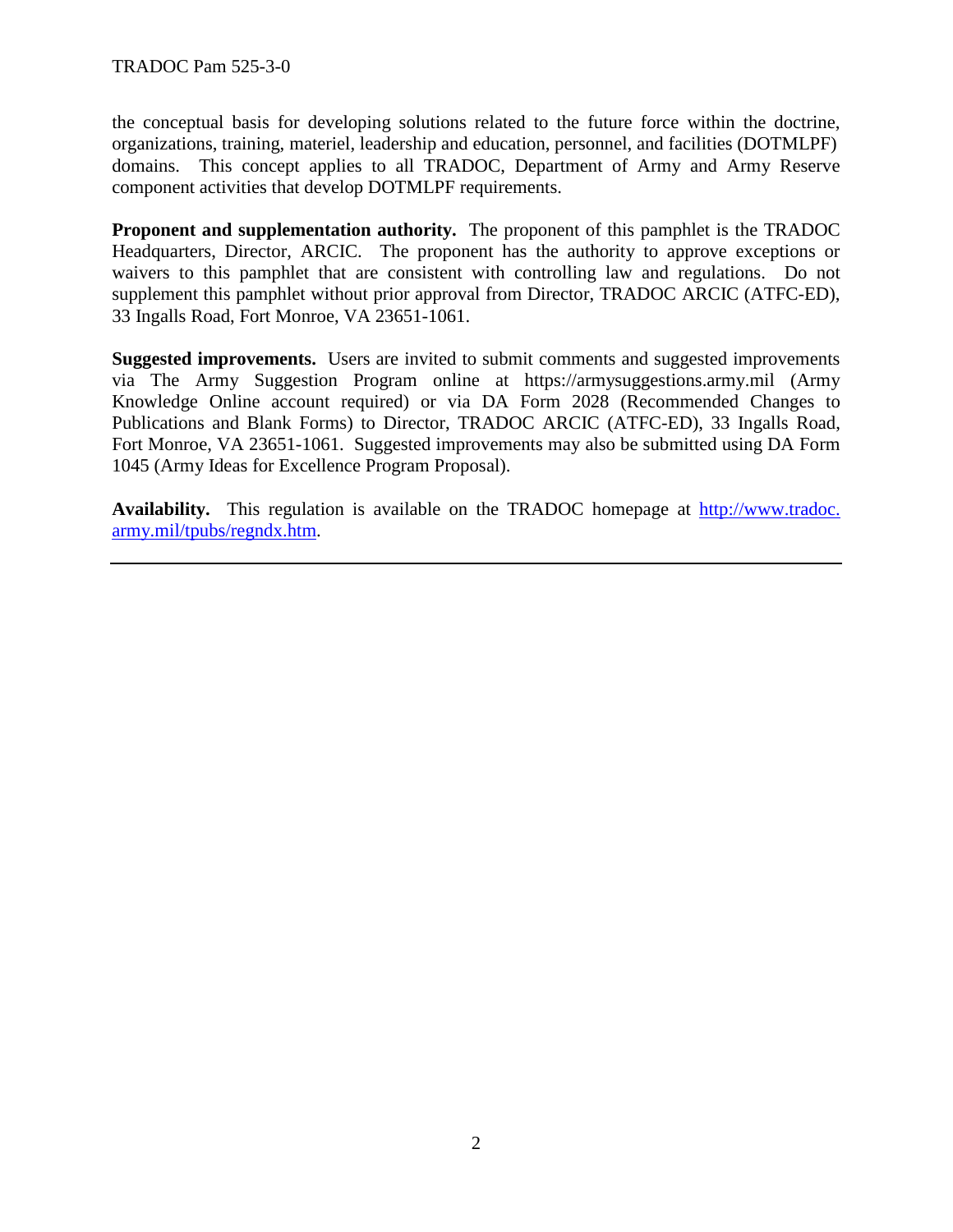# **Contents**

## Page

| Appendix B |  |  |  |  |
|------------|--|--|--|--|
|            |  |  |  |  |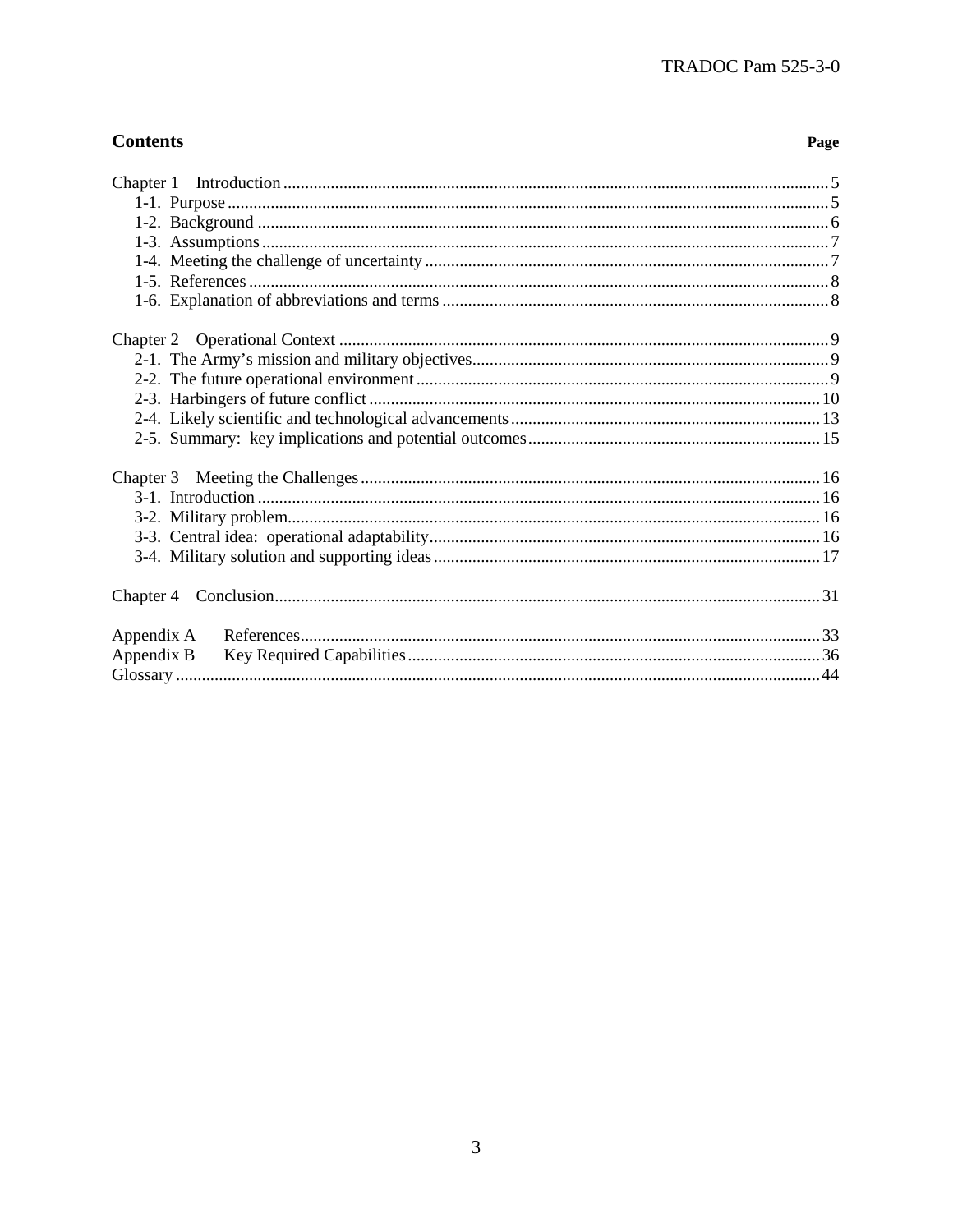This page intentionally left blank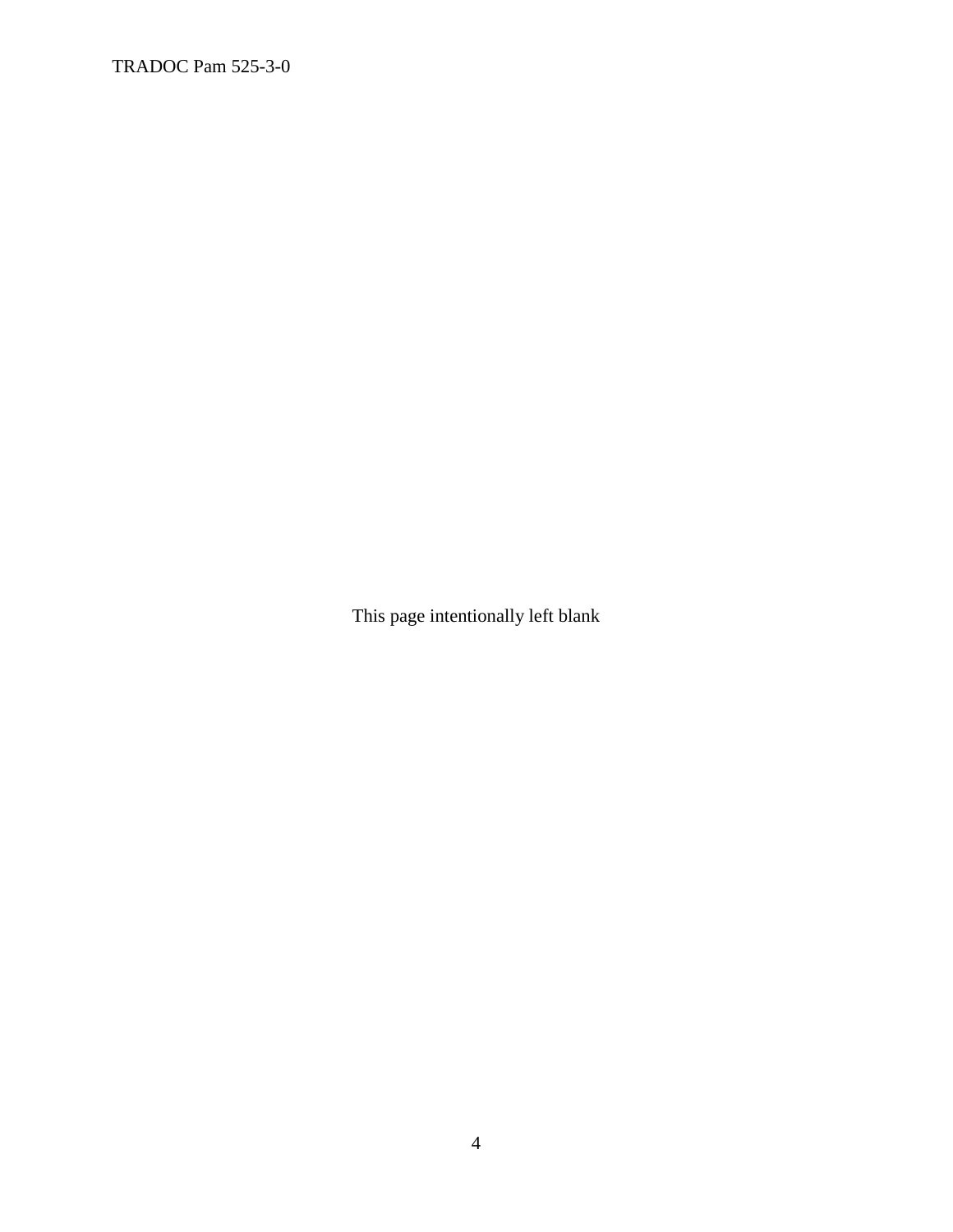*In the 21st century, we do not have the luxury of deciding which challenges to prepare for and which to ignore. We must overcome the full spectrum of threats—the conventional and the unconventional; the nation-state and the terrorist network; the spread of deadly technologies and the spread of hateful ideologies; 18th century-style piracy and 21st century cyber threats.*

> —President Barack Obama United States Naval Academy, 22 May 2009

## <span id="page-8-0"></span>Chapter 1 Introduction

<span id="page-8-1"></span>1-1. Purpose

a. The purpose of TRADOC Pamphlet (Pam) 525-3-0, *The Army Capstone Concept, Operational Adaptability—Operating Under Conditions of Uncertainty and Complexity in an Era of Persistent Conflict,* is to describe the broad capabilities the Army will require in the 2016- 2028 timeframe. It describes how the Army will apply available resources to overcome adaptive enemies and accomplish challenging missions in complex operational environments. The evolving operational environment and emerging threats to national security will require continuous assessment of Army modernization. Effective modernization efforts include change across the domains of doctrine, organizations, training, materiel, leadership and education, personnel, and facilities (DOTMLPF). Capabilities, when validated and prioritized, will drive the adaptation and innovation necessary to conduct operations consistent with the ideas in the Army Capstone Concept (*ACC)*. The *ACC* also establishes the foundation for subordinate concepts that will refine capabilities and identify others essential to ensuring Army combat effectiveness against the full spectrum of threats that the Army, as part of the joint force, is likely to confront in the future.

b. The *ACC* describes how the future all-volunteer Army will conduct operations as part of a joint, interagency, intergovernmental, and multinational team. This document is compatible with joint and Army doctrine, and the *Capstone Concept for Joint Operations* (*CCJO*) especially in recognizing that future military operations on land will remain firmly in the realm of uncertainty due to the human, psychological, political, and cultural dimensions of conflict. The *ACC* extends beyond current joint and army doctrine and concepts in its description of new ways and means of conducting future joint land operations and accomplishing missions under conditions of uncertainty and complexity. The *ACC* frames an answer to the strategic guidance issued in the National Defense Strategy to "develop the military capability and capacity to hedge against uncertainty, and the institutional agility and flexibility to plan early and respond effectively alongside interdepartmental, nongovernmental, and international partners."[1](#page-55-0)

c. The *ACC* poses and answers the following questions.

 (1) What is the Army's vision of future armed conflict and how should the Army conduct joint land operations that facilitate strategic objectives?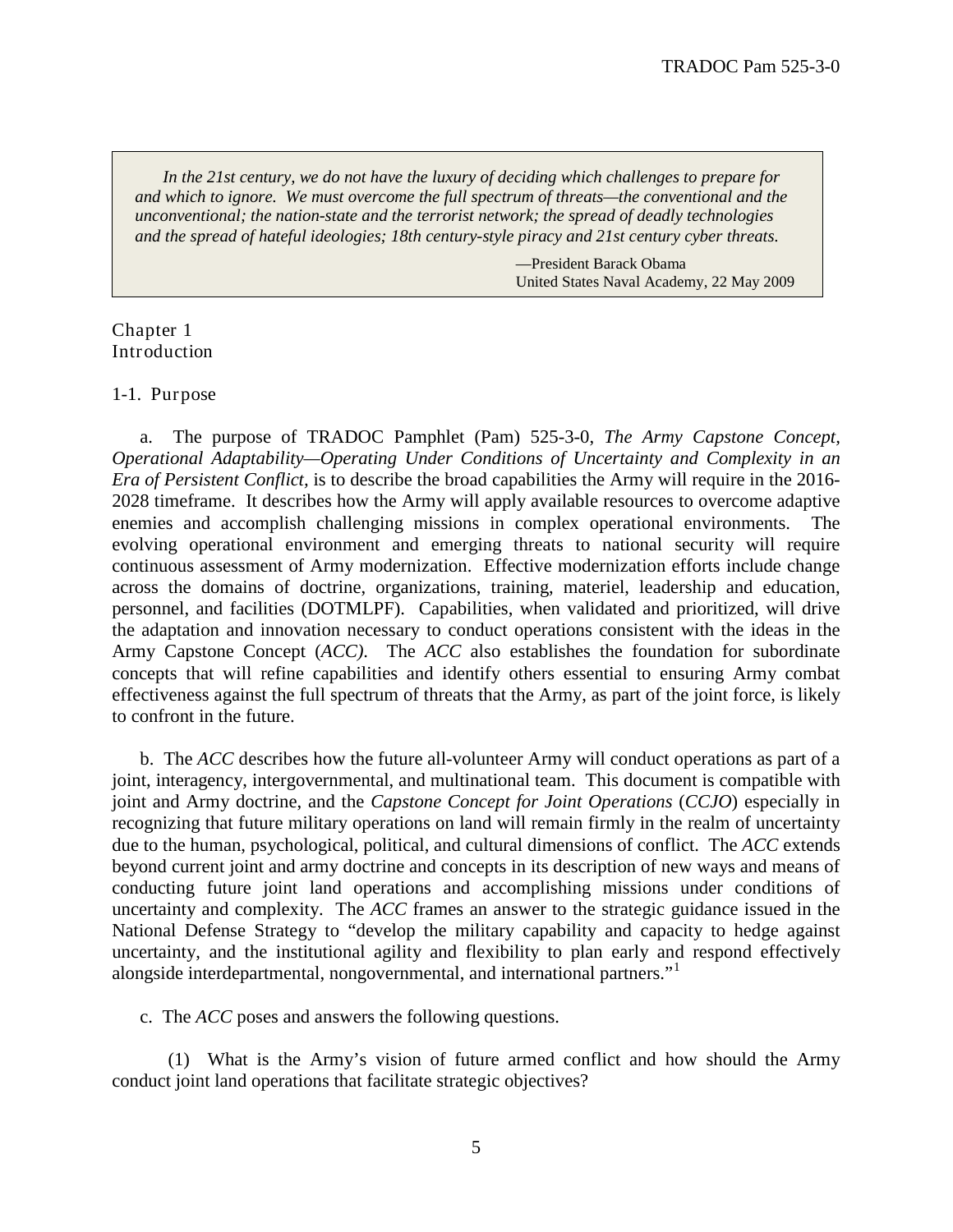#### TRADOC Pam 525-3-0

 (2) What capabilities should the Army provide to joint force commanders to meet a broad range of national security threats on short notice, for indeterminate duration, and in response to unanticipated events?

d. The *ACC* consists of four chapters. Chapter 1 provides an introduction to the concept and describes the need to operate effectively under conditions of uncertainty. Chapter 2 describes national security objectives that shape the Army's missions and considers emerging national security threats and challenges that Army forces are likely to confront. Chapter 3 describes the concept's central idea, supporting ideas, and the core operational actions necessary to defeat emerging threats and challenges to national security. Chapter 4 summarizes the most important implications of this concept and places the concept in context of the Army's effort to evolve capabilities and adapt the force based on a grounded projection into the future.

## <span id="page-9-0"></span>1-2. Background

a. In the 1990s, many argued that United States' (U.S.) competitive advantages in communications, information, and precision strike technologies had brought about a "revolution in military affairs" (RMA). RMA advocates, however, neglected many of the continuities of armed conflict and did not recognize the limitations of new technologies and emerging military capabilities. In particular, concepts that relied mainly on the ability to target enemy forces with long range precision munitions separated war from its political, cultural, and psychological contexts. Some of this work focused on how U.S. forces might prefer to fight and then assumed that preference was relevant to the problem of future war. Literature describing the RMA and the movement known as "defense transformation" was rooted in the belief that surveillance, communications, and information technologies would dramatically improve "battlespace knowledge", eliminate surprise, and permit U.S. forces to achieve "full spectrum dominance" through the employment of precision-strike capabilities. Concepts and ideas with labels such as network-centric warfare, rapid decisive operations, and shock and awe, entailed the application of "leap-ahead" capabilities that would enable small "networked" forces to win wars quickly and at low  $\csc^2$  $\csc^2$ .

 b. RMA and defense transformation-related thinking influenced Army doctrine, organization, and modernization. Recent and ongoing combat experiences, however, as well as analysis of the future operational environment and emerging threats, highlight the enduring uncertainty of armed conflict on land and the need for Army forces to fight under conditions of uncertainty and complexity. This concept acknowledges that the nature of armed conflict remains firmly in the realm of uncertainty because of war's political nature, its human dimension, its complexity, and continuous interactions with determined, adaptive enemies who will employ countermeasures to U.S. surveillance, technical intelligence, and precision strike capabilities. The concept considers not only the interaction with the enemy during armed conflict, but also the interaction with potential adversaries between armed conflicts. Because potential adversaries will pursue countermeasures to avoid strengths and attempt to exploit what they perceive as weaknesses, the Army must take an evolutionary approach to capability development rather than pursue "leap ahead" capabilities that may prove irrelevant by the time they are mature.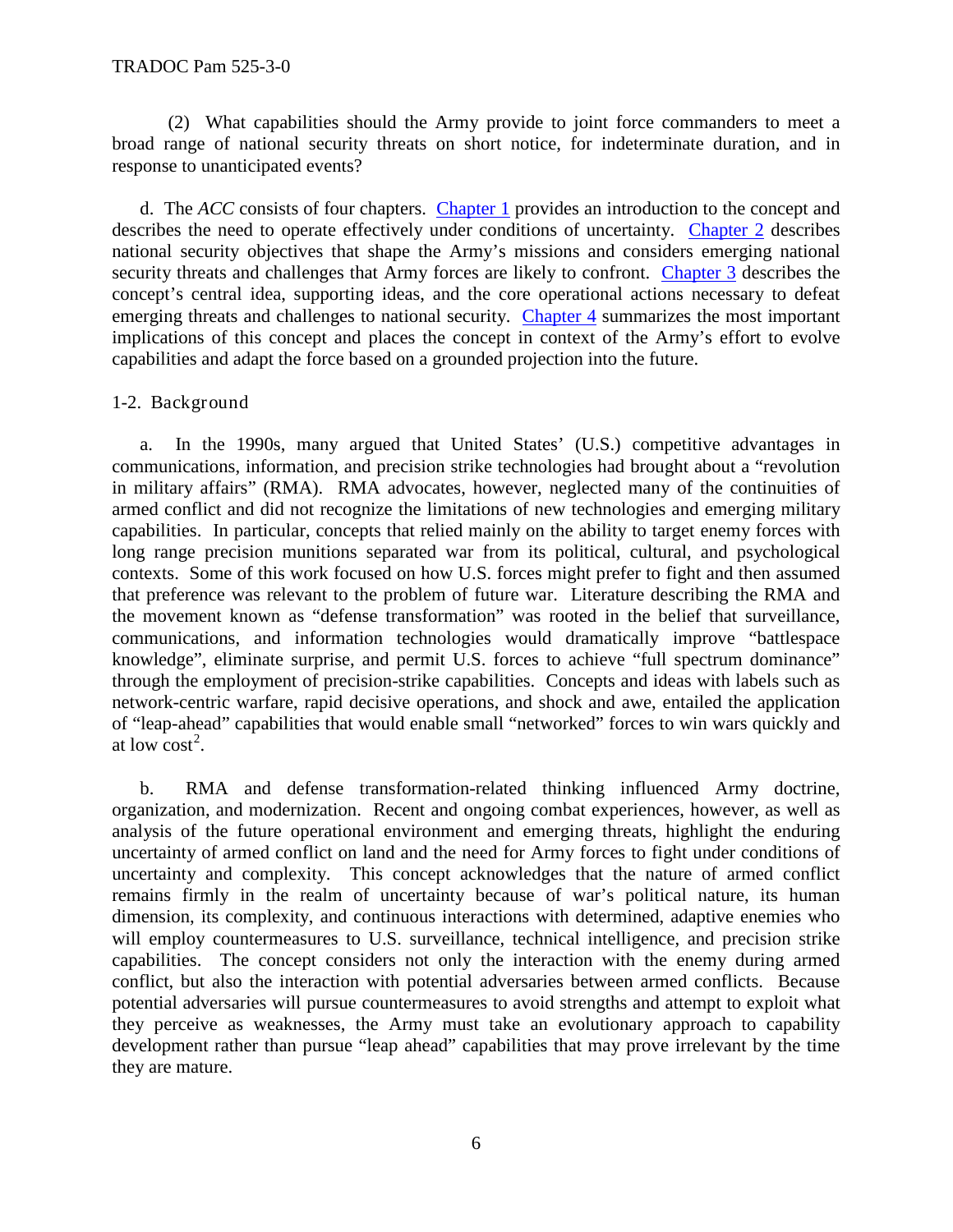## <span id="page-10-0"></span>1-3. Assumptions

a. The following assumptions concerning the character of future armed conflict are based, in large measure, on the complexity and uncertainty of the future operational environment, as well as an assessment of anticipated future enemy and U.S. capabilities.

 (1) The network (to include global information grid, LandWarNet, collection platforms, and fusion and dissemination capabilities) cannot in and of itself deliver information superiority.

 (2) Future enemies will combine conventional and unconventional tactics while fighting in complex terrain (both urban and rural) to limit U.S. forces' ability to develop the situation out of contact and achieve overmatch with long range weapons.

 (3) Future enemies will attempt to counter or interrupt U.S. advantages in communications, surveillance, long-range precision fires, armor protection, and mobility.

 (4) Future enemies will seek weapons of mass destruction (WMD) and ways to employ them.

 (5) Future enemies will attempt to influence the will of the American people and key allies, through propaganda, disinformation, and attacks on U.S. and allies' assets at home or abroad.

 (6) Advanced air and sealift capabilities that permit intertheater and intratheater operational maneuver from strategic distances, mounted vertical maneuver, and the use of unimproved ports of debarkation, will not be fielded in the quantities required in the concept timeframe  $(2016 - 2028)^3$  $(2016 - 2028)^3$ 

(7) The U.S. will continue to employ an all-volunteer force.

b. As Secretary of Defense Robert Gates stated in April 2009, "our conventional modernization goals should be tied to the actual and prospective capabilities of known future adversaries."[4](#page-55-3) The *ACC* uses the assumption**s** outlined above as the starting point for a grounded projection of threat capabilities and characteristics of the future operational environment. The pamphlet summarizes a broad range of threats and associated operational and tactical challenges that Army force development must address. The *ACC* then presents a central idea and derives from the central idea capabilities essential to assist friends, reassure and protect populations, and to identify, isolate, and defeat enemies.

<span id="page-10-1"></span>1-4. Meeting the challenge of uncertainty

a. Although the character of armed conflict may change significantly, noteworthy continuities in the nature of war will persist.<sup>[5](#page-55-4)</sup> For example, every armed conflict exhibits some combination of violence, emotion, policy, chance, and risk. Changing technology and the diverse geographic, social, and political contexts in which armed conflict occurs are factors that drive change and diversity in the character of armed conflict. War's enduring nature, as well as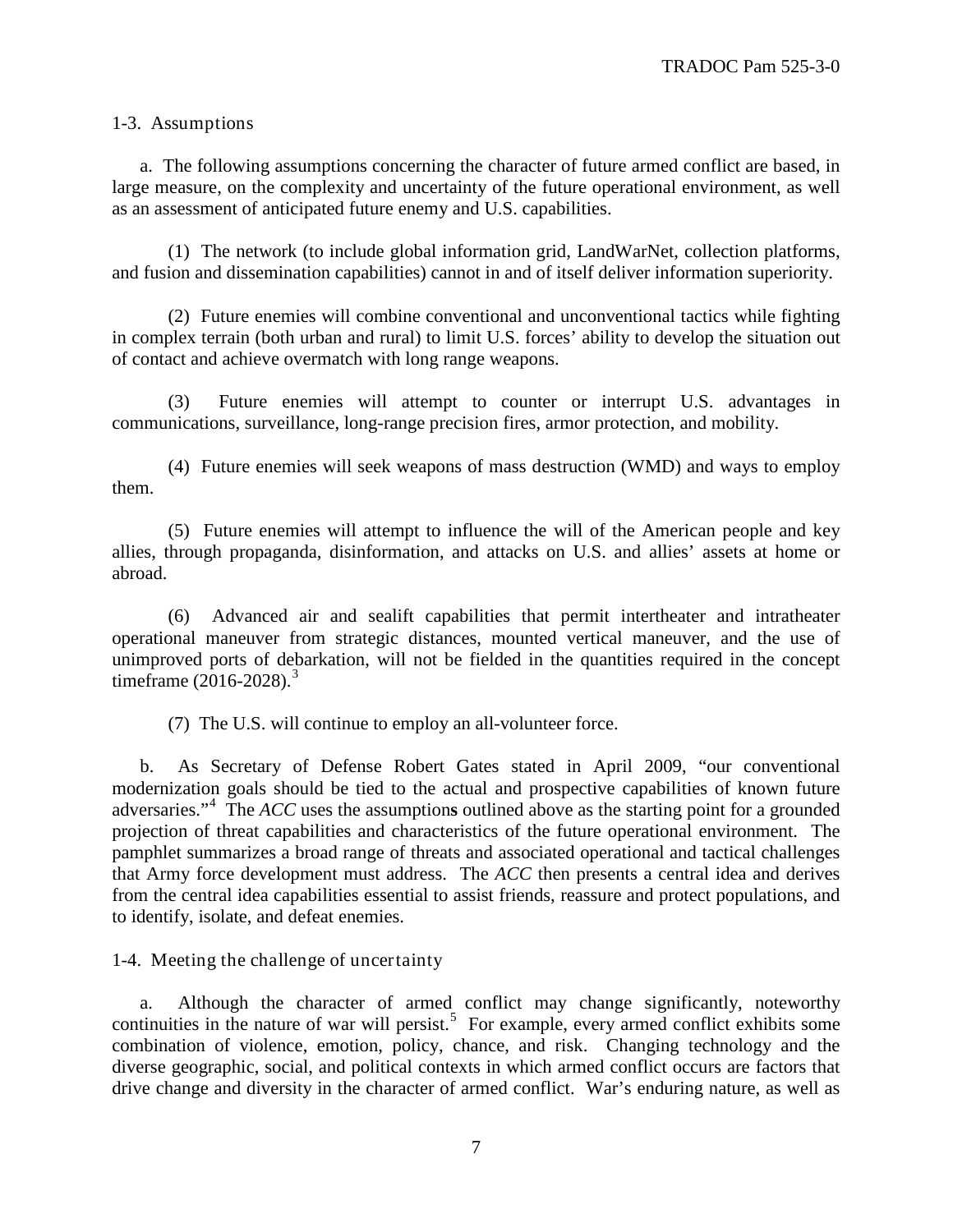its shifting character will ensure that uncertainty remains a fundamental condition of any armed conflict.

b. To operate effectively under conditions of uncertainty and complexity in an era of persistent conflict, future forces and leaders must strive to reduce uncertainty through understanding the situation in depth, developing the situation through action, fighting for information, and reassessing the situation to keep pace with the dynamic nature of conflict. Accomplishing challenging missions and responding to a broad range of adaptive threats under conditions of uncertainty will require Army forces that exhibit a high degree of *operational adaptability.* The future force must be able to conduct effective combined arms operations in sufficient force and for an ample duration to establish security and overwhelm the enemy in their area of operations. Building on the foundation of combined arms close-combat competencies fighting power—the Army must hone its ability to gain, sustain, and exploit physical control over land and resources and exert psychological influence over people by threat, force, and effective area security operations. Army forces must be able to both persuade and coerce.

c. To adapt effectively, future leaders and their organizations must think in terms of friends (partners and allies), enemies, and the people, and be capable of securing populations while simultaneously attacking or defending to defeat enemy organizations. Land forces, as part of joint, interagency, intergovernmental, and multinational teams, must be prepared to prevail in protracted campaigns; to help other nations and security forces build capacity; to assure friends and allies; to support civil authorities at home and abroad; and to deter and defeat state and nonstate threats. In short, Army forces must be prepared to assist friends, reassure and protect populations, and identify, isolate, and defeat enemies.

d. Recent and ongoing conflicts have revealed the need to balance the technological focus of Army modernization with recognition of the limits of technology and a renewed focus on the human, cultural, and political dimensions of armed conflict. Understanding the dynamic and complex future operational environment is the first step in framing the problem the future force will face.

<span id="page-11-0"></span>1-5. References

Required and related publications are listed in appendix A.

<span id="page-11-1"></span>1-6. Explanation of abbreviations and terms

Abbreviations and special terms used in this pamphlet are explained in the glossary.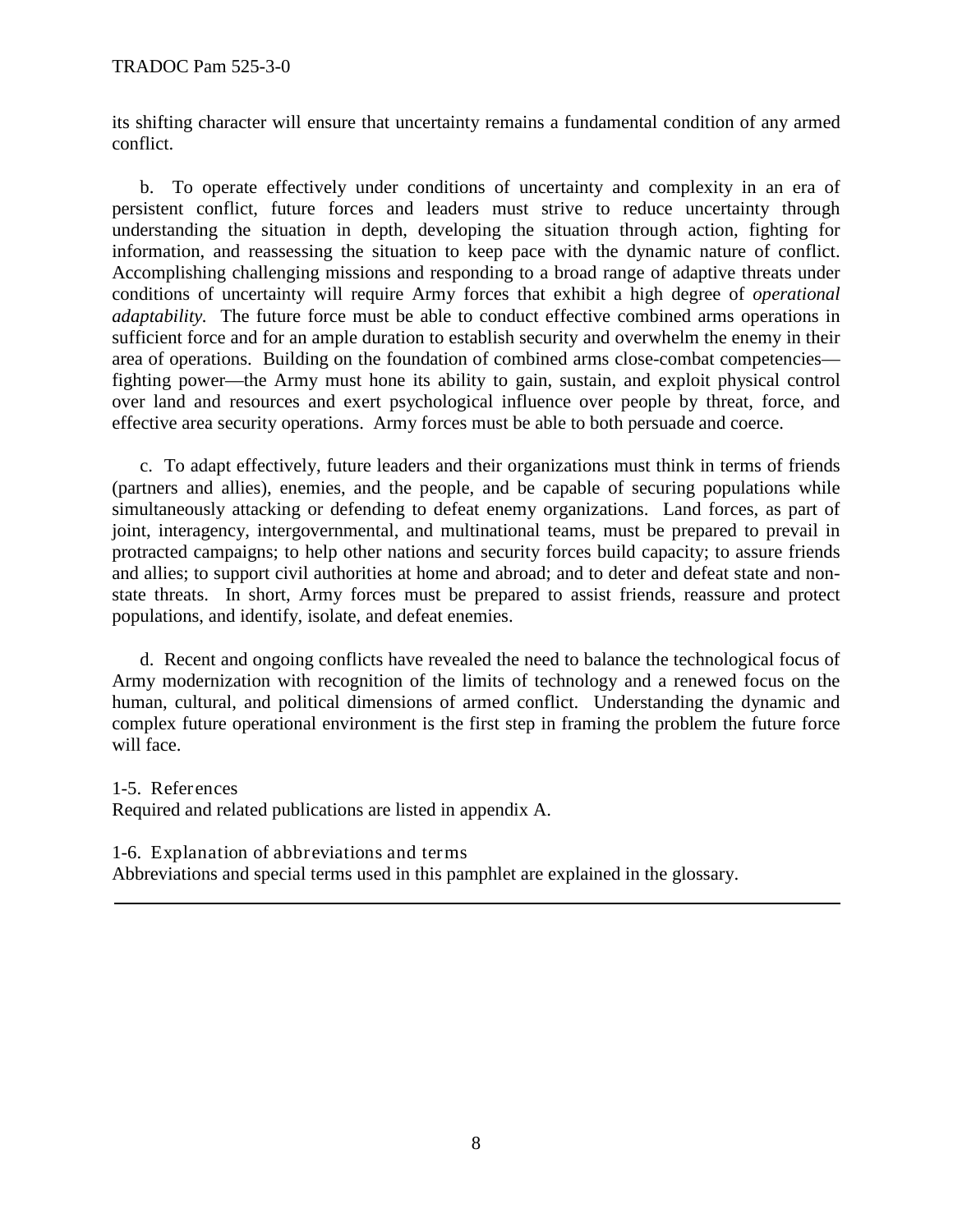<span id="page-12-0"></span>*In the years ahead, the United States will confront complex, dynamic, and unanticipated challenges to our national security and the collective security of our friends and allies. These challenges will occur in many forms and will be waged across the spectrum of conflict—ranging from peaceful competition to general war and at all points in between and in all domains: land, sea, air, space and cyberspace.*—The Army of the 21st Century: A Balanced Army for a Balanced Strategy. General George Casey, Chief of Staff of the Army

## Chapter 2 Operational Context

<span id="page-12-1"></span>2-1. The Army's mission and military objectives

a. The Army will remain America's principal land force, organized, trained, and equipped for prompt and sustained combat or operations on land to defeat enemy land forces and to seize, hold, and defend land areas, and provide forces for long term area security operations abroad, including initial establishment of military government pending transfer of this responsibility to other authorities.<sup>[6](#page-55-5)</sup> To fulfill its purpose, the Army must prepare for a broad range of missions and remain ready to conduct full spectrum operations (i.e. simultaneous offensive, defensive and stability or support operations) to contribute to the attainment of national policy aims.

b. National security guidance requires the military to be prepared to defend the homeland, deter or prevent the use or proliferation of WMD, win the nation's wars, deter potential adversaries, protect the global commons (sea, air, space), develop cooperative security, and respond to civil crises at home and abroad.<sup>[7](#page-55-6)</sup>

c. Army forces must be prepared to conduct operations to help protect or advance U.S. interests in complex operational environments and against enemies capable of employing a broad range of capabilities. Assessing and continually reassessing how adversaries are likely to employ their forces and other means to pursue strategies and objectives that threaten national interests is critical to outlining the problems of future armed conflict.

## <span id="page-12-2"></span>2-2. The future operational environment

a. The ability to adapt depends on a fundamentally sound estimate of future threats, challenges, and enemy capabilities as well as an understanding of the future operational environment. In simple terms, the future operational environment will exhibit uncertainty and complexity. Important trends that will influence the global security situation and contribute to uncertainty and complexity include: changing demographics; emerging patterns of globalization; shifting economic patterns; emerging energy technologies and demands; scarcity of food and water; emerging effects of climate change; natural disasters; pandemics; and competition and conflict in the domains of cyber and space.<sup>[8](#page-55-7)</sup> The dynamics of the future operational environment may affect regional security and generate competition for resources, ethnic tensions, mass atrocities, political instability, conventional conflict, and terrorist and criminal activity.<sup>[9](#page-55-8)</sup> Perhaps the greatest threat to U.S. national security lies at the nexus between hostile states with significant conventional force capability and the capability to develop weapons of mass destruction, and transnational terrorist organizations that enjoy state support and operate from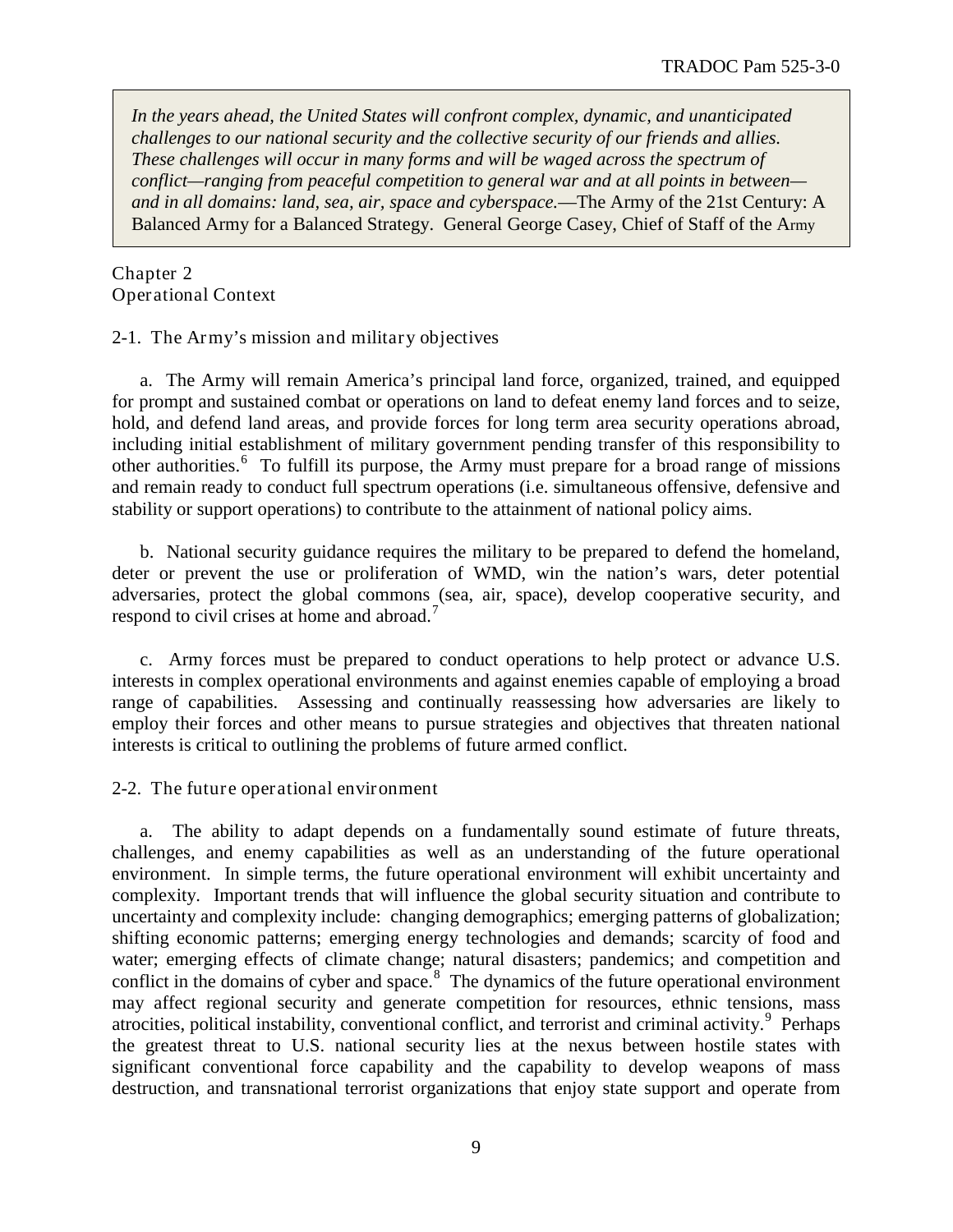safe havens within hostile states or in lawless areas. Understanding the dynamics of future armed conflict must be grounded in military history, an analysis of recent and ongoing conflicts, the emerging operational environment, and the potential military application of emerging technologies.

b. Recent and ongoing conflicts have highlighted possibilities as well as limitations associated with new and emerging technologies. While surveillance, information, and precision strike technologies have improved the joint force's ability to see its own forces, identify visible enemy, share information, and apply joint combat power, it is clear that these capabilities cannot deliver rapid or decisive victories when confronting determined, adaptive enemies in complex environments. While recent experiences have not diminished the need for technological innovation, they have highlighted the need for understanding the application of technological advancements in the context of likely missions, the operational environment, and potential enemy countermeasures.

c. To contextualize and define the problem of future conflict, The *ACC* considers two questions: $10$ 

 (1) What current or emergent phenomena are likely to influence the conduct and character of future armed conflict?

(2) How will technologies influence operations in the near future (5 to 10 years)?

d. Efforts to answer these questions reveal challenges for the future force that have implications for force structure, organization, operations, training, leader development, and Soldier attributes. Those challenges will place an added premium on *adaptability* and *flexibility* as applied to military leadership: viewing change as an opportunity, having a tolerance for ambiguity, adjusting rapidly to new or evolving situations, applying different methods to meet changing priorities, and cultural awareness.

<span id="page-13-0"></span>2-3. Harbingers of future conflict

a. Recent and ongoing conflicts. Experience during three recent conflicts—Operation Iraqi Freedom (OIF), the Second Lebanon War (2006), and Operation Enduring Freedom (OEF) reveal factors that are likely to influence the conduct and character of future war.

(1) Operation Iraqi Freedom (OIF) 2003-2009

 (a) The U.S. Army's experience in OIF demonstrated that U.S. forces must be prepared to face a broad range of enemy organizations that possess a wide array of capabilities. Initial operations in OIF revealed a threat that included both conventional and irregular forces. Over time, coalition forces and their Iraqi partners confronted combinations of terrorist, insurgent, militia, and criminal organizations in the contexts of a coalescing and strengthening insurgency, a communal struggle for power and resources, a transnational terrorist problem, and various proxy forces supported by hostile regimes. Enemy organizations varied widely in capabilities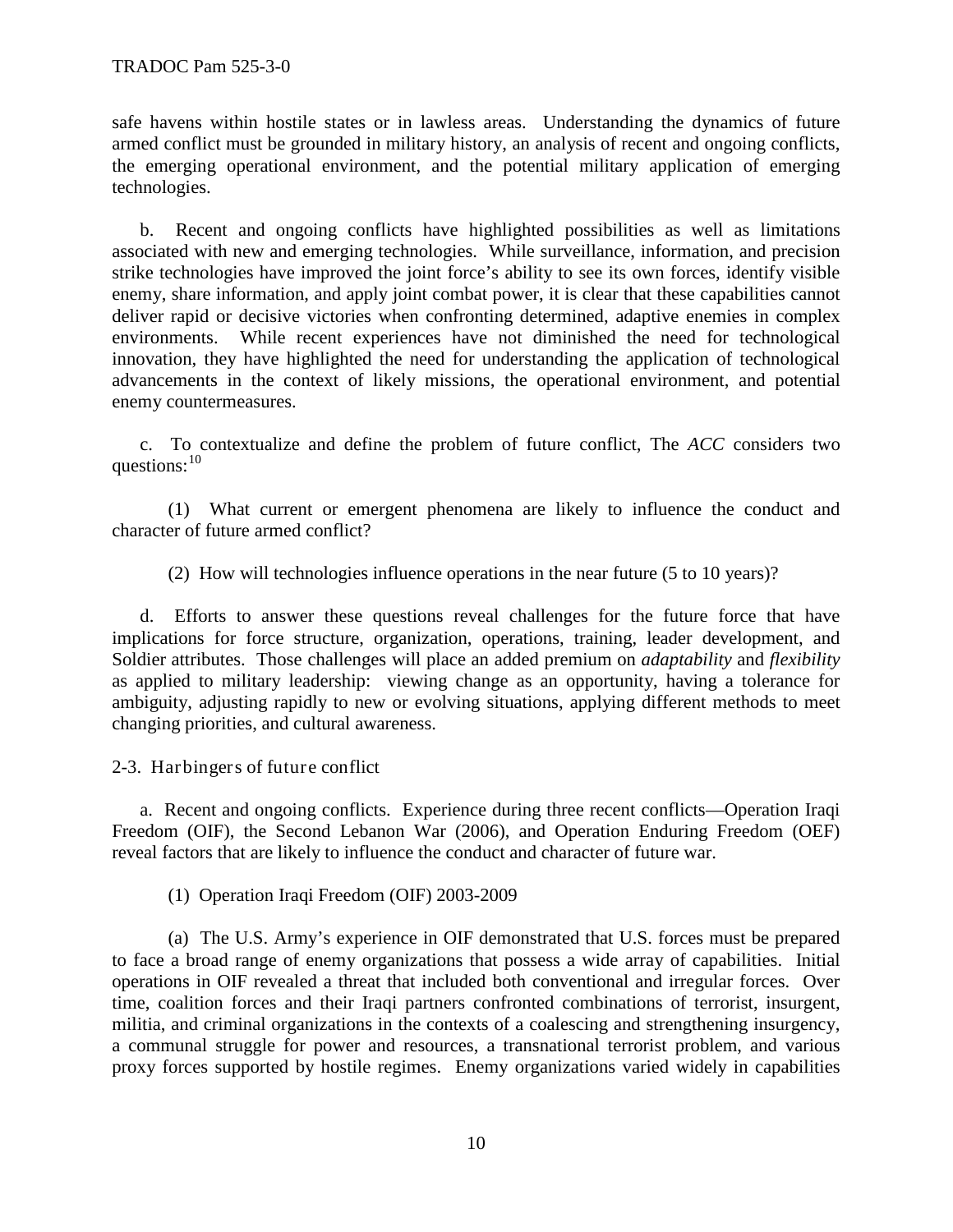and in the goals they pursued, but often joined in alliances of convenience to achieve short term objectives.

 (b) Throughout the conflict, enemy organizations adapted tactics and operations to changing conditions and what they perceived as coalition strengths and weaknesses. For example, during the coalition offensive operation to seize Baghdad, the Hussein regime presented U.S. forces with a mix of organized guerilla attacks and conventional defensive operations. As the Iraqi Republican Guard Corps attempted to defend Baghdad, irregular forces, including the Fedayeen Saddam and foreign fighters, using civilian pickup trucks, rocketpropelled grenades, machine guns, and wearing civilian clothing, attacked U.S. forces along extended lines of communication and in dense urban terrain. Some enemy forces used technical countermeasures, (such as global positioning system jammers) to degrade U.S. precision strike capabilities. The Iraqi regime also used propaganda and disinformation to erode international support for the coalition and to preserve the morale of its military forces and critical elements of the civilian population. Although the coalition's joint forces overcame those efforts and quickly achieved their initial objective of regime change, early enemy actions surprised the coalition and provided a glimpse of the difficulties that would ensue as efforts shifted to post conflict stability operations and reconstruction. Over the ensuing years, enemies in Iraq employed and constantly adapted countermeasures to evade U.S. forces and conducted attacks at times and places of their choosing. Insurgent and militia forces shifted strategies based on perceived U.S. and coalition weaknesses such as the inability to sustain a protracted effort and difficulty countering disinformation in an alien culture. Moreover, Iraqi insurgents employed technology in innovative ways (such as improvised explosive devices), conducted ambushes, and used complex terrain to attack coalition forces while avoiding decisive combat. The first months of OIF demonstrated that U.S. forces must be prepared to face a broad range of enemy organizations that possess the ability to employ countermeasures, including dispersion and concealment in urban and complex terrain.

 (c) The adaptive nature of the enemies in Iraq demonstrated an important continuity of war—the non-linear evolution of conflict*.* The conflict in Iraq evolved as multiple actors pursued shifting strategies. For example, by 2006, the conflict contained strong elements of insurgency and terrorism interacting within the context of a weak state as some Iraqi government institutions and security forces became drawn into an increasingly brutal sectarian conflict. What competing forces in Iraq had in common was the use of violence to establish political control over terrain and people. As the conflict in Iraq morphed into a violent communal struggle, it became clear that coalition forces had to reframe the problem and adapt. As a result of reframing the problem, Army forces refocused their efforts on consolidation to include area security operations, military support to local governance and rule of law, and the development of capable and legitimate security forces.

 (d) Throughout the conflict in Iraq, operations demanded effective integration of all arms and joint capabilities. For example, in Sadr City in the spring of 2008, American forces and Iraqi partners employed a mix of heavy combined arms units with light units and special operations forces to conduct a multinational offensive operation in dense urban terrain against a defending enemy intermingled with the civilian population. To isolate and defeat the enemy, Army forces integrated mobile protected firepower with infantry, engineers, fires, Army aviation, special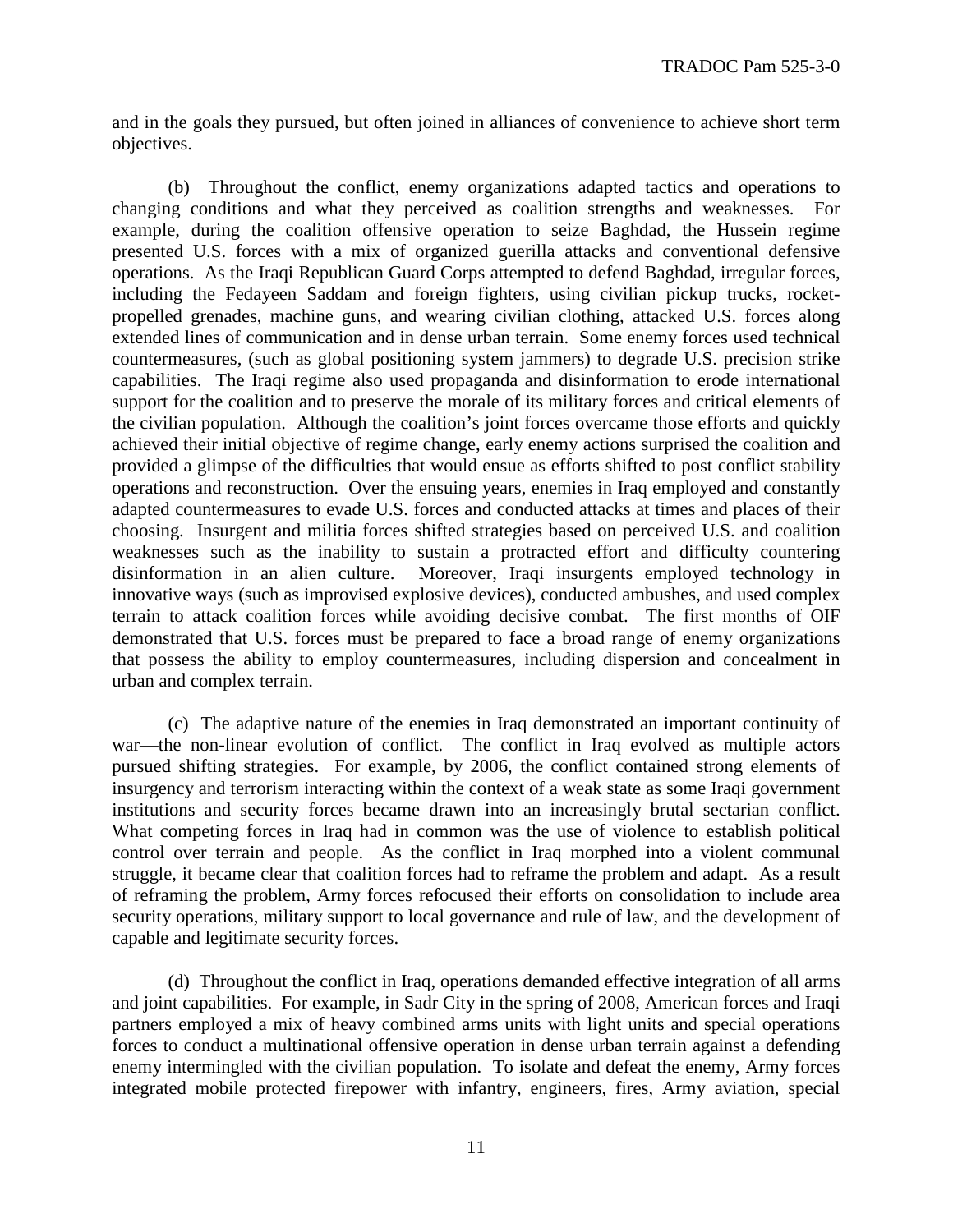operations forces, an array of surveillance and intelligence collection assets, indigenous forces, information operations, joint capabilities, and relief and reconstruction efforts. Essential elements of successful operations in Iraq included a keen *understanding* of the situation, integration of all arms and joint capabilities, the development and integration of indigenous forces, and military support to governance and development. Most important was the ability to adapt operations continuously as forces developed the situation through action.

(2)The Second Lebanon War (2006)

 (a) The Second Lebanon War provides an example of a nonstate actor (albeit with state support) using irregular and well trained guerilla forces and employing conventional, unconventional, and terrorist tactics to accomplish their objectives. The conflict provides an example of a technologically superior army that underestimated a skilled enemy.

 (b) Drawing on lessons from two decades of Israeli occupation as well as recent conflicts in Gaza and Iraq, Hezbollah leaders developed a broad range of capabilities to counter Israeli strengths and exploit what they perceived as Israeli weaknesses. For its part, the Israeli Defense Force's (IDF's) thinking about war focused on adapting new technologies and ideas into a revolutionary doctrine based on effects-based operations and systemic operational design. Proponents within the IDF came to believe that an enemy could be paralyzed by precision air attacks against military systems and, therefore, only small, "networked" land forces would be required for military operations.<sup>11</sup> The Israeli Air Force removed close air support from their missions while the Army reduced armored forces and training standards.<sup>[12](#page-56-1)</sup> Changes in IDF doctrine, training, and organizations undermined their ability to conduct effective combined arms and integrate joint operations. The difficulties the IDF faced when their brigades came into contact with Hezbollah's combined arms defenses highlight that determined and creative enemies will continue to evade detection from even the most advanced surveillance capabilities. Much of what future forces must know about the enemy, such as competence, cohesion, and motivation, lies outside the reach of technology.

 (c) After the war in Southern Lebanon, the IDF returned to basics, including combined arms expertise, competency in basic tactical skills, and clear thinking about operations. The IDF emphasized the need to conduct effective reconnaissance with combined arms teams. Air power and precision fires were reintroduced as capabilities to be employed in combination with ground maneuver forces. The Army focused on improving combined arms capabilities through organizational redesign, leader development, and realistic training. Reforms aimed to ensure that forces are capable of fighting under uncertain conditions and adapting quickly to change or surprise. The IDF also emphasized the operational art to ensure that military efforts contributed to the achievement of policy goals.

(3) Operation Enduring Freedom (OEF) 2001-2009

 (a) U.S. military experience in Afghanistan since 2002 has revealed the enduring uncertainty of armed conflict, challenges associated with joint and multinational operations, and possibilities as well as limitations associated with long-range surveillance. When U.S. intelligence detected Taliban forces in the Shah-i-Kot valley in March of 2002, commanders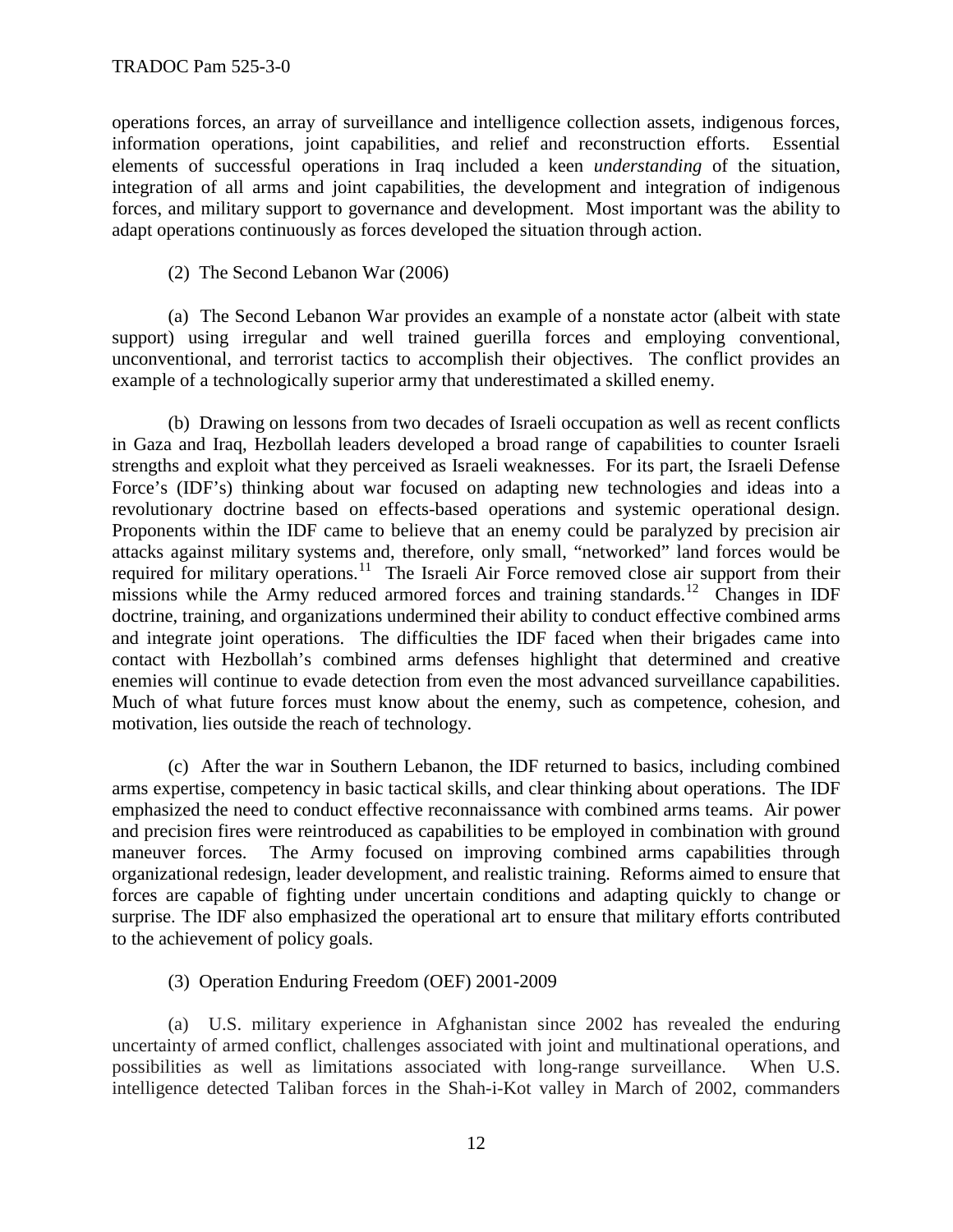planned an offensive operation that included American infantry battalions reinforced with Afghan militia forces. U.S. forces focused available surveillance and target acquisition capabilities, including satellite imagery, unmanned aerial vehicles, and signals intelligence to develop the enemy situation. As U.S. forces closed on the objective area, however, it became apparent that a motivated and capable enemy had eluded detection requiring the force to develop the situation in close contact. Army forces had deployed with no artillery under the assumption that surveillance combined with precision fires from the air would achieve adequate effects. Precision fires, however, proved ineffective due to the difficulty of obtaining accurate target locations. Moreover, some indigenous forces proved unreliable, revealing limitations in connection with what might be accomplished "by, with, and through" partners.

 (b) An overreliance on long-range surveillance, precision strike, and raiding capabilities as well as immature indigenous forces whose interests were not entirely congruent with ours, not only limited the effectiveness of our forces during Operation Anaconda, but also complicated efforts to stabilize Afghanistan after removing the Taliban from power. The first 8 years of fighting in Afghanistan have highlighted the need for military forces to defeat identifiable enemy forces *and* to establish area security over wide areas of operations to facilitate the wide range of activities necessary to achieve political objectives. Experiences in Afghanistan—like those in Iraq—highlighted the need for the Army, in cooperation with the joint force and other departments within the U.S. government, to develop deployable capabilities in the areas of security force assistance, establishing governance and rule of law, developing police forces, improving basic services, building institutional capacity, and setting conditions for economic growth and development.

## <span id="page-16-0"></span>2-4. Likely scientific and technological advancements

a. The Army must consider the military application of technology as well as factors that tend to limit the reach of technology such as enemy countermeasures, limits of human cognition, geography, culture, and political factors. Recent and ongoing conflicts have highlighted possibilities as well as limitations associated with new and emerging technologies. While surveillance, information, and precision strike technologies have improved the joint force's ability to see its own forces, identify visible enemy forces, share information, and apply joint combat power, it is clear that these capabilities cannot deliver rapid or decisive victories when confronting determined, adaptive enemies in complex environments. Technological innovation, if combined with appropriate doctrine and integrated effectively into the organization and training of Army forces can provide tremendous advantages and help those forces seize, retain, and exploit the initiative.  $13<sup>13</sup>$  $13<sup>13</sup>$ 

b. Threat capabilities will also improve. For example, enemy forces will use complex and urban terrain to avoid U.S. and allied surveillance capabilities while emerging technologies will permit enemy forces to reduce equipment signatures. Future adversaries will use commercial off-the-shelf capabilities (to include information technology) to construct a well-organized, dispersed force capable of complex operations. Additionally, enemy forces will retain access to the network and recruit "technological nomads"—digitally savvy individuals who might use active and passive techniques to attack networks leading to selective degradation of command and control, logistics, and governance information systems.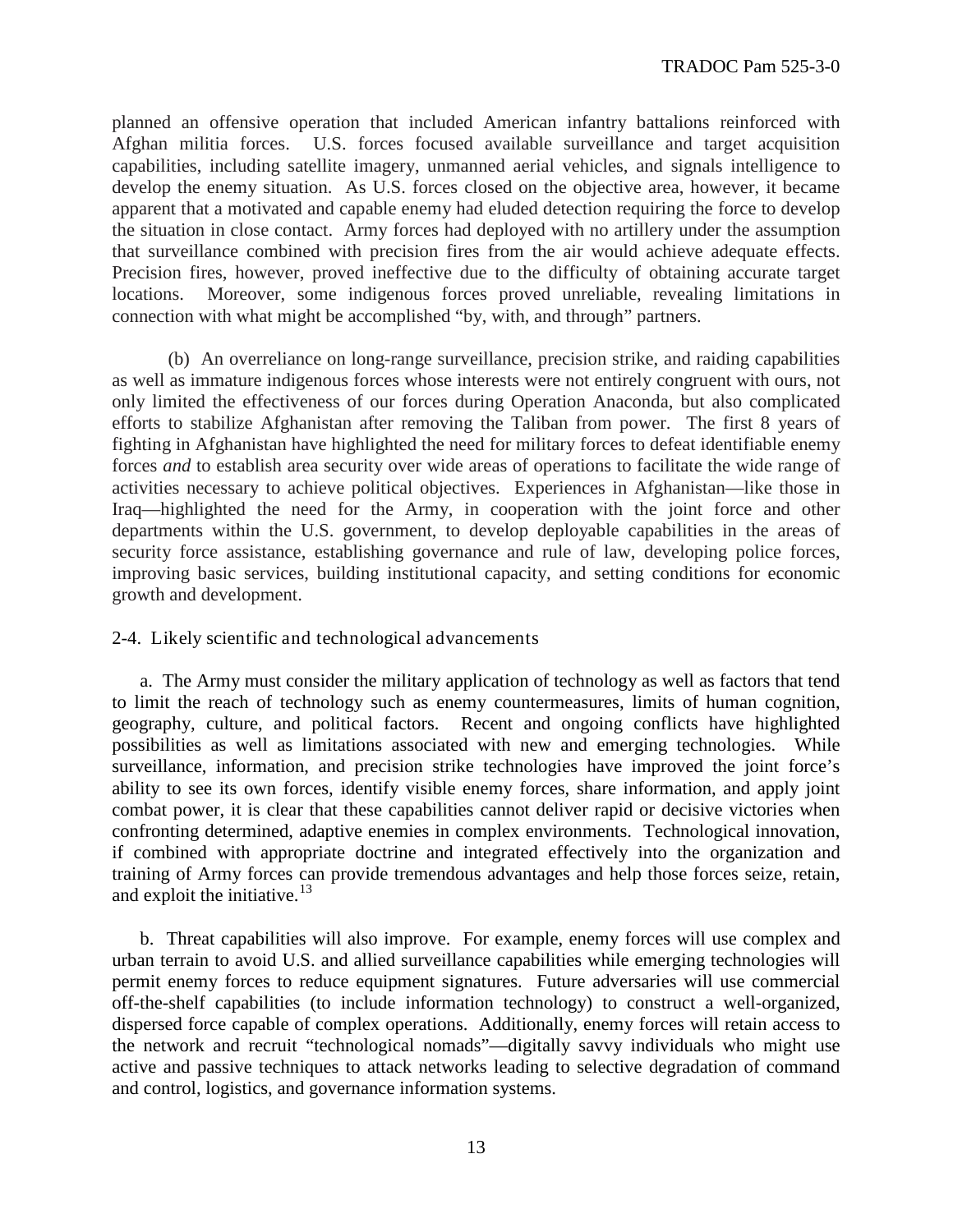c. Potential enemies will increase the range, accuracy, and lethality of direct and indirect fire weapons capabilities as state and nonstate threats upgrade older systems with new ammunition and readily available technology (such as commercially available geographic information system data to improve targeting). Individual combatants will be able to connect to attack assets and extend engagement range. The combined effects of the above capabilities will present three significant threats to U.S. forces in the future operational environment: ballistic penetration, network penetration, and WMD.<sup>[14](#page-56-3)</sup>

d. Several technological developments hold promise for improving future force combat effectiveness. Promising technologies include the following.

 (1) Quantum computers could improve effectiveness and reduce vulnerability of military sensors, command and control, precision navigation, and targeting systems.<sup>[15](#page-56-4)</sup>

 (2) Improved sensors, sensor fusion, communications, and network capabilities offer the potential to improve information collection and sharing.<sup>[16](#page-56-5)</sup>

 (3) Improved vehicle system durability, reliability, and fuel efficiency offer the potential to reduce sustainment demands and extend the operational periods between required replenishments.<sup>[17](#page-56-6)</sup>

 (4) Improved robotics offer the potential to deploy appropriate combinations of manned and unmanned systems to perform an increasing range of tasks (such as explosive ordnance disposal, logistics resupply, persistent surveillance, close quarters reconnaissance).<sup>[18](#page-56-7)</sup>

 (5) Immersive technologies offer the potential to develop virtual training areas that contain real-world objects and simulated characters to improve training realism and help Soldiers practice making decisions under stressful conditions.[19](#page-56-8)

 (6) Nanotechnology, the study of the controlling of matter on an atomic and molecular scale, offers the potential to develop increasingly strong materials of lighter weight; devices with improved electrical performance and electromagnetic pulse shielding; nano-robots for medical, sensor, and weapons applications; and genetically engineered organisms for producing alternative fuels. $20$ 

 (7) Improvements in the human sciences (psychology, sociology, biology, anthropology, physiology, ergonomics, and neuroscience) and social networking offer the potential to increase human potential in knowledge, skills, abilities, aptitude, attitudes, health, fitness, and resilience. Human science applications could improve personnel management, training, leader development, organizational performance, human engineering, behavioral and physical health, resilience and Soldier and family well-being.<sup>[21](#page-56-10)</sup>

 (8) Renewable energy and improvements in the management of fuel and electric power requirements offer the potential for greater fuel efficiency, advances in engine designs, and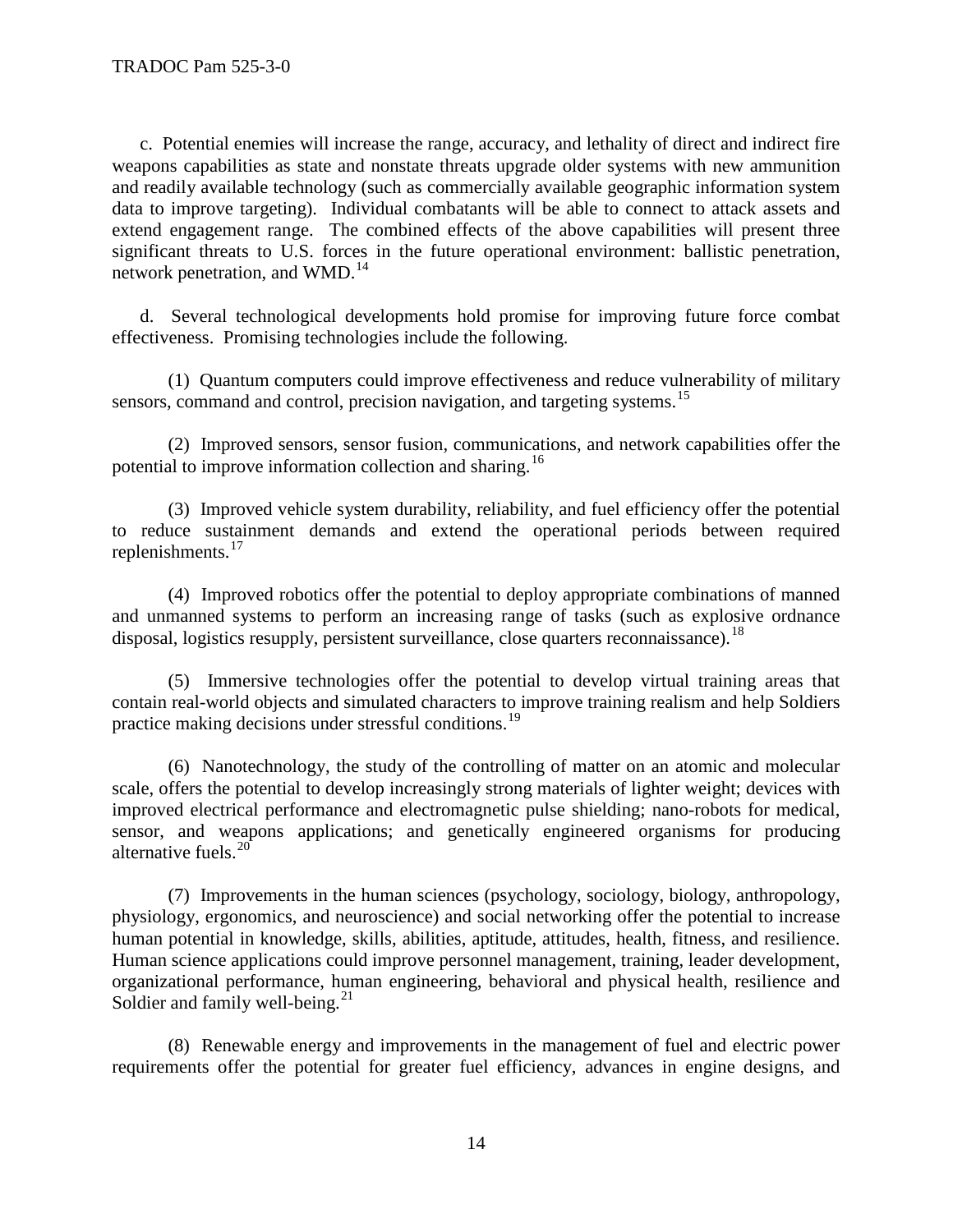improved power generation. Increased energy efficiencies hold promise for reduced logistical demand and an ability to retain freedom of movement and action across great distances.<sup>[22](#page-56-11)</sup>

 (9) Advances in nonlethal technology offer the potential to counter enemy action with less chance of civilian casualties.

e. Technological advantage will remain a vital component of military effectiveness. The Army must continue to develop countermeasures to future threat capabilities and pursue technological opportunities. Enemies and adversaries, however, will counter technological advantages through emulation, adaptation, or evasion. It is because of this continuous interaction that the Army must take an evolutionary, rather than revolutionary or "leap ahead," approach to force development. Understanding how human beings apply technology will continue to be more important than the technologies themselves.

<span id="page-18-0"></span>2-5. Summary: key implications and potential outcomes

a. The uncertainty and complexity of the future operational environment will require Army units to respond to a broad range of threats and challenges. Changing social demographics which can affect local political conditions and questions of economic resources and scarcity will impact the nature of armed conflict and continue to produce additional challenges as well as an increasing degree of uncertainty and complexity. In addition to demographic trends, climate change, natural disasters, pandemics, food and water shortages, globalization, conventional and unconventional state-on-state conflict will also impact the use of American military force. In this complex, uncertain, and rapidly changing environment, future enemies of the U.S. are likely to emulate the adaptations of recent enemies while taking advantage of emerging technological capabilities and instability to pursue their objectives and avoid what they perceive as U.S. military strengths. Army forces must be prepared to defeat what some have described as hybrid enemies: both hostile states and nonstate enemies that combine a broad range of weapons capabilities and regular, irregular, and terrorist tactics; and continuously adapt to avoid U.S. strengths and attack what they perceive as weaknesses.

b. Countering enemy adaptations and retaining the initiative in future armed conflict will require balanced forces capable of conducting effective reconnaissance operations, overcoming increasingly sophisticated anti-access technologies, integrating the complementary effects of combined arms and joint capabilities, and performing long-duration area security operations over wide areas (to include in and among populations). Army forces must also develop the capabilities necessary to consolidate gains and sustain efforts over time to ensure progress toward accomplishing policy goals in complex environments and against determined enemies. Army forces must have the ability to respond to the evolving character of conflict by developing the situation through action, and continuously assess tactical, operational, strategic, and political contexts to defeat its enemies, support its allies, and reassure indigenous populations. Above all else, future Army forces will require organizations, Soldiers, and leaders who can understand and adapt to the complexity and uncertainty of future armed conflict.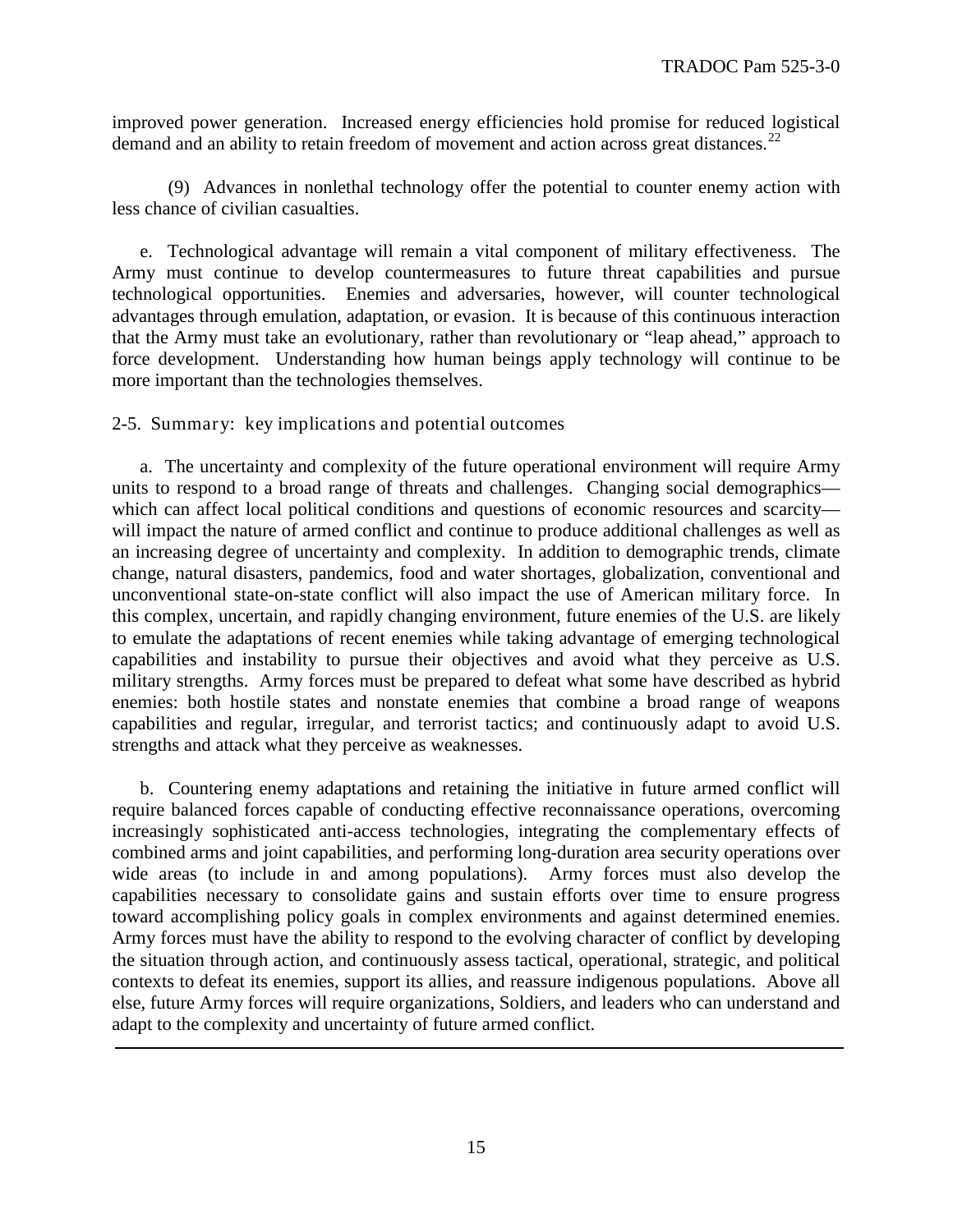*But in war everything is uncertain…all military action is intertwined with psychological forces and effects.* **Carl von Clausewitz, On War** 

## <span id="page-19-0"></span>Chapter 3 Meeting the Challenges

## <span id="page-19-1"></span>3-1. Introduction

This chapter addresses how the U.S. Army will confront future national security challenges and create conditions necessary to accomplish policy goals and strategic objectives. The chapter presents supporting ideas and core operational actions that describe how the Army will accomplish future missions.

## <span id="page-19-2"></span>3-2. Military problem

While considering the emerging operational environment and anticipated enemy capabilities, Army force development might be grounded in answers to the following questions: How should the U.S. Army use available and anticipated resources, to educate its leaders and organize, equip, and train units to fight and win wars as part of joint, interagency, intergovernmental, and multinational teams? How will Army forces engage in security force assistance and support state building efforts as well as persuade and influence relevant populations in pursuit of national policy goals? How can the Army ensure that future leaders and organizations have the ability to think in terms of friends, the enemy, and the people, and develop the ability to secure populations and resources while simultaneously attacking or defending to defeat enemy organizations?

## <span id="page-19-3"></span>3-3. Central idea: operational adaptability

a. To meet the challenges of future armed conflict, Army leaders and future forces must develop operational adaptability—a quality that Army leaders and forces exhibit based on critical thinking, comfort with ambiguity and decentralization, a willingness to accept prudent risk, and an ability to make rapid adjustments based on a continuous assessment of the situation. Operational adaptability is essential to developing situational understanding and seizing, retaining, and exploiting the initiative. It is impossible to anticipate precisely the character and the dynamics of future armed conflict.<sup>23</sup> Designing forces and educating leaders to adapt quickly to changing conditions, however, will permit Army forces to recover from surprise and exploit unforeseen opportunities.

b. Operational adaptability requires mastery of the operational art, or the ability to link the tactical employment of forces to policy goals and strategic objectives. It also requires Army forces that are proficient in the fundamentals and possess common understanding of how to combine joint, Army, interagency, and multinational capabilities to assist friends, to protect and reassure indigenous populations, and to identify, isolate, and defeat enemies under uncertain and dynamic conditions. Operational adaptability also requires cohesive teams and resilient Soldiers who are capable of overcoming the enduring psychological and moral challenges of combat.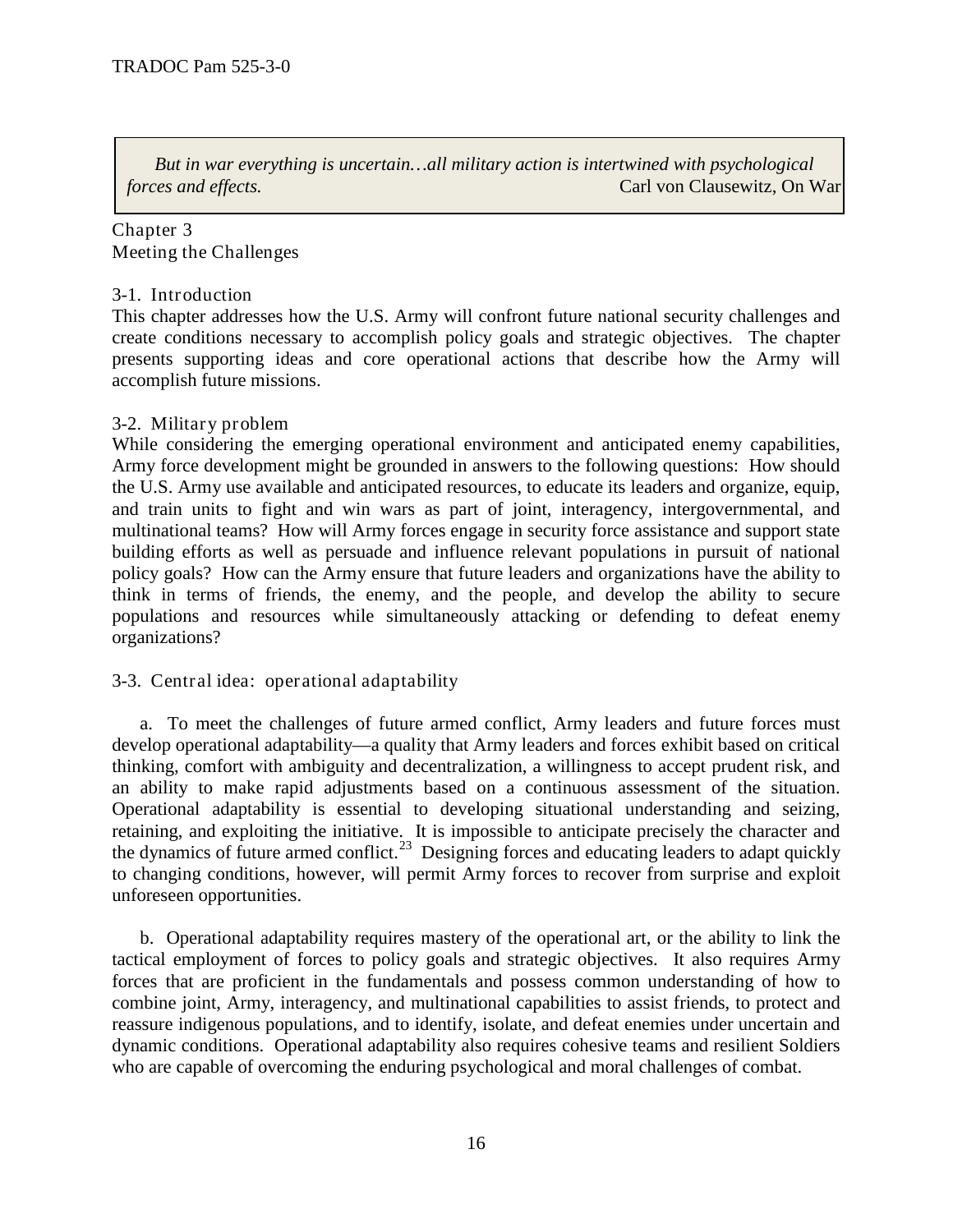## <span id="page-20-0"></span>3-4. Military solution and supporting ideas

a. Six supporting ideas contribute to the future forces' ability to apply operational adaptability in future operations; develop the situation through action, conduct combined arms operations, employ a combination of defeat and stability mechanisms, integrate joint capabilities, cooperate with partners, and exert a psychological and technical influence.

b. *Develop the situation through action*. Because technology cannot deliver everything that leaders and units must learn about the environment and enemy organizations, Army forces must be prepared to develop the situation through action. Leaders must think in terms of friendly, enemy, and the people and units must have the ability to learn and adapt based on interactions with partners, the enemy, and civilian populations.

 (1) Developing the situation through action requires understanding the situation in depth, breadth, and context; acting; assessing and adapting

**Implication** Army forces must be capable of developing the situation in close contact with the enemy and civilian populations.

tactical and operational actions; consolidating gains; transitioning between tasks and operations; and, ultimately, being prepared to transition responsibility.

 (a) Understanding the situation in depth, breadth, and context. Because of the complexity of the environment and the

| Implication                                            |
|--------------------------------------------------------|
| Army forces must be adept at framing complex problems. |

continuous interaction with adaptive enemies, understanding in armed conflict will never be complete. While acknowledging the enduring uncertainty of war, however, Army leaders must begin with a clear definition of the operation's purpose and pursue an understanding of the qualitative relationships between factors that interact in the context of armed conflict. Leaders must be adept at applying design as a methodology for framing problems. Commanders must "see themselves" (including strength, disposition, capabilities, and limitations) and strive to understand the enemy and the populations among which their forces operate. A broad and deep understanding of the enemy entails consideration of the nature and structure of enemy organizations, their ideological or political philosophy, the strategy that they are pursuing, their sources of strength, and their vulnerabilities. Commanders and staffs must strive to understand how friendly and enemy forces interact with the populations and factors that exert an influence on the course of events in armed conflict such as popular perceptions, local grievances, economic and social conditions, and cultural and political dynamics. Because understanding will always be incomplete, commanders must identify assumptions on which they base plans and operations, consult experts, prioritize intelligence collection, and direct the conduct of continuous reconnaissance to develop the situation further. Commanders and staffs must reexamine assumptions as they learn more about the enemy and the environment.

 (b) Surveillance, communications, and information technologies will contribute significantly to understanding the situation, but will make only an incomplete contribution to the estimate or assessment of the current and future situation. Because of limitations associated with human cognition and because much of the information obtained in war is contradictory or false, more information will not equate to better understanding. Similarly, graphic depictions of the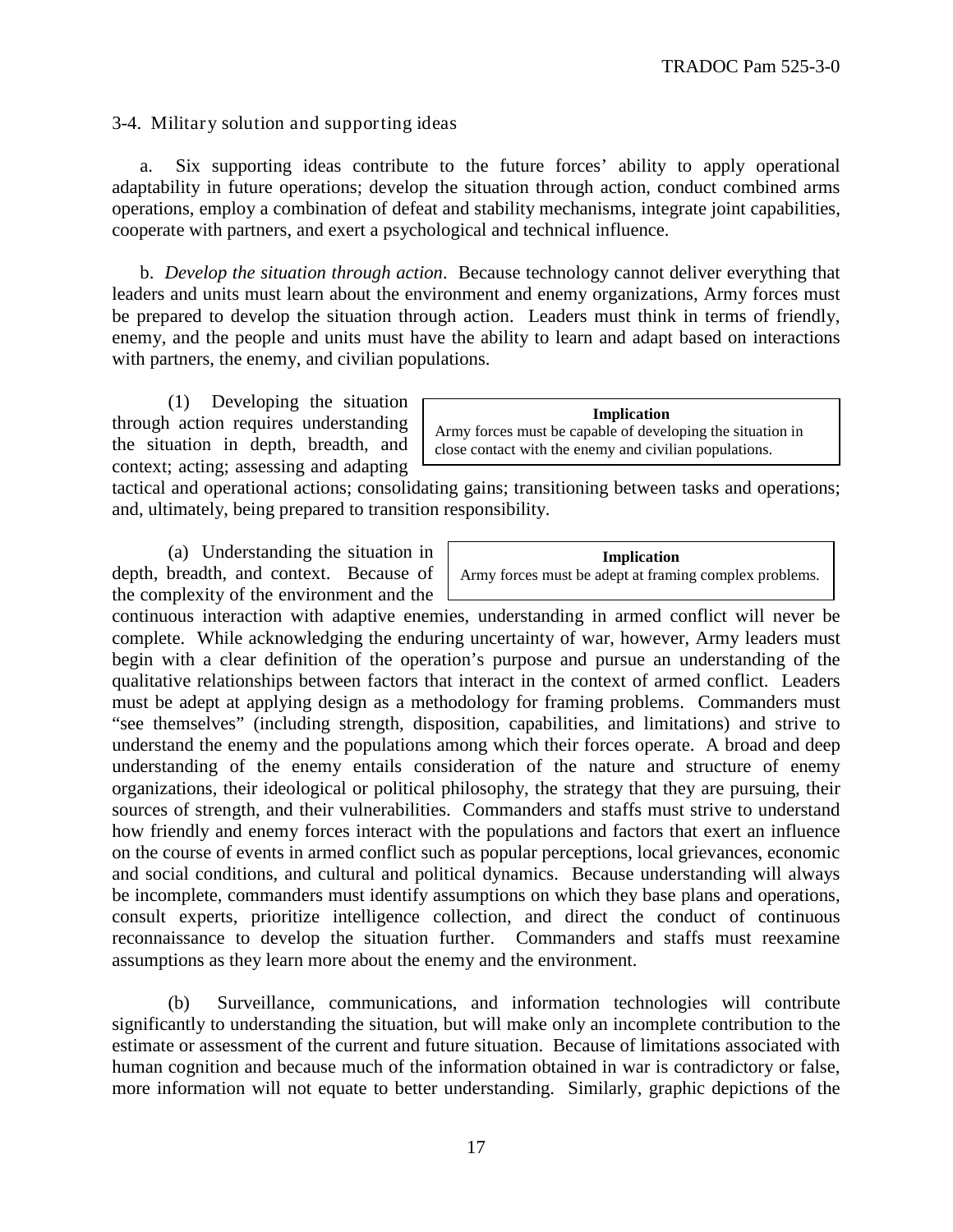friendly situation, identified enemy, and the terrain will remain important, but any common operating picture will have limitations. Enemy organizations will take action to avoid detection and much of what commanders want to know about the enemy, such as intentions and morale or the enemy's relationship to the population, lie outside the reach of technology and are difficult to depict graphically. Although it will remain important to understand the systemic dimension of enemy organizations (such as command and control, logistics, financing, information operations, methods), the complexity and uniqueness of local conditions limit the value of aggregated data or metrics-based net assessments. The degree of understanding necessary for successful operations against enemy organizations in complex environments, therefore, will require not only the employment of technology and systems analysis, but also access to relevant expertise, physical reconnaissance, and the development of intelligence in close contact with the enemy and civilian populations.

(c) Acting. Army forces must be capable of taking action to gain visibility of enemy

organizations and to understand how those organizations and our forces interact with the environment, including the population. $^{24}$  $^{24}$  $^{24}$  Since enemy forces will use countermeasures such as dispersion,

## **Implications** The Army must design forces capable of seeing and fighting across the depth and breadth of the area of operations.

concealment, deception, and intermingling with the population to limit the ability of the joint force to develop the situation out of contact, Army forces will have to fight for information. Fighting for information begins with effective reconnaissance and intelligence collection to fill in the gaps in commanders' understanding of the situation. Fighting for information will require combined arms capabilities, access to joint capabilities, specialized training, and the employment of appropriate combinations of manned and unmanned air and ground systems. Learning about the enemy and the environment will require forces to see, fight, and learn across the depth and breadth of the area of operations. Acting may entail placing something of value to the enemy at risk to force the enemy to reveal intentions. Army forces must gain and maintain contact with the enemy to observe, assess, and interpret enemy reactions and the ensuing opportunities or threats to friendly forces, populations, or the mission.

 (d) Assessing and adapting tactical and operational actions. To accomplish the mission, commanders must adapt operations based on assessments of the situation and professional military judgment.<sup>25</sup> Operational adaptability requires commanders to evaluate progress toward mission accomplishment in concert with their staffs, superiors, subordinates, and partners. The enemy and other destabilizing factors will interact with our efforts and ensure that progress is non-linear. Therefore, commanders must continuously assess the enemy and the operational environment to ensure that their units adapt faster than the enemy and retain the initiative. To avoid confusing activity with progress, commanders should question judgments, seek alternative views, and attempt to observe the situation from outside of existing frames, paradigms, or plans. Commanders must recognize when the situation has changed sufficiently to warrant reframing the problem.

 (e) Consolidate. Future Army forces must protect gains while retaining the initiative. Consolidation includes efforts to organize and strengthen the land force position with respect to the environment and the enemy. In the

> 18 operations over wide areas and support governance, **Implication** Army forces must be capable of conducting area security reconstruction, development, and rule of law efforts.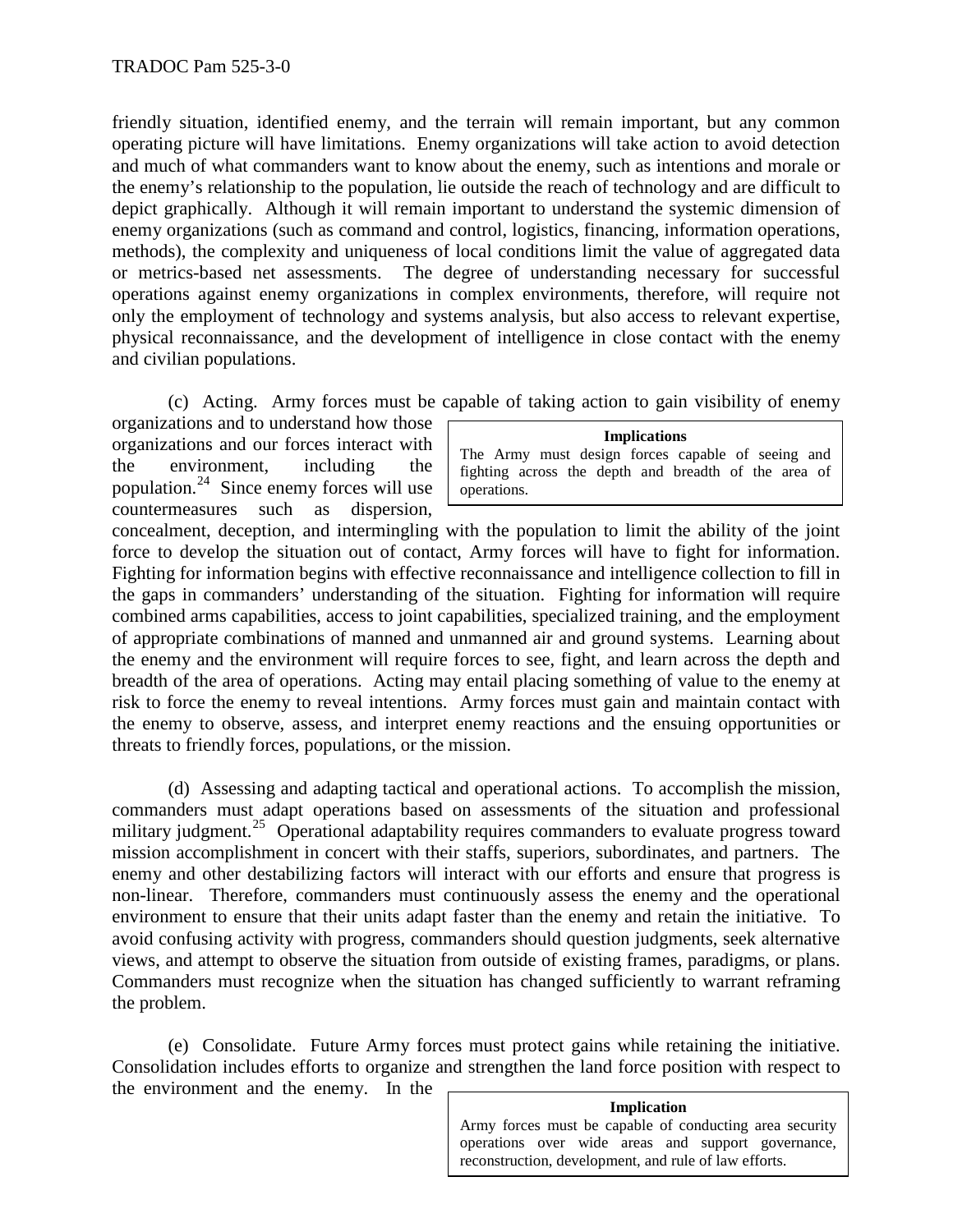future, joint and Army operations must aim to sustain improvements in the security situation that permit progress toward achieving political goals over time.<sup>[26](#page-56-15)</sup> Consolidation of gains is vital because the enemy will act to reverse friendly force gains. Efforts to consolidate gains may include area security operations, restoration of essential services, military support to local governance and rule of law, and the development of capable and legitimate security forces.

 (f) Transition. Effective transitions are critical to mission accomplishment. Army forces must be capable of transitioning continuously between operations (for example, offensive, defensive, and stability or support operations), shifting between engagements at stand-off range to close combat, changing missions (such as from reconnaissance to attack or from attack to area security). Transitions are also likely to involve the transfer of responsibilities to other organizations or authorities (such as from U.S. forces to partner forces, civil authorities, or international organizations). Effective transitions require adequate resources, planning, anticipation, and command and control. The dynamic nature of the threat and environment will make many transitions hard to predict and difficult to execute.<sup>[27](#page-56-16)</sup>

 (g) Summary. Developing the situation through action demands leaders who know how to fight and also understand the complex environments in which they are operating. The Army must continue to evolve capabilities for full spectrum operations and develop leaders with the contextual understanding and the judgment to assess the situation and visualize, describe, and direct operations to seize and retain the initiative in complex and uncertain environments. Leaders must know how to achieve unity of effort among joint, interagency, intergovernmental, and multinational partners. Leaders and forces must interact effectively with host nation leaders and indigenous populations. In future operations, the ability to adapt rapidly to the evolving situation will be a critical requirement for mission accomplishment.

## c. *Conduct combined arms operations*[28](#page-56-17)

(1) To develop the situation through action, the Army requires competency in combined

arms operations. The ability to fight as a combined arms team – to integrate fire and maneuver and appropriate combinations of infantry, mobile protected firepower, offensive and defensive fires, engineers, Army

#### **Implication**

Army forces must be able to operate decentralized and have the combined arms capabilities necessary to develop the situation and seize and retain the initiative under uncertain conditions.

aviation, and joint capabilities – will remain the Army's most fundamental and important competency. This is because, based on the situation, integration of different "arms" compensate for the weakness of any one arm, limit the effectiveness of enemy countermeasures, and create dilemmas for the enemy.<sup>29</sup> In close combat, Army forces conduct combined arms operations to throw enemy forces off balance with powerful blows from unexpected directions, follow up rapidly to prevent recovery, and continue operations to destroy the enemy's will to fight. Competency in combined arms operations, based on effective unit organizations, training, and leadership, is an essential element of operational adaptability and will remain the indispensible foundation for future Army forces fighting in any form of armed conflict.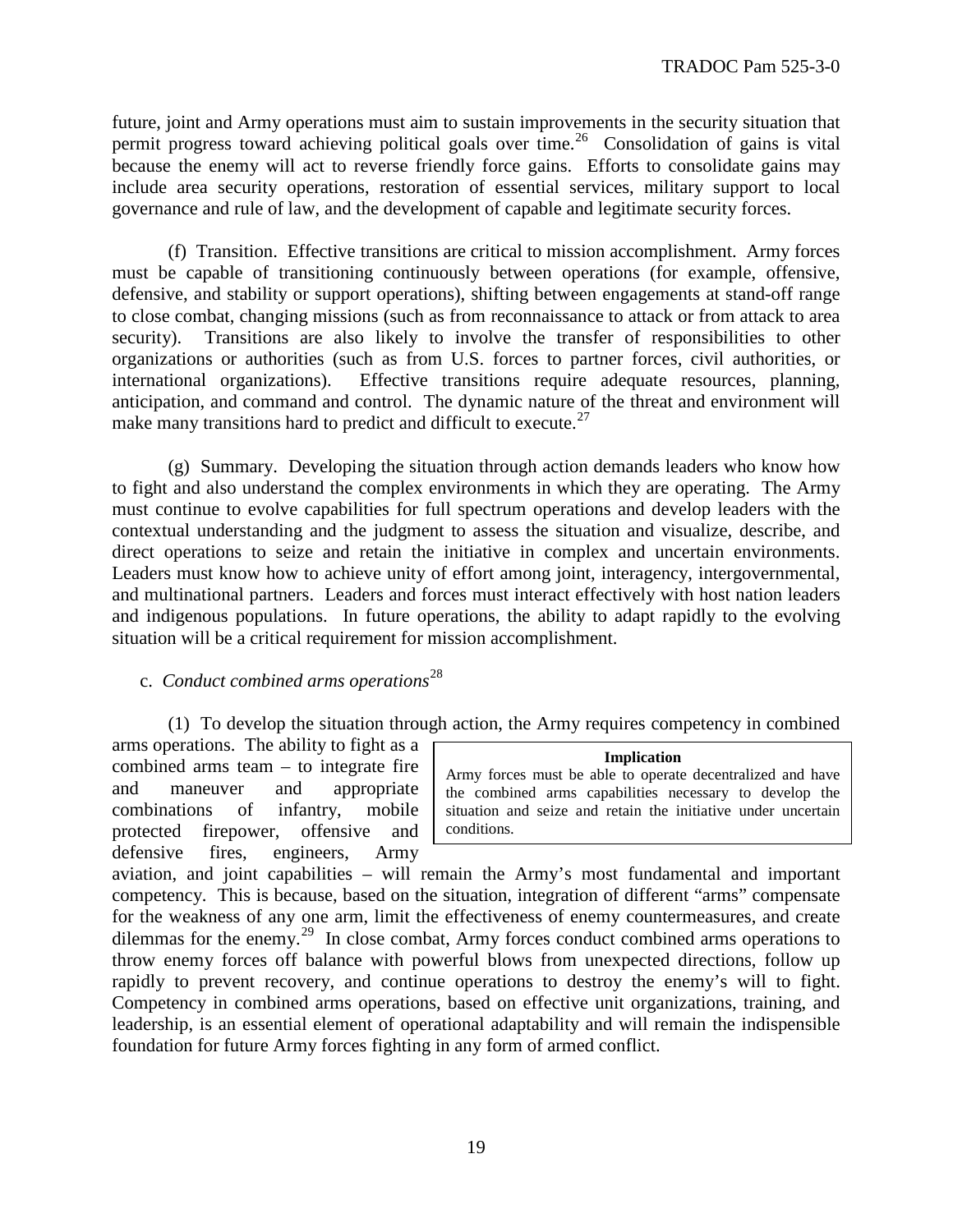(2) Seizing and retaining the initiative in complex environments will require the expansion of the concept of combined arms to include the integration of efforts critical to consolidating gains and ensuring progress toward accomplishing strategic objectives. These critical efforts might include building security forces, restoring essential services, establishing rule of law, information engagement, and facilitating political and economic development.<sup>[30](#page-56-19)</sup>

d. *Employ a combination of defeat and stability mechanisms*. Army forces will conduct combined arms operations to defeat future enemies and stabilize environments. To accomplish those missions, the Army must be able to employ defeat and stability mechanisms to coerce and persuade enemy forces and other actors.<sup>[31](#page-57-0)</sup>

(1) Army forces use defeat mechanisms, broad approaches used to accomplish the

mission against enemy opposition. Defeat mechanisms include the following:

**Implication** Future Army forces will apply appropriate combinations of defeat and stability mechanisms to produce complementary and reinforcing effects.

(a) Destroy.The application

of combat power against an enemy capability so that it can no longer perform any function and cannot return to a usable condition without being entirely rebuilt.

 (b) Dislocate. The maneuver of forces to obtain significant positional advantage, rendering the enemy's dispositions less valuable, and perhaps even irrelevant.

 (c) Disintegrate.The disruption of the enemy's command and control system, thus degrading the ability to conduct operations while leading to a rapid collapse of the enemy's capabilities or will to fight.

 (d) Isolate.The denial of enemy or adversary access to capabilities that enable the exercise of coercion, influence, potential advantage, and freedom of action.

 (2) A stability mechanism consolidates gains and creates conditions that contribute to stable situations consistent with policy goals. Stability mechanisms include the following:

 (a) Compel. The use or threat of lethal force to establish control, effect behavioral change, or enforce compliance with mandates, agreements, or civil authority.

 (b) Control. The imposition of civil order. Actions to establish control include securing borders, routes, sensitive sites, population centers, and individuals. Control may involve physically occupying key terrain and facilities.

 (c) Influence. The shaping of opinions and attitudes of a civilian population through information engagement, presence, and conduct. Influence is particularly difficult to achieve and measure.

 (d) Support. The establishment or strengthening of conditions necessary for other instruments of national power to function effectively.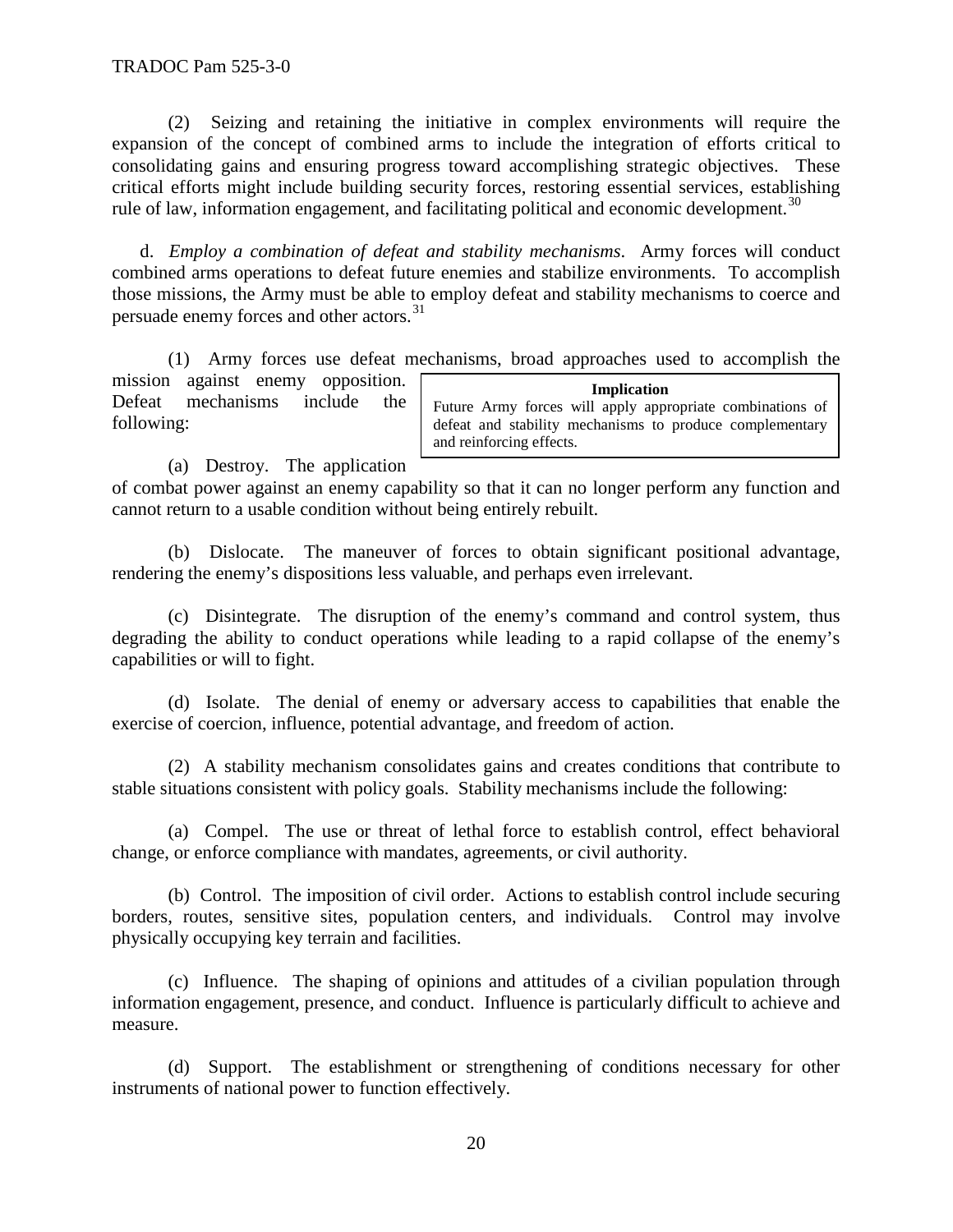(3) The future force will have to employ combinations of defeat and stability mechanisms to produce physical and psychological effects and accomplish the mission in all forms of operations other than operations of short duration with limited objectives and planned withdrawal (such as raids).

d. *Integrate joint capabilities*. At increasingly lower echelons, Army leaders must be able to integrate the actions, activities, and capabilities of joint assets into operational campaigns. Joint

#### **Implication**

Army forces must be interoperable with and achieve unity of effort with joint, interagency, intergovernmental, multinational, and private sector partners.

capabilities consist of the complementary and reinforcing effects that the capabilities of one service offer to the forces of other services. Joint capabilities make Army forces more effective than they would be otherwise. For instance, the Army's close combat capability is complementary with joint fires and precision strike capabilities of the U.S. Air Force and the U.S. Navy. Exposure to air and naval precision fires can compel enemy forces to disperse and make them vulnerable to the Army's close combat capability. Similarly, land forces can operate to ensure freedom of movement and action in the aerospace and maritime domains. Army forces possess the capability to seize key terrain—terrain where enemy forces might emplace air defense, antisatellite, or antiship missiles—to destroy enemy air and sea defenses and then transition to area security operations to prevent the enemy's use of critical areas or facilities.<sup>[32](#page-57-1)</sup> Complementary joint force capabilities—acting in concert with other services—defeat enemy forces by turning enemy countermeasures into vulnerabilities and preempting enemy action.

e. *Cooperate with partners*.Army leaders must also seek to integrate the activities of interagency, intergovernmental, multinational, and private sector partners into Army operations. Army leaders must facilitate unity of effort despite diverse cultures and interests.

 (1) *Unity of effort*.Unity of effort consists of the coordination and cooperation among joint partners, interagency elements, coalition partners, and indigenous forces and leaders toward common objectives, even if the participants are not part of the same command or organization. Achieving unity of effort will depend on partners developing a mutual understanding of the environment and a common commitment to solutions that address both the causes of conflict and the sources of enemy strength. While it is difficult to imagine U.S. Army forces conducting operations that do not require cooperation with key allies, coalition partners, or indigenous forces, a lack of congruence in interests can limit the degree of unity of effort and require Army forces to assume greater responsibility for operations to ensure an outcome consistent with policy goals. Additionally, when operating with local forces in a contingency environment, indigenous force effectiveness may be limited due to capability or lack of legitimacy. Achieving unity of effort will require Army leaders to have a high degree of cultural understanding and social skills to mediate and collaborate with diverse partners to help direct efforts toward mission accomplishment.

 (2) *Interagency cooperation*. As Army forces conduct operations in close coordination with a variety of other U.S. government agencies, leaders must integrate Army and interagency capabilities to achieve specific operational objectives. Interagency cooperation should seek to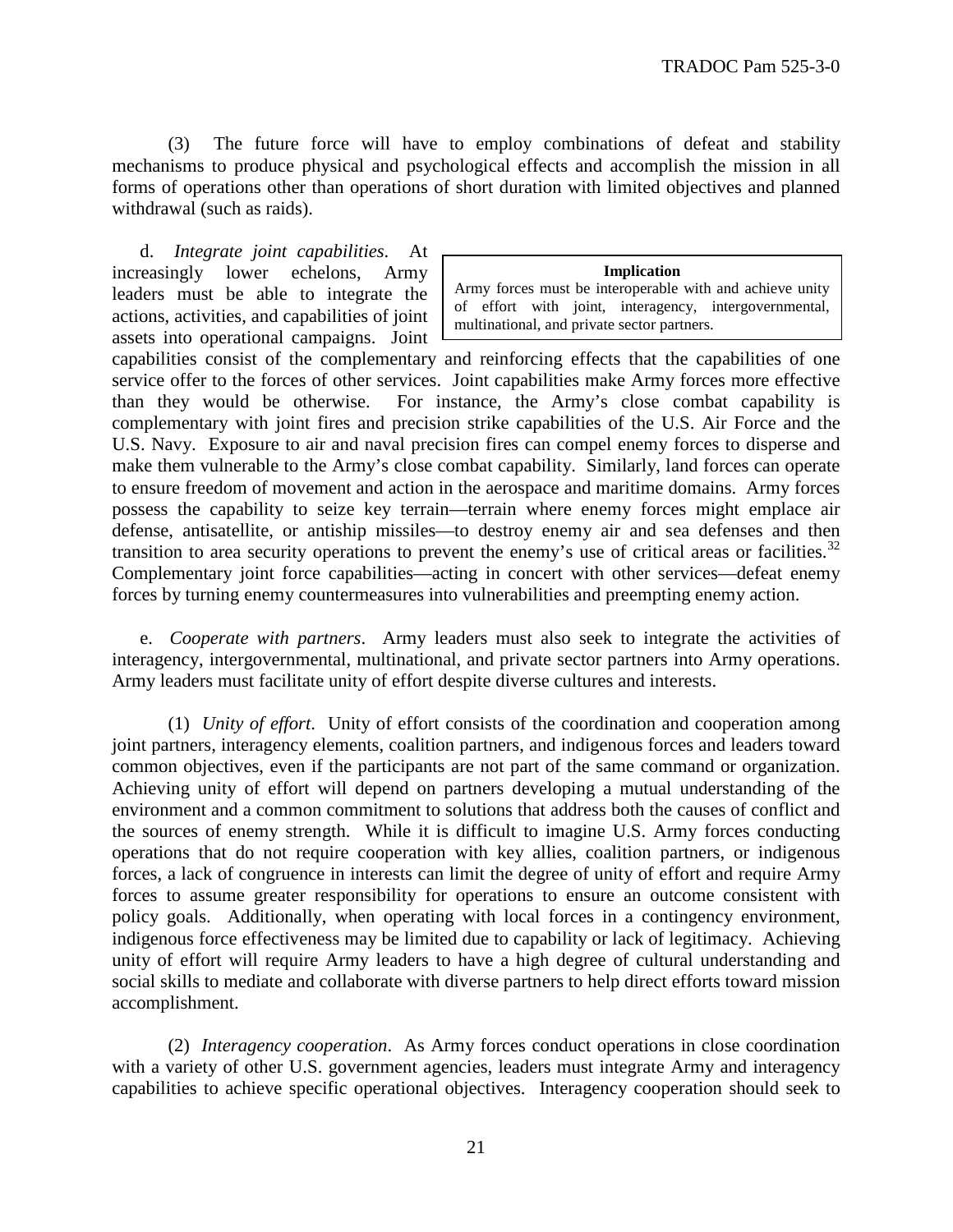balance and combine the various capabilities that the Army and those agencies bring to the mission.<sup>33</sup> For example, the Army maintains unique capabilities that only Soldiers can provide (such as combined arms and combat power, reconnaissance and security assets, intelligence analysis, effective command and control, and planning and design expertise, logistics, communications and cyberspace assets and transportation). Similarly, the other agencies possess unique capabilities (such as police and criminal investigation skills, national-level intelligence analysis, institutional development skills, financial expertise, and expertise in the rule of law). To achieve effective integration of complementary interagency capabilities based on policy guidance and the joint force commander's concept of the operation, Army leaders must possess broad knowledge to place military efforts in context and must be comfortable serving on civil military teams.

 (3) *Intergovernmental and nongovernmental organization cooperation*. While intergovernmental and nongovernmental organizations will continue to assume important roles in both responding to crises and orchestrating the actions of a variety of actors, Army forces must appreciate the constraints and limitations of these organizations while taking appropriate action consistent with U.S. policy to assist them in ways that alleviate human suffering without compromising their mission or the missions of these organizations.<sup>[35](#page-57-4)</sup>

(4) *Multinational partners*. [36](#page-57-5)

While multinational partners possess unique capabilities vital to future operations, significant institutional,

**Implication** Future Army forces must have communications systems compatible with those of allies and partners.

political, and cultural differences often create operational challenges. Operating with multinational partners will remain challenging because of the demands for compatible doctrine, shared situational awareness, interconnected battlespace management systems, intelligence sharing, and compatible communication systems. To cope with these challenges and to improve the effectiveness of joint and Army operations, the Army must recognize how multinational capabilities can be combined in ways that are complementary to achieving operational objectives and strategic goals. For example, should a coalition share information based on a "need to know" or a "need to share" mentality? How should multinational forces foster common understanding and purpose with one another? Continuous engagement and emphasis on strengthening existing relationships with partners will remain essential to developing mutual trust and common understanding. To build and strengthen bonds of trust and understanding, the Army must increase efforts to conduct combined training, education, and cultural exchanges. Successful coalition operations will depend, in large measure, on close coordination, constant communication, and addressing issues concerning coalition strategy and operations openly and directly.

## (5) *Private sector and academia*

 (a) The private sector and academia will provide vital capabilities and knowledge. Army forces will continue to turn to the private sector to provide goods, a wide variety of services, and expertise. Private sector capacity will remain particularly important in logistics and enduring post-conflict reconstruction missions. Companies with a long-term presence in conflict-prone areas can also help assess the situation and provide critical knowledge. When working with the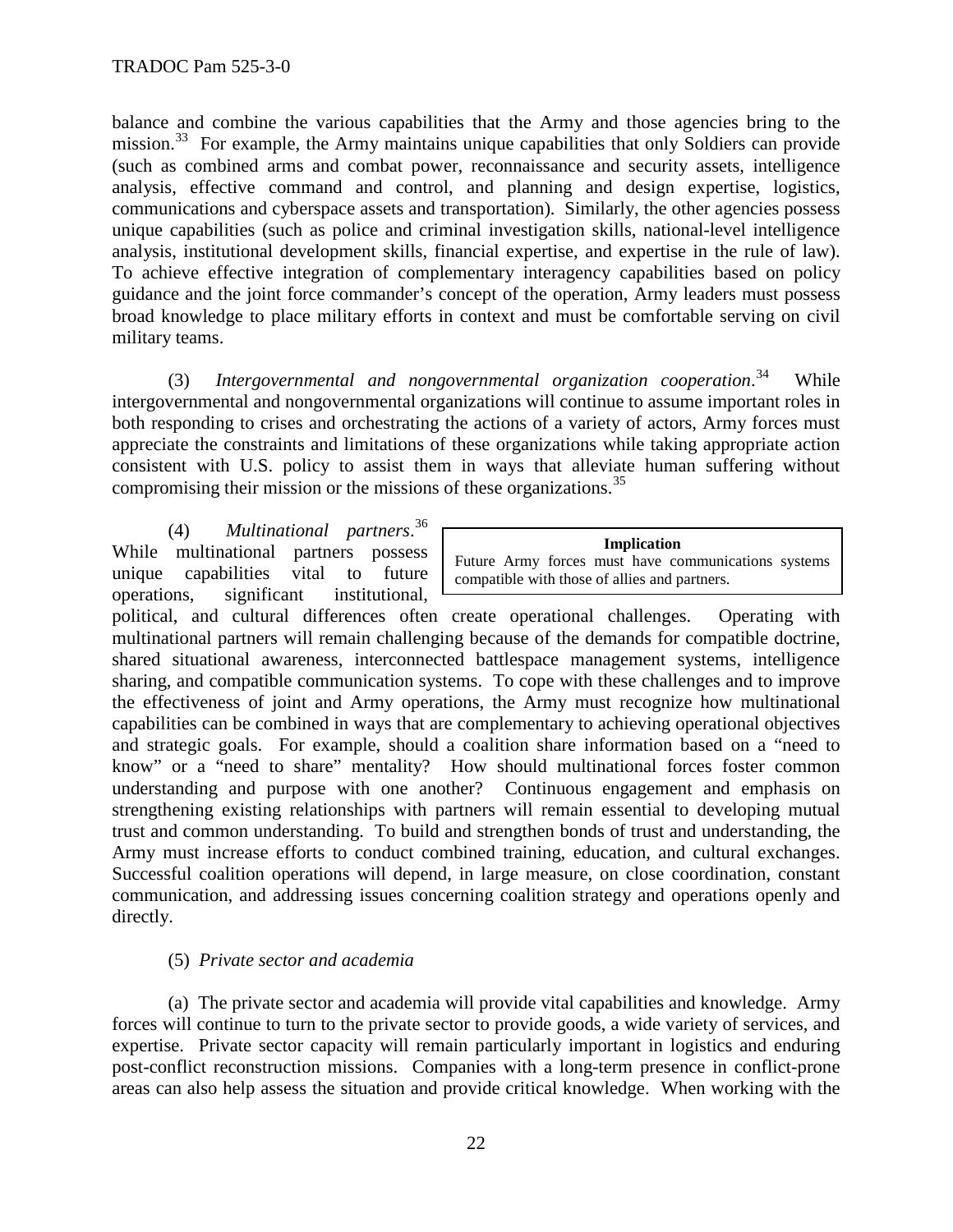private sector in overseas contingency operations, however, leaders must be aware of each company's culture, motivations, and mission and particularly the role that profits play in governing company behavior. The increased use of private military contractors can be problematic based upon the potential higher cost, lower tolerance for risk, and challenges in integrating military, government, and company operations effectively. Problems with contracted support to military operations often include ambiguous command relationships, dependence on capabilities that might suddenly become unavailable, diminished oversight over critical functions, ethical considerations, and legal issues.<sup>37</sup> Army forces will require the legal and contracting expertise necessary to maintain appropriate contracted support to military operations. These problems are not insurmountable, however, and private companies will continue to provide valuable support to military operations.

 (b) The complexity and uncertainty of future armed conflict will also require Army forces to consult with experts. As a result, future forces should have the capability to integrate expert advice to assist in framing problems and planning operations. The Army must also continue to expand efforts to develop leaders who have expertise in relevant disciplines through broadening experiences and education in high quality graduate education programs.

## f. *Exert psychological and technical influence*

 (1) Because war remains fundamentally a contest of wills, prevailing in future armed conflict will require Army forces to exert a psychological and technical influence. Psychological influence efforts employ combinations of cooperative, persuasive, and coercive means to assist and support allies and partners, protect and reassure populations, and isolate and defeat enemies. Exerting technical influence entails protecting friendly information and communications and disrupting the enemy's ability to move and manipulate information.

(2) Because all military activity exerts influence and because future forces will operate

among populations and in an environment of increasing transparency, leaders must consider how their units' actions will interact with the environment and influence perceptions among relevant groups

| <b>Implication</b>                                                                                                                                                                       |  |  |  |  |
|------------------------------------------------------------------------------------------------------------------------------------------------------------------------------------------|--|--|--|--|
| Army leader development and training must generate empathy<br>for civilians and provide Soldiers with an appreciation of how<br>their actions might influence public perceptions and the |  |  |  |  |
| mission.                                                                                                                                                                                 |  |  |  |  |

such as the enemy, partners, and the civilian population.<sup>[38](#page-57-7)</sup> Actions should aim to influence the behavior of these groups in ways that contributes to mission accomplishment. Leader development and training must develop empathy for civilians and help Soldiers understand the second and third order effects of their actions when operating among diverse populations. Successful operations against the enemy are essential to earning the trust of the population, but must be combined with population security and communicating a commitment to sustain the level of effort necessary to defeat the enemy over time. Winning on the "battleground of perception" will often remain critical to denying the enemy safe havens and support bases necessary to mobilize resources and prepare for operations.

 (3) Effective strategic engagement (informing, educating, and influencing relevant publics and actors) is critical to exerting psychological influence. Based on situational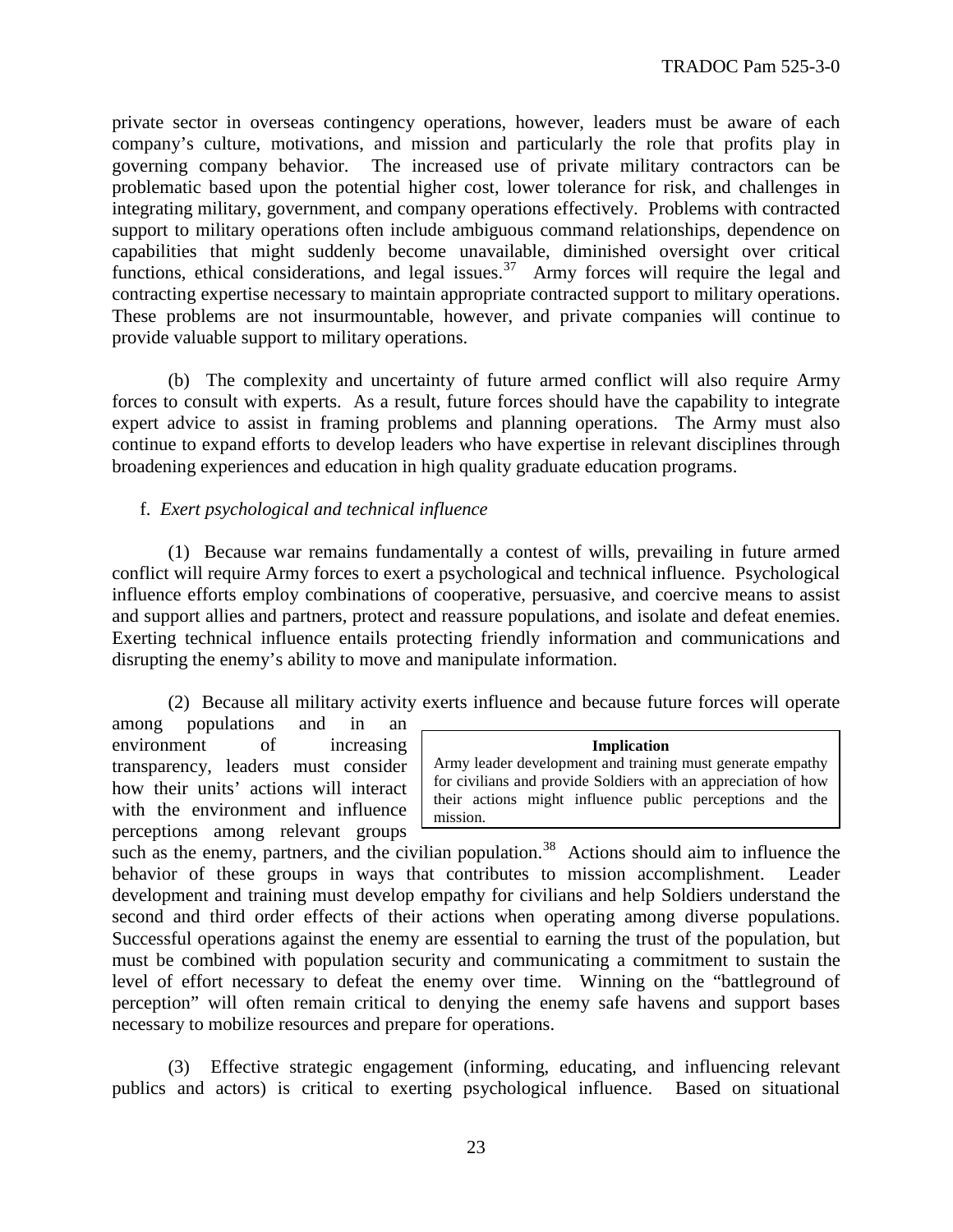understanding and, in particular, knowledge of human behavior and the relevant cultural dynamics, strategic engagement combines physical and psychological means and correlates actions, messages, and images to clarify U.S. intentions, build trust and confidence, counter enemy propaganda, and bolster the legitimacy of partners. Effective strategic engagement will depend, in large measure, on transparency, accountability, and credibility. While strategic engagement activities must be consistent and mutually reinforcing, execution of those activities must be streamlined and decentralized to allow adaptation at the tactical level and permit speed of action necessary to retain the initiative. Strategic engagement with U.S. and allied audiences aims to inform and educate rather than influence. The complexity of the operational environment will require Army leaders to explain how military operations and other activities are contributing to the accomplishment of policy goals. Army leaders must be able to communicate how the risks Soldiers are taking and the sacrifices Soldiers are making are contributing to the accomplishment of objectives worthy of those risks and sacrifices.

 (4) Because Army forces are increasingly dependent on electromagnetic, computer network, and spacebased capabilities and because those conduits of information are converging,

#### **Implication**

Future Army forces, as part of joint and interagency teams, must be capable of fighting and winning on an emerging "cyber-electromagnetic battleground."

exerting technical influence will require forces that are prepared to fight and win on an emerging "cyber-electromagnetic battleground." Because technology that effects how information moves changes so rapidly, the Army must evaluate continuously what competencies and capabilities are required to gain, protect, and exploit advantages in highly contested cyberspace and electromagnetic spectrums. Army forces, as part of joint and interagency teams, must contribute to effective offensive and defensive operations to protect friendly information and communications and disrupt the enemy's ability to move and manipulate information. The Army must also avoid creating single points of failure to retain the ability to "fight through" disruptions or the interruption of communications through use of alternate digital, analog, or manual means, methods, and pathways.

 (5) While developing and protecting the Army's technological advantages, the Army must remain prepared to operate degraded. Army leaders must also recognize that some of the most effective means of exerting influence will remain at the very low end of the technological spectrum. While conducting operations in and among populations, for example, the ability to build relationships with human beings and communicate through familial or tribal networks may be most effective.

## **3-5. Core operational actions**

a. In addition to the supporting ideas described above, future Army forces must also conduct a set of core operational actions to meet future security challenges. The core operational actions range from engagement of allies and indigenous forces, such as security force assistance and the conduct of full spectrum operations, to defeat the enemy and ensure progress toward achieving strategic objectives.

## b. *Conduct security force assistance*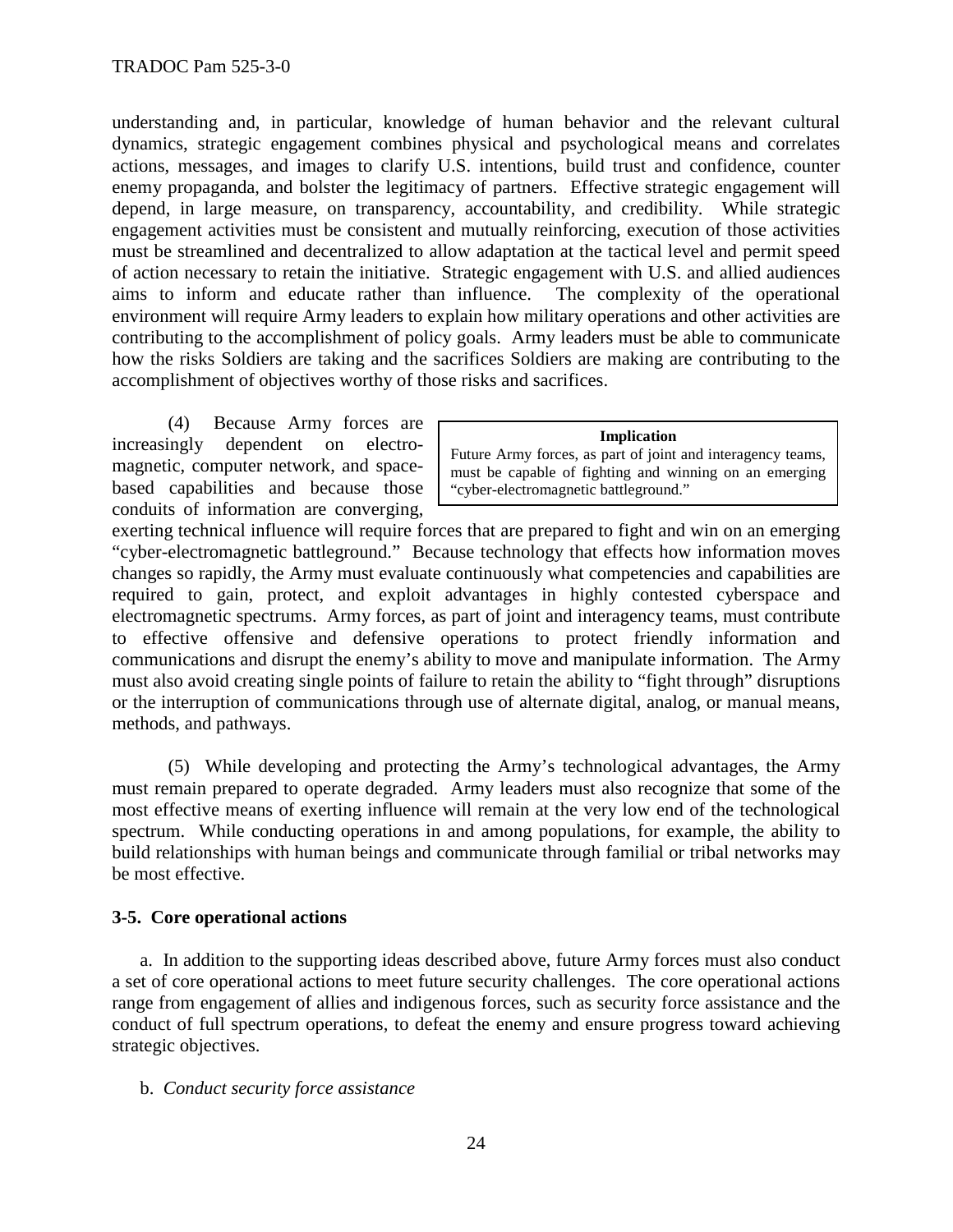(1) Security force assistance (improving indigenous security and governance institutions and capabilities) is essential to stability operations, countering irregular threats, preventing conflicts, and facilitating security transitions. Security force assistance consists of providing indigenous units and institutions with the equipment, supporting logistics, infrastructure, training, and education necessary to improve security and foster cooperation in future operations.

 (2) Developing effective and sustainable institutions is a critical aspect of security force assistance. Security force assistance efforts must develop competent units that are part of legitimate and trusted institutions. To help develop security institutions, Army leaders and Soldiers must be aware of relevant cultural, social, political, and ethnic dynamics and place indigenous leaders and systems at the center of their efforts. Units that conduct security force assistance must be sensitive to the danger of "mirror imaging" and continuously assess and reassess efforts to ensure that they are contributing to an outcome consistent with policy. Skills required for accomplishing security force assistance missions include mediation and collaboration across cultural and language boundaries. Army leaders must recognize limits associated with efforts to operate "by, with, and through" indigenous partners as enemy agents, criminal actors, and corrupt officials may attempt to infiltrate indigenous forces. Units that conduct security force assistance must maintain an effective counterintelligence capability and ensure that institutions are grounded in the rule of law. Security force behavior must not only be consistent with the rule of law and international standards, but also garner public trust to ensure and contribute to outcomes consistent with U.S. policy.

## c. *Shaping and entry operations*

 (1) Army forces will continue to contribute to conflict prevention through security force assistance delivered according to theater security cooperation plans. Army forces will conduct a broad range of theater security cooperation activities such as training foreign military forces, developing infrastructure, providing specialized capabilities, and providing other assistance to establish trust, develop relationships, and promote regional stability. Importantly, familiarity with local populations, cultures, and military forces can improve situational understanding, contribute to conflict prevention, or assist in providing early warning of emerging crises.

 (2) Army theater security cooperation efforts will include a broad range of peacetime and wartime activities that regional combatant commanders use to shape the regional security environment.<sup>[39](#page-57-8)</sup> These activities might also aim to set favorable conditions for commitment of U.S. forces, if conflict cannot be prevented.

 (a) Assisting in developing the joint force campaign plan to include deployment schedules and provision to carry out Army Title 10 U.S. Code requirements, Army Executive Agent responsibilities, and Army support to other Services.

 (b) Establishing intermediate and forward staging bases as necessary to facilitate deployment and sustained build-up of combat power.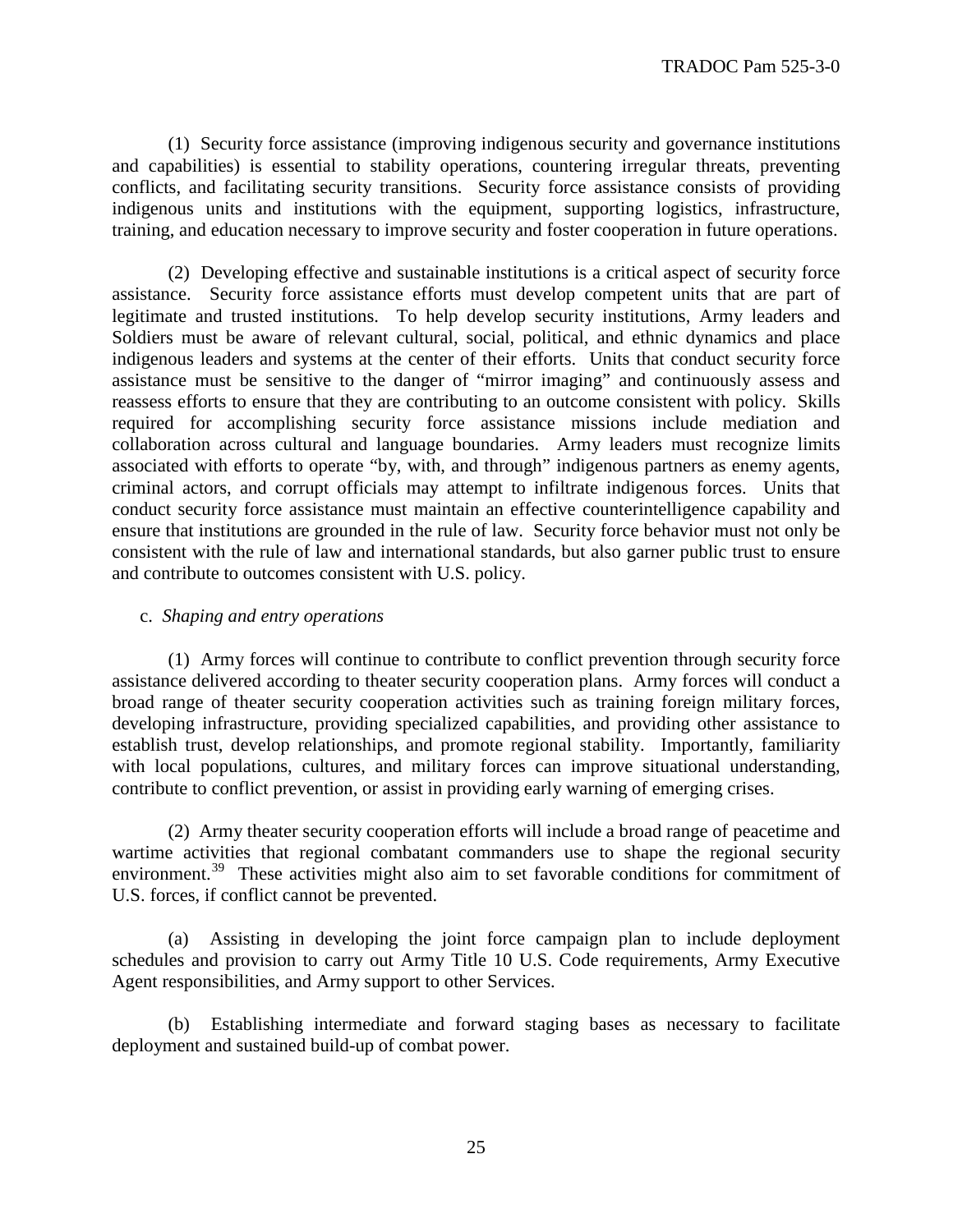#### TRADOC Pam 525-3-0

 (c) Deploying sustainment capabilities, air and missile defenses, and early entry command posts as close to the theater as possible.

 (3) If efforts to prevent conflict fail, Army forces must be prepared to conduct joint forcible entry operations. Forcible entry is likely to grow in importance due to the growing challenge of anti-access and area denial technologies and capabilities. Formerly state-based capabilities such as ground-to-air missiles and anti-ship cruise missiles are now available to nonstate adversaries. To conduct joint forcible entry operations, Army units will require combined arms capabilities and access to joint capabilities, especially intelligence, fires (offensive and defensive), logistics, airlift, and sealift. Army forces must conduct mobile, combined arms operations upon arrival to defeat enemy anti-access strategies.

 (4) To overcome enemy anti-access efforts, the Army will need joint air and sealift capabilities to move Army forces to unpredictable and austere entry points. Expanded and new joint capabilities will be required to allow joint land forces to operate at strategic and operational depth. Acquiring new capabilities to allow maneuver and sustainment from aerial and sea ports of debarkation or forward operating locations may be critical for future shaping and entry operations as well as transitions to follow on operations. A vertical lift capability may prove essential due to enemy anti-access capabilities, inadequate surface networks, or enemy efforts to interdict extended lines of communication. If sufficient vertical lift capability to bypass the enemy is not available, the Army must be prepared to contribute to joint force efforts to secure points of entry and establish the necessary logistical infrastructure to support the continuous flow of land power.

 (5) Successful joint forcible entry operations and follow on operations will require protection under a joint air and missile defense umbrella. Army forces must contribute to that protective umbrella and be capable of configuring forces for combat as rapidly as possible to minimize risk from enemy long range systems. Army forces must be prepared to reload ships or aircraft at intermediate staging bases for final movement to the joint operational area. The force will require advanced sealift as well as land-based prepositioned stocks in combat ready packages to conduct the rapid buildup of combat power and sustain operations over time and distance. Army forces must be prepared to establish security of entry points to enable force flow or to secure key terrain to ensure freedom of movement and action during a transition to offensive operations.

 (6) Entry operations will require Army forces to take direct action as part of a joint force; destroy enemy capabilities essential to offensive operations or defensive integrity; establish essential command and logistical infrastructures to allow reception, staging, onward movement, and integration of Army forces; and seize and protect key terrain and facilities required to support force flow and conduct follow-on operations, extend the area of influence, and defeat the enemy.

 (7) Army forces must be prepared to integrate support from air, space, and naval forces, as well as from multinational partners to defeat enemy anti-access efforts. Army forces will continue to complement each other's land force capabilities and must be prepared to operate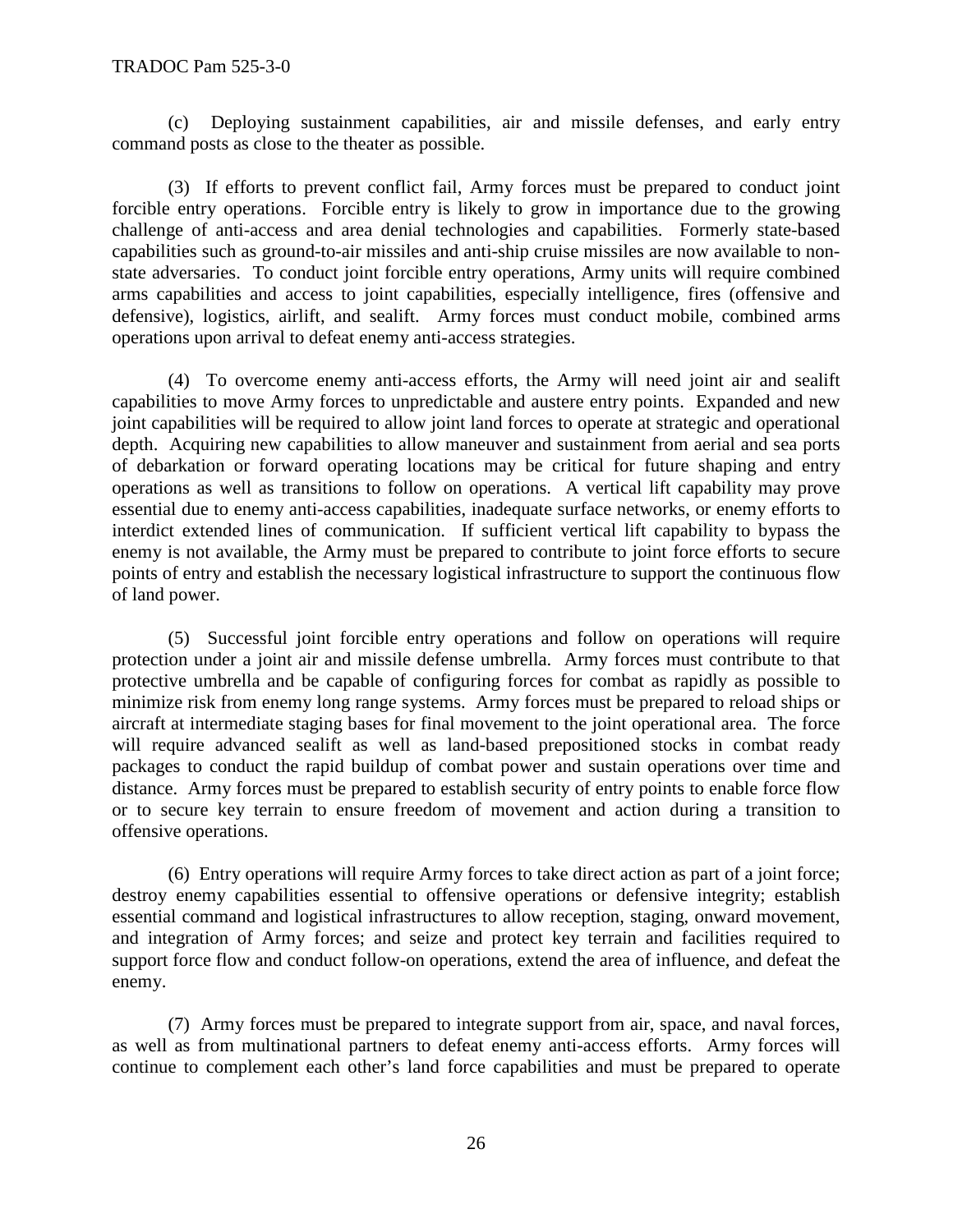together to accomplish the mission. Joint training will be critical to ensuring readiness for forcible entry operations.

 d. *Intertheater and intratheater operational maneuver*. The Army, in partnership with the joint force, must develop the capability to deploy combined arms mobile forces into unexpected locations to achieve surprise and bypass enemy anti-access and area denial capabilities. Forces must be able to transition rapidly to offensive operations to identify and defeat enemy forces from unexpected locations. Forces must also be prepared to conduct area security operations over wide areas to deny use of key terrain and ensure joint force freedom of movement and action in the land, aerospace, and maritime domains. The development of capabilities such as sea-basing and joint future theater lift will be critical to generating options for the joint force commander to overcome anti-access and area denial as well as sustain operations at the end of extended lines of communication.

#### e. *Full spectrum operations*

(1) The Army's proficiency in full spectrum operations—in which Army forces combine offensive, defensive, and stability or civil support operations simultaneously as part of a joint force to seize, retain, and exploit the initiative—will be a critical component to the future force's operational adaptability. To achieve operational adaptability as it relates to full spectrum operations, Army leaders and units must understand important commonalities among types of operations. For example, offensive, defensive, and stability or support operations each possess similar core elements such as combined arms competency, effective reconnaissance and security operations, and the need to seize and retain the initiative. Just as successful offensive operations require aggressive reconnaissance operations and successful defensive operations require strong security capabilities (including continuous reconnaissance), stability operations will require joint forces that are capable of performing similar tasks, albeit in the pursuit of different ends and objectives, such as securing and controlling populations.

(2) Another important commonality across the spectrum of operations is the spirit of the offensive. The spirit of the offensive entails a fighting and reconnaissance-centric approach to conflict that must be applied with the flexibility of mind and depth of understanding to use any ways available—be they military, informational, diplomatic, social, cultural, economic, or political in nature—to seize the initiative. Moreover, seizing, retaining, and exploiting the initiative, will also require effective strategic engagement to reassure, persuade, or coerce relevant actors among friends, enemies, and indigenous populations. Army forces must be capable of conducting simultaneous actions—of both a military and a political nature—across the spectrum of conflict. For instance, while retaining the ability to overwhelm the enemy in tactical engagements, Army units must also be able to apply firepower with discipline and discrimination based on the situation.

## f. *Conduct overlapping protection operations*

 (1) To defeat the enemy's ability to identify and target U.S. forces, partners, vital infrastructure, and populations with aircraft, long-range ballistic missiles, indirect fire, and other standoff weapons systems, the Army will have to develop a broad range of advanced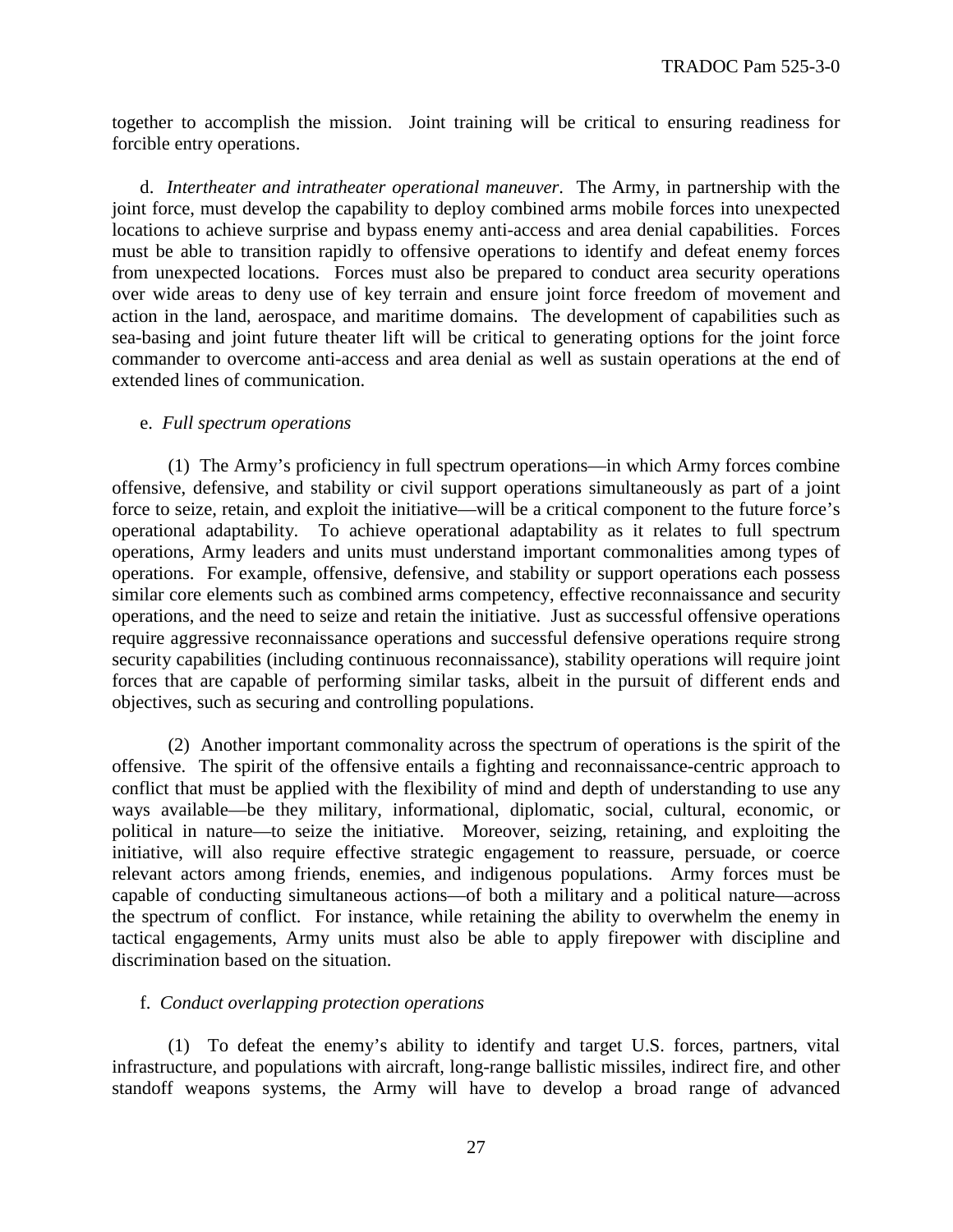interoperable protection capabilities. During operations, Army forces must integrate those capabilities into area security operations that emphasize continuous reconnaissance to identify and preempt threats while orienting defensive systems on protecting vital assets in accordance with joint force commanders' priorities.

 (2) While developing the ability to protect against emerging threats, the Army must continue to refine its ability to secure its forces, partners, and populations against threats from weapons and munitions that are readily available or easily manufactured such as improvised explosive devices, car bombs, and rockets. Continuing to develop persistent and wide area surveillance, technical intelligence collection and detection technologies, and integrating those technologies into area security operations will prove critical to protecting the force and preserving freedom of action.

## g. *Distributed support and sustainment*

 (1) Operational adaptability will depend, in large measure, on ensuring that Army forces retain freedom of movement and action across wide areas. Successful distributed support and sustainment must deliver continuous and uninterrupted flow of personnel, supplies, equipment, and units into and throughout the theater of operations. It is important that joint forces achieve this logistics support without an excessive concentration of supplies or an unnecessary build-up of forces presenting a lucrative target to enemy forces. Continuous support and sustainment to deployed joint and Army forces is critical to avoiding missed opportunities and minimizing risks associated with operational pauses. Uncertain conditions under which Army forces operate are likely to demand decentralization of logistical support to ensure that forces have what is necessary to seize upon unexpected opportunities or protect against unanticipated dangers.

 (2) Effective sustainment can have far-reaching and significant direct and indirect impacts on the entire campaign, especially in terms of cost, Soldier health, diplomatic relations, reconstruction activities, and the ultimate success of the mission. Effective sustainment is likely to demand Army logistics and medical capacity sufficient to support partners as well as to fulfill the Army's role in supporting the joint force. While the Army must continue to use contract support to enhance sustainment, forces must retain the capability to sustain operations in unsecure, austere environments.

## h. *Network enabled mission command*

 (1) U.S. Army combat experience since 2001 and the anticipated demands of future armed conflict highlight the need to decentralize command as a critical element of operational adaptability. The uniqueness of local conditions and uncertainty associated with the interaction of Army forces with the enemy and complex environments will confound efforts to develop an aggregated common operational picture as a basis for centralized decision making or control of forces. Future operations, therefore, must remain grounded in the Army's long-standing concept of mission command, defined as the conduct of military operations through decentralized execution based upon mission orders for effective mission accomplishment. Successful mission command results from subordinate leaders at all echelons exercising disciplined initiative with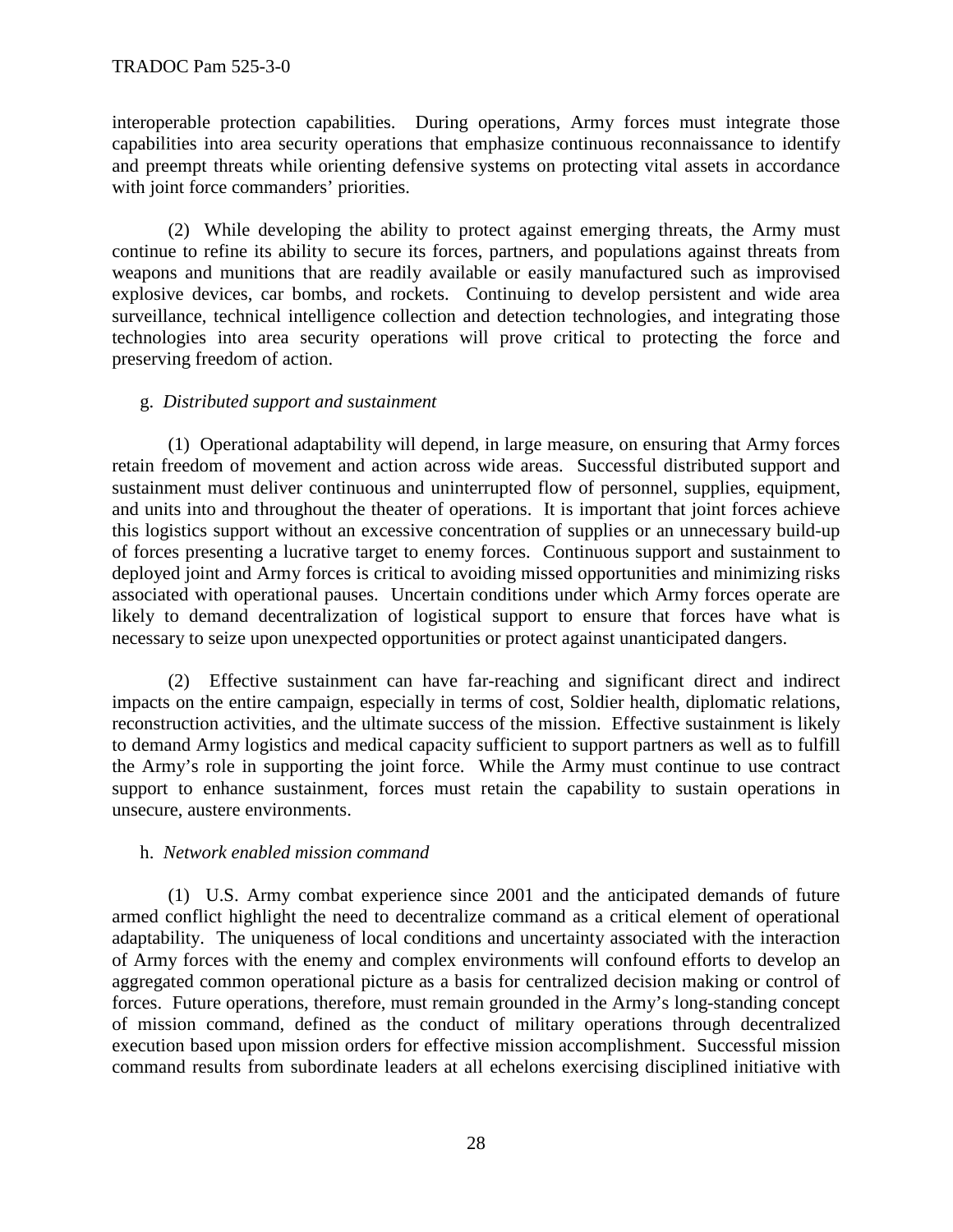the commander's intent to accomplish missions. It requires an environment of trust and mutual understanding.

 (2) Network enabled mission command will require an institutional culture that fosters trust among commanders, encourages initiative, and expects leaders to take prudent risk and make decisions based on incomplete information. Network enabled mission command will also require commanders, staffs, and logisticians who understand the complexities of the emerging operational environment, as well as the highly-integrated joint, multinational, and interagency characteristics of full spectrum operations.

#### **Implications**

Because of the uncertainty and complexity inherent in the future operational environment, adopting design as a process for framing problems is critical.

Because the network and space system capabilities may be compromised and subject to enemy actions, units will have to be capable of operating in a degraded mode.

Fighting under conditions of uncertainty will demand that command and control systems obtain, process, synthesize, and disseminate information in a timely manner and that units in contact with the enemy and civilian populations use initial estimates to focus reconnaissance operations that aim to develop the situation further through action.

 (3) Emerging technological capabilities associated with the network (i.e., global information grid, LandWarNet, collection platforms, fusion and dissemination capabilities through the timely horizontal and vertical flow of information) can enable mission command if systems improve interoperability, help synthesize information into knowledge, operate in austere environments and on the move, and provide shared situational understanding to the lowest possible levels. The sheer amount of information available, the limits of human cognition, and the presence of contradictory or false information, however, will prevent the network, in and of itself, from delivering information superiority. The Army must design forces and educate leaders to take advantage of network capabilities while ensuring that those forces and leaders are capable of conducting operations consistent with the concept of mission command.

 (4) While technology can enable operational adaptability, ensuring a sound conceptual foundation for operations is the most important prerequisite for effective decentralized operations. Commanders develop mutual understanding of complex problems through design, a methodology for applying critical and creative thinking and framing problems through discourse and collaboration. Commanders use design and situational understanding as the basis for visualizing and describing complex operations, and then continually reassess the situation. A clear commander's intent and concept of the operation that describes how decentralized operations and efforts combine to accomplish the mission is critical to integrating efforts of subordinate units and enabling subordinate commanders to take initiative.

 (5) Decentralized operations associated with mission command will require leaders at lower levels of command to assume greater responsibility for the accomplishment of the joint force commander's campaign objectives. Leaders must integrate their efforts with joint, interagency, intergovernmental, and multinational partners and string actions and activities together into campaigns. Because it will be important to aggregate the wisdom of leaders at lower echelons to adapt operations and retain the initiative, leaders must be sensitive to the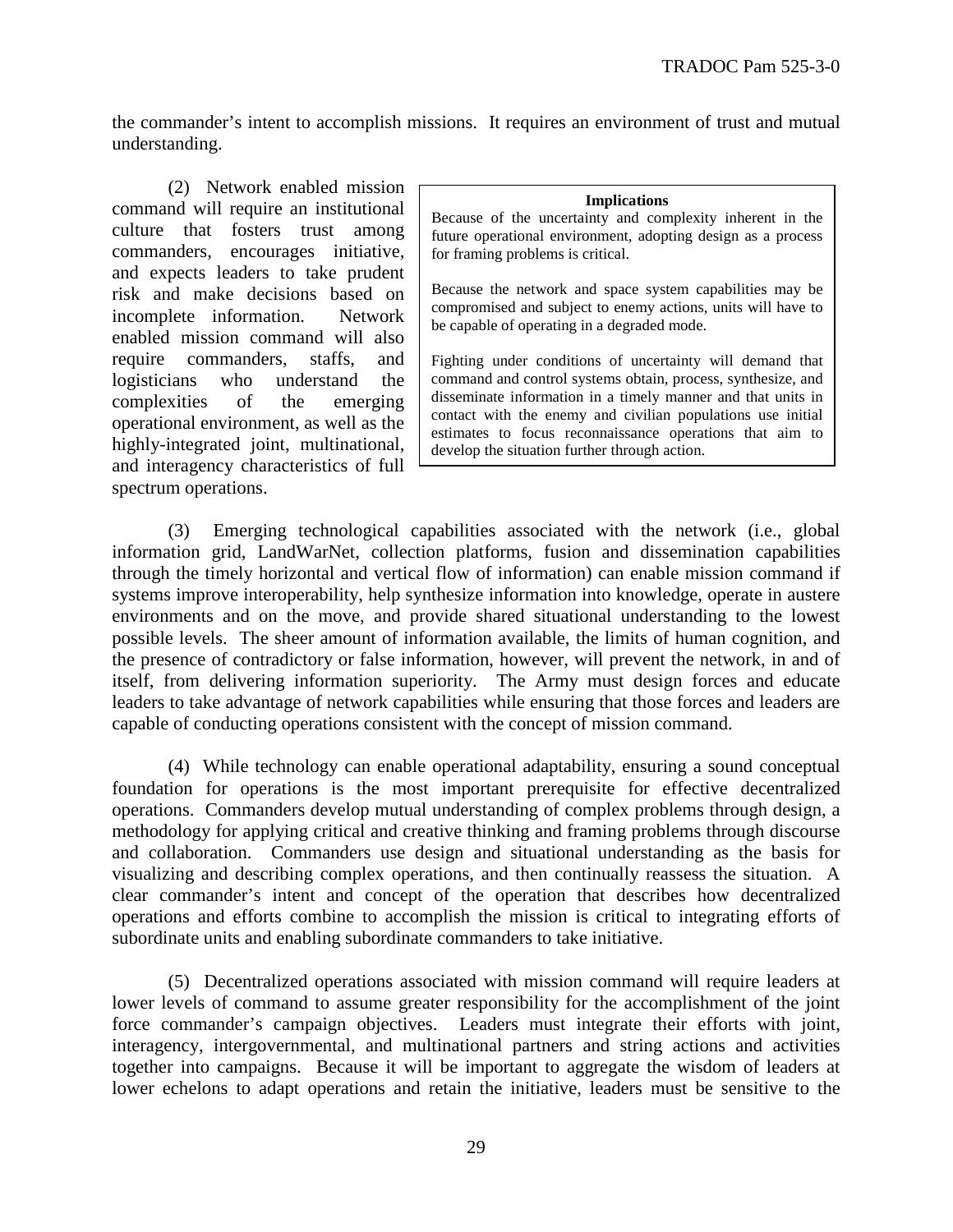operational and strategic implications of their actions and be prepared to make recommendations to senior commanders as they develop the situation through action and identify opportunities. The Army must revise its leader development strategy to prepare leaders through training, education, and experience for these increased responsibilities.

 (6) Decentralized operations place a premium on disciplined, confident small units that can integrate joint capabilities and fight together as combined arms teams. Leaders must prepare their units to fight and adapt under conditions of uncertainty and, during the conduct of operations, must also ensure moral conduct and make critical time-sensitive decisions under pressure. Conducting effective decentralized operations will require a high degree of unit cohesion developed through tough, realistic training and shared operational experience. The Army must refine its capability to adapt training to the mission, threat, or operational environment changes while ensuring that individual and collective training fosters adaptability, initiative, and confidence.

\_\_\_\_\_\_\_\_\_\_\_\_\_\_\_\_\_\_\_\_\_\_\_\_\_\_\_\_\_\_\_\_\_\_\_\_\_\_\_\_\_\_\_\_\_\_\_\_\_\_\_\_\_\_\_\_\_\_\_\_\_\_\_\_\_\_\_\_\_\_\_\_\_\_\_\_\_\_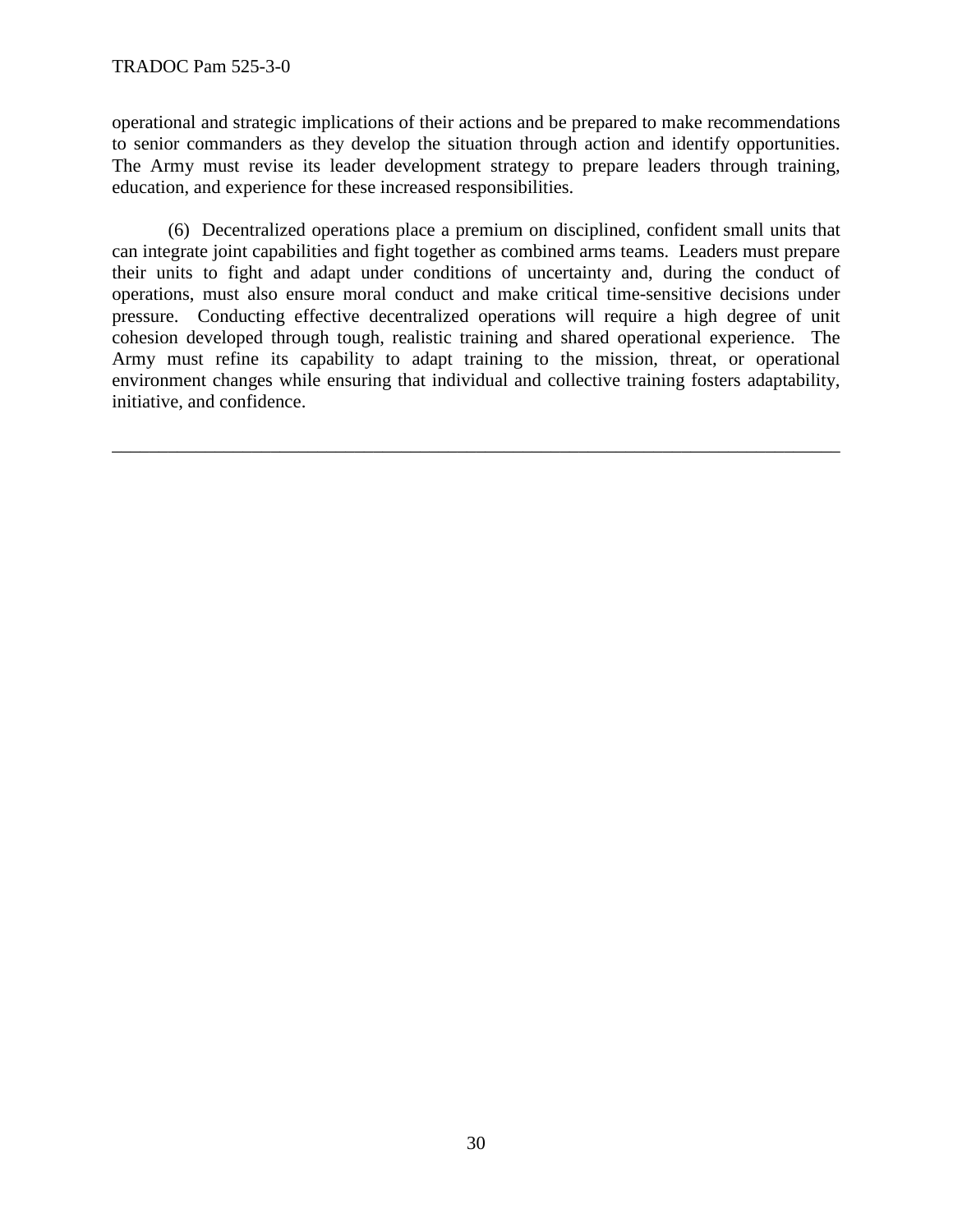*We need to look forward in a very pragmatic, clear-eyed way and develop the capabilities we need to respond across the spectrum to make sure the United States is well-positioned to maintain its security and to advance that security in a changing world.*  Michele Flournoy, Under Secretary for Policy, U.S. Department Of Defense

## Chapter 4

## Conclusion

a. The central idea of TRADOC Pam 525-3-0, operational adaptability, depends fundamentally on educating and developing leaders capable of understanding the situation in depth, critically assessing the situation, and adapting actions to seize and retain the initiative. Leaders must direct efforts to fight for information, consolidate gains, and transition between tasks and operations to ensure progress toward achieving policy goals and strategic objectives. Accomplishing the mission will demand leaders capable of integrating their efforts with a broad range of partners in complex environments and among diverse populations. Army forces must be designed to fight for information and develop the situation in close contact with the enemy and civilian populations. Forces must also be capable both of rapid operations over extended distances (such as forcible entry operations and offensive operations) and capable of sustaining operations over time and across wide areas. The uncertainty and complexity of future operations will demand forces that can operate in a decentralized manner consistent with the concept of mission command. Decentralized operations will require combined arms capabilities and access to joint capabilities at low levels. Close combat with the enemy and operations in and among the population will place extraordinary physical, moral, and psychological demands on Soldiers and small units. The Army must build cohesive teams and train, educate, and prepare Soldiers to cope with those demands and accomplish the mission.

b. The idea of operational adaptability also applies to the institutional Army—the generating force. Leaders in the generating force must be able to think critically about the implications of a continuously evolving operational environment and threats to national security. The generating force must continually assess and adapt at a pace faster than before to direct and align modernization, readiness, and capability development processes and to ensure that the operating force has the doctrine, training, education, and materiel needed to fight and win.

c. The *ACC* describes broadly the problem of future armed conflict and how the Army will conduct operations. It is the foundation for the development of the subordinate concepts that make up the Army Concept Framework. First is the *Army Operating Concept*, which takes the ideas and tasks from this pamphlet and expands them into specific operational and tactical level actions. Next are functional concepts that describe in detail aspects of mission command, intelligence, movement and maneuver, fires, sustainment, and protection derived from this pamphlet and the *Army Operating Concept*. Both the *Army Operating Concept* and the functional concepts organize the required future capabilities by warfighting functions for combat developers to consider. Together, the concepts in the Army Concept Framework serve as the foundation for Army capabilities development and the Army's Campaign of Learning. The Army will evaluate the ideas contained in these concepts and the assumptions on which they are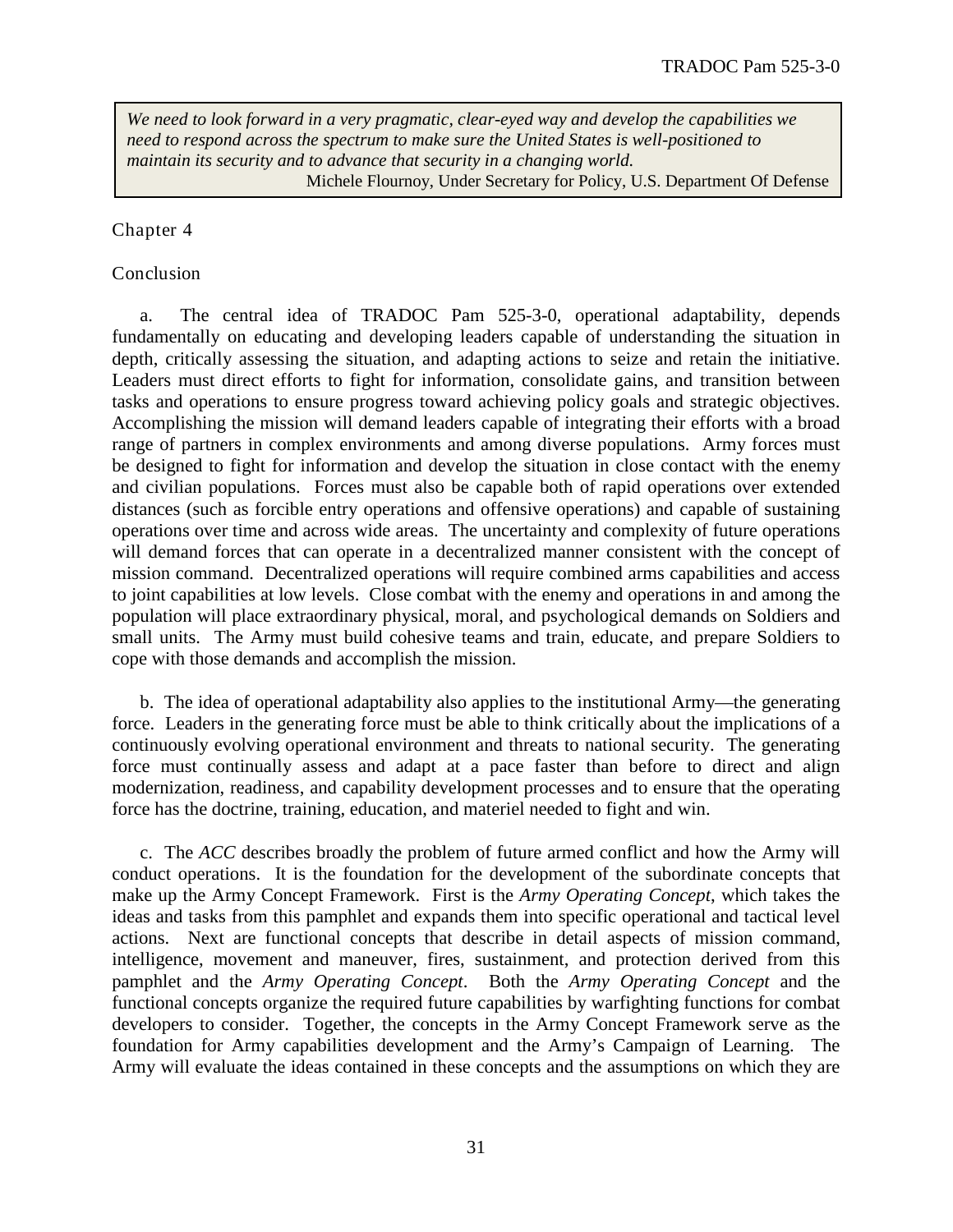based to ensure that the Army's preparation for the demands of future armed conflict rest on a solid conceptual foundation.

d. The *ACC* gives direction to the evolutionary development of the Army operating force and institutional capabilities based on a grounded projection of future armed conflict. It aims to lay a conceptual foundation for a force that thinks in terms of friendly forces, the enemy, and the people and possesses the flexibility to secure populations while simultaneously attacking to defeat enemy organizations and conducting operations to gain physical control and psychological influence over people, land, and resources.

\_\_\_\_\_\_\_\_\_\_\_\_\_\_\_\_\_\_\_\_\_\_\_\_\_\_\_\_\_\_\_\_\_\_\_\_\_\_\_\_\_\_\_\_\_\_\_\_\_\_\_\_\_\_\_\_\_\_\_\_\_\_\_\_\_\_\_\_\_\_\_\_\_\_\_\_\_\_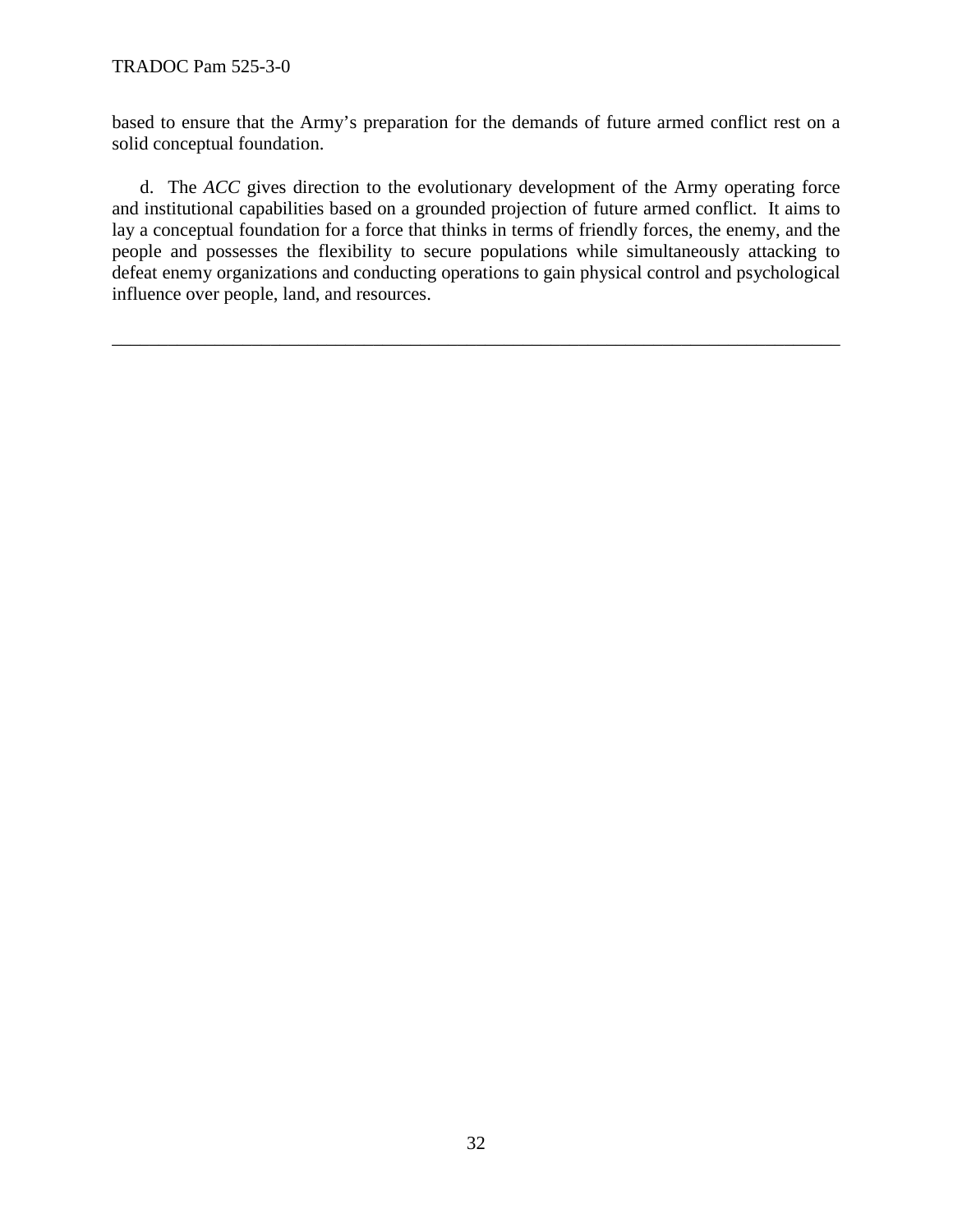<span id="page-36-0"></span>Appendix A References

Section I Required References This section contains no entries.

Section II

Related References. ARs, DA pams, field manuals (FM), and DA forms are available at Army Publishing Directorate (APD) Home Page [http://www.usapa.army.mil](http://www.usapa.army.mil/) TRADOC publications and forms are available at TRADOC Publications at [http://www.tradoc.army.mil](http://www.tradoc.army.mil/)

Army Special Operations Forces Capstone Concept Directive 2010

Capstone Concept for Joint Operations

Casey, Jr. G. W. (2009, October) The Army of the 21<sup>st</sup> Century. *Army Magazine*, 59(10). 25-40. Retrieved from [http://www.ausa.org/publications/armymagazine/archive/october2009/](http://www.ausa.org/publications/armymagazine/archive/october2009/Documents/Casey211009.pdf) [Documents/Casey211009.pdf](http://www.ausa.org/publications/armymagazine/archive/october2009/Documents/Casey211009.pdf)

Defense Budget Recommendation Statement. (2009, April 6) As prepared for delivery by Secretary of Defense Robert M. Gates, Arlington, VA. Retrieved from <http://www.defense.gov/Speeches/Speech.aspx?SpeechID=1341>

Department of Defense (DOD) Directive (DODD) 3000.05 Military Support for Stability, Security, Transition, and Reconstruction Operations

DODD 5100.01 Functions of the Department of Defense and Its Major Components

DOD National Defense Strategy. Retrieved from [http://www.defense.gov/news/](http://www.defense.gov/news/2008%20National%20Defense%20Strategy.pdf) [2008%20National%20Defense%20Strategy.pdf](http://www.defense.gov/news/2008%20National%20Defense%20Strategy.pdf)

Doughty, R. A. (1990, June). *The breaking point: Sedan and the fall of France, 1940*. Hamden, CT: Archon Books, 27-32

Flournoy, Michele. (2009, April 29). Rebalancing the Force: Major Issues for QDR 2010. Undersecretary of Defense for Policy Speech. Center for Strategic and International Studies. Retrieved from [http://policy.defense.gov/sections/public\\_statements/speeches/usdp/](http://policy.defense.gov/sections/public_statements/speeches/usdp/flournoy/2009/April_27_2009.pdf) [flournoy/2009/April\\_27\\_2009.pdf](http://policy.defense.gov/sections/public_statements/speeches/usdp/flournoy/2009/April_27_2009.pdf)

FM 1 The Army

FM 3-0 **Operations**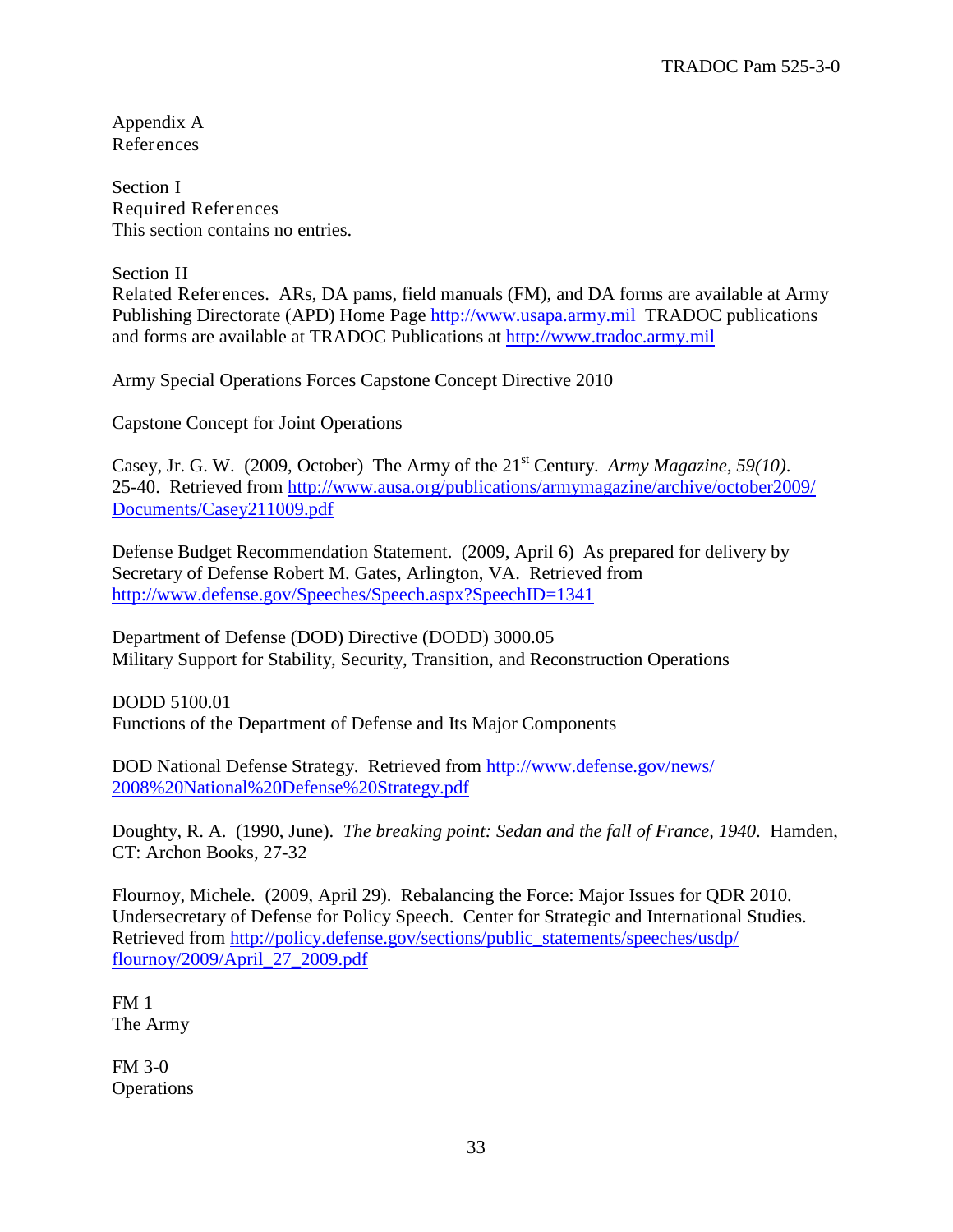FM 3-24 Counterinsurgency

Glenn, R. W. (2008). All glory is fleeting: Insights form the Second Lebanon War. RAND Corporation. Santa Monica, CA: RAND, 15

Holley, I. B. (1997, June 10). *Ideas and weapons*. Department of the Air Force, Colorado Springs, CO

House, J. M. (1984, August). Toward Combined Arms Warfare: A Survey of  $20<sup>th</sup>$  Century Tactics, Doctrine, and Organization. Fort Leavenworth, KS: U.S. Army Command and General Staff College Press, 1-6

Howard, M. (1983). *The causes of war and other essays*. Cambridge, MA: Harvard University Press, 195

JP 1-02 Department of Defense Dictionary of Military and Associated Terms

JP 3-0 Joint Operations

JP 3-06 Joint Urban Operations

JP 3-08

Interagency, Intergovernmental Organization, and Nongovernmental Organization Coordination During Joint Operations

Kiesling, E. (1996, December 19). *Arming against Hitler: France and the limits of military planning*. Kansas: University Press of Kansas, 136-143, 175-181

Knox, M. & Murray, W. (2001). *The dynamics of military revolution, 1300-2050*. New York: Cambridge University Press, 157-169

Krishnan, A. (2008, February 4). *War as business: Technological change and military service contracting*. Ashgate Publishing Company: Burlington VT, 156

Matthews, M. M. (2006). *We were caught unprepared: The 2006 Hezbollah-Israeli War.* Long War Series Occasional Paper 26. U.S. Army Combined Arms Center Combat Studies Institute Press: Ft. Leavenworth, KS, 15. Retrieved from [http://carl.army.mil/download/csipubs/](http://carl.army.mil/download/csipubs/matthewsOP26.pdf) [matthewsOP26.pdf](http://carl.army.mil/download/csipubs/matthewsOP26.pdf)

National Intelligence Council Global Trends 2025: A Transformed World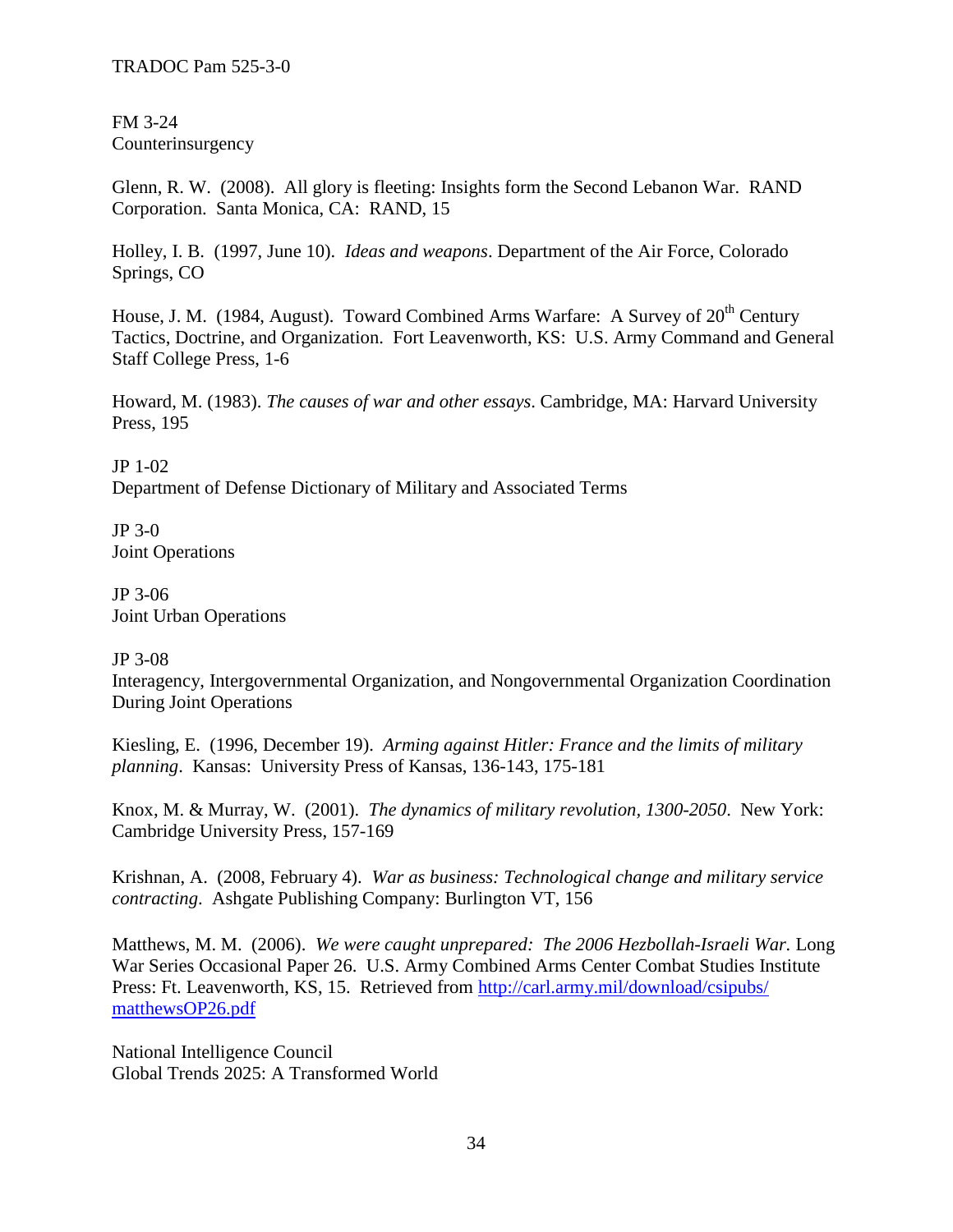Schadlow, N. (2007, January/February). Root's rules: Lessons from America's colonial office. *The American Interest, 2(3)*, 95. Retrieved from [http://www.the-american-interest.com/](http://www.the-american-interest.com/article.cfm?piece=233) [article.cfm?piece=233](http://www.the-american-interest.com/article.cfm?piece=233)

Stares, P. B., & Zenko, M. (n.d.). *Enhancing U.S. preventative action*. Council on Foreign Relations 2010. Brookings Institution Press. Retrieved from [http://www.brookings.edu/press/](http://www.brookings.edu/press/Books/2010/enhancinguspreventiveaction.aspx) [Books/2010/enhancinguspreventiveaction.aspx](http://www.brookings.edu/press/Books/2010/enhancinguspreventiveaction.aspx)

TRADOC Operational Environment 2009-2025

TRADOC Pam 525-3-1 The United States Army's Operating Concept for Operational Maneuver 2015-2024

TRADOC Pam 525-3-2 The United States Army Concept for Tactical Maneuver 2015-2024

TRADOC Pam 525-3-3 The United States Army Functional Concept for Battle Command 2015-2024

TRADOC Pam 525-2-1 The United States Army Functional Concept for See 2015-2024

TRADOC Pam 525-3-4 The United States Army Functional Concept for Strike 2015-2024

TRADOC Pam 525-3-5 The United States Army Functional Concept for Protect 2015-2024

TRADOC Pam 525-3-6 The United States Army Functional Concept for Move 2015-2024

TRADOC Pam 525-3-7-01 The United States Army Study of the Human Dimension 2015-2024

TRADOC Pam 525-4-1 The United States Army Functional Concept for Sustain 2015-2024

U.S. Joint Forces Command The Joint Operating Environment (JOE) 2008: Challenges and Implications for the Future Joint Force

van Creveld, M. (1987, January 1). *Command in war*. Cambridge, MA: Harvard University Press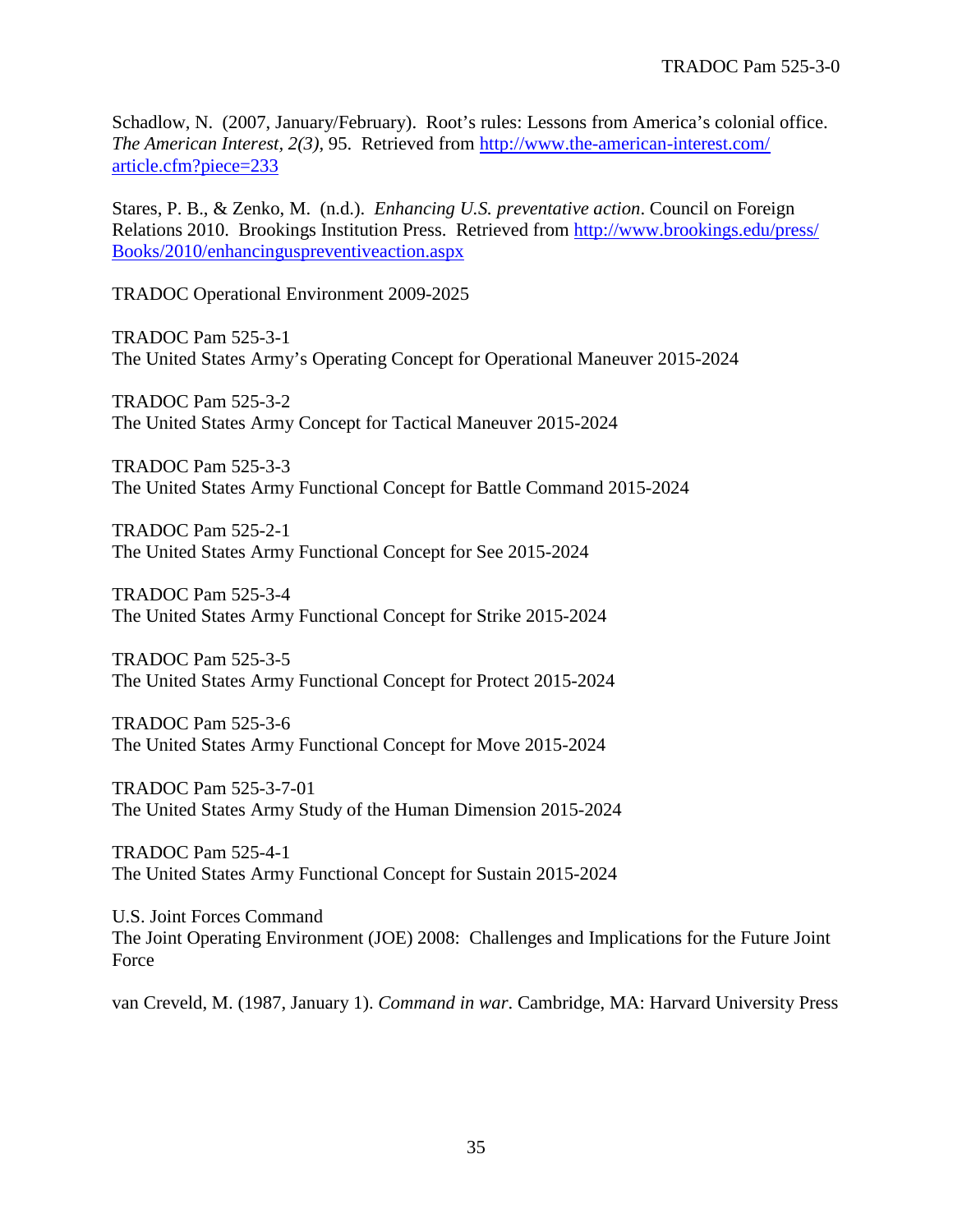<span id="page-39-1"></span><span id="page-39-0"></span>Appendix B Key Required Capabilities

This appendix identifies new, critical, or different capabilities required to fight and win in future armed conflict. They are not all encompassing. The capabilities based on the 2005-2008 Army Concept Strategy should be considered valid until they are evaluated to determine if they are consistent with the ACC and its derivative Army Operating Concept and Army Functional Concepts. The common theme to all of the required capabilities listed below is generating greater adaptability and versatility across the force to cope with the uncertainty, complexity, and change that will characterize future armed conflict. The Army Operating Concept and the Army Functional Concepts will refine the following broad capabilities.

## **B-1. Battle Command**

a. **Mission command.** Achieving the potential mission power of Army forces requires a balanced and comprehensive approach to developing capabilities that advance both the art and science of mission command and are integrated and synchronized from inception through employment. Mission command capabilities must enable leaders at all echelons to exercise the art and science of mission command to maximize the effectiveness of the force.

b. **Improve joint, interagency, intergovernmental, and multinational interoperability.** Because achievement of favorable outcomes in complex environments requires unified action, Army units must be interoperable with joint, interagency, intergovernmental, and multinational partners. The demands of the future operational environment will require capabilities beyond those organic to land forces which place a greater reliance on assets held by other services. The future force must have increased access to joint, strategic, and coalition assets.

c. **Train as we will fight.** The Army must refine its capability to adapt training as the mission, threat, or operational environment changes while ensuring that individual and collective training fosters adaptability, initiative, and confidence. Conducting effective decentralized operations will require a high degree of unit cohesion developed through tough, realistic training and shared operational experience.

d. **Educate for large scale operations**. Training and education for the integration of all arms, joint, and coalition capabilities will reduce risk. As structures, equipment, and training focus on the most likely tasks we expect to conduct over the next few years, it is vital that the Army sustains expertise for large scale operations, especially in the areas of deployment, movement, logistics, command and control, combined arms operations, and integration of joint capabilities.

e. **Command forward and from mobile platforms.** The growth in nonterrestrial communications systems (such as global information grid, LandWarNet, collection platforms, fusion, and dissemination capabilities) will change the way the future force manages command and control. Network systems should improve interoperability, help synthesize information into knowledge, operate in austere environments and on the move, and provide shared situational understanding to the lowest possible levels. Future force commanders must be able to command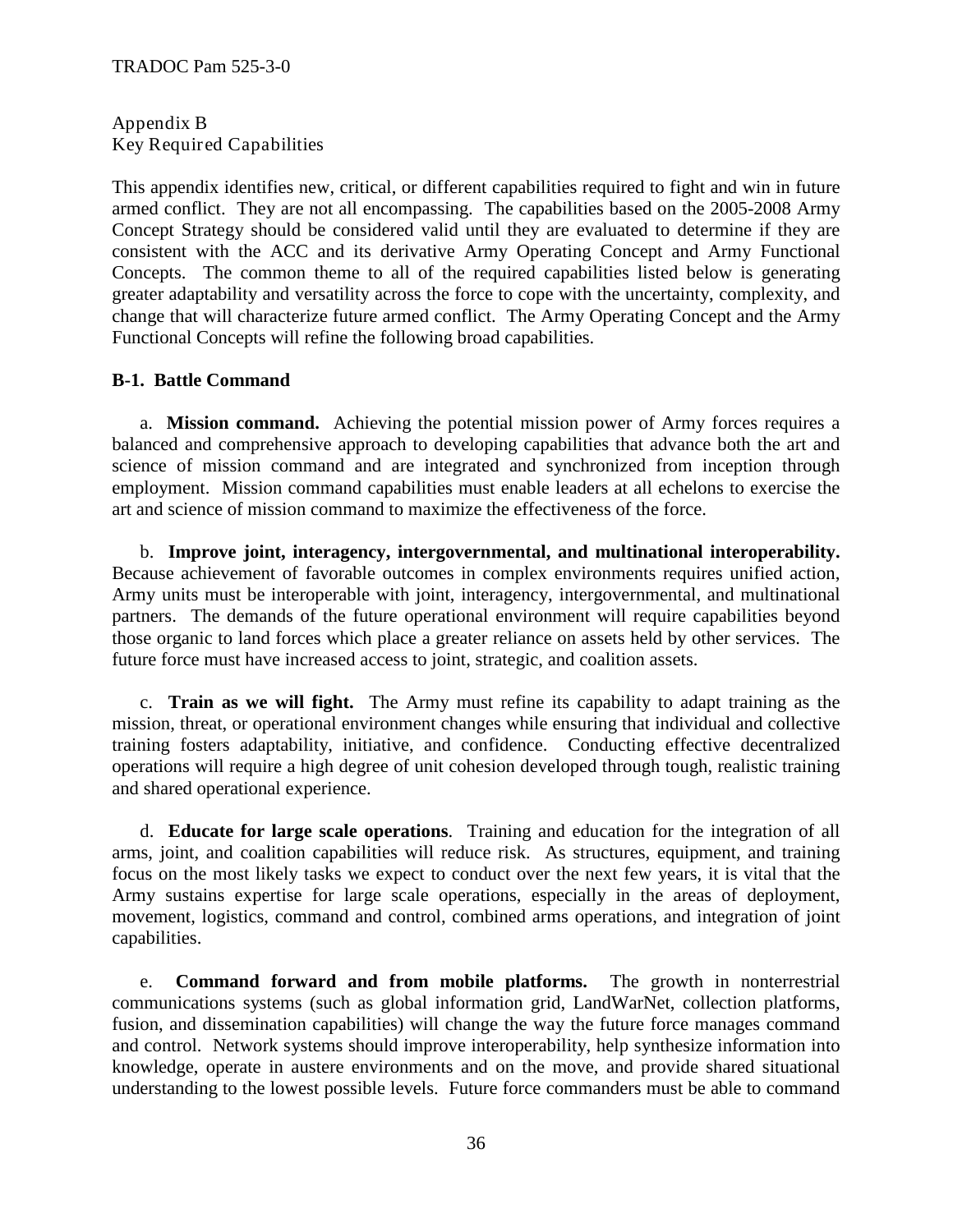forward from a suitably protected platform. Satellite communications at brigade combat team level and below should enable communications over greater distances between all types of headquarters. Future force units require more assured and robust communication systems down to the lowest levels.

f. **Fight degraded.** Because the "network" may be compromised and subject to enemy actions, units will have to be capable of fighting when networks are degraded. The network must not be regarded as a substitute for elements of combat power and as a means of achieving efficiency in manpower, firepower, protection, and mobility. The degree of understanding necessary for successful operations against enemy organizations in complex environments will require not only the employment of technology and systems analysis, but also access to relevant expertise, physical reconnaissance, and the development of intelligence in close contact with the enemy and civilian populations.

g. **Apply design and develop interoperable design and planning processes.** Because of the uncertainty and complexity inherent in the future operational environment, adopting design as a process for framing problems is critical. Because U.S. interagency, intergovernmental, and international partners reside outside traditional military command and control structures, unity of effort requires the development of common or interoperable design and planning processes in order to establish a shared understanding of the situation, the problems, goals and objectives, and roles and responsibilities.

 h. **Exert technical influence.** Because technology that effects how information moves changes so rapidly, the Army must evaluate continuously what competencies and capabilities are required to gain, protect, and exploit advantages in highly contested cyberspace and electromagnetic spectrums. The Army must have redundant systems to avoid creating single points of failure to retain the ability to "fight through" disruptions or the interruption of communications through use of alternate digital, analog, or manual means, methods, and pathways.

i. **Defend Army networks and attack the enemy's.** Because Army forces are increasingly dependent on electromagnetic, computer network, and space-based capabilities and because those conduits of information are converging, exerting technical influence will require forces that are prepared to fight in an emerging "cyber-electromagnetic battleground." The ability to protect the future forces' freedom of action within computer-generated space or cyberspace will be important in the future operational environment. Defeating highly capable adversaries, who engage in network attack, may require our own forces to develop sophisticated countercommand and network attack capabilities. This capability need not necessarily be organic to land forces and is certain to require a joint and interdepartmental effort.

j. **Reduce information overload.** More information does not impart better understanding. Because limitations associated with human cognition and because much of the information obtained in war is contradictory or false, more information does not equate to better understanding. Limits of aggregated data: although it will remain important to understand the systemic dimension of enemy organizations (such as command and control, logistics, financing,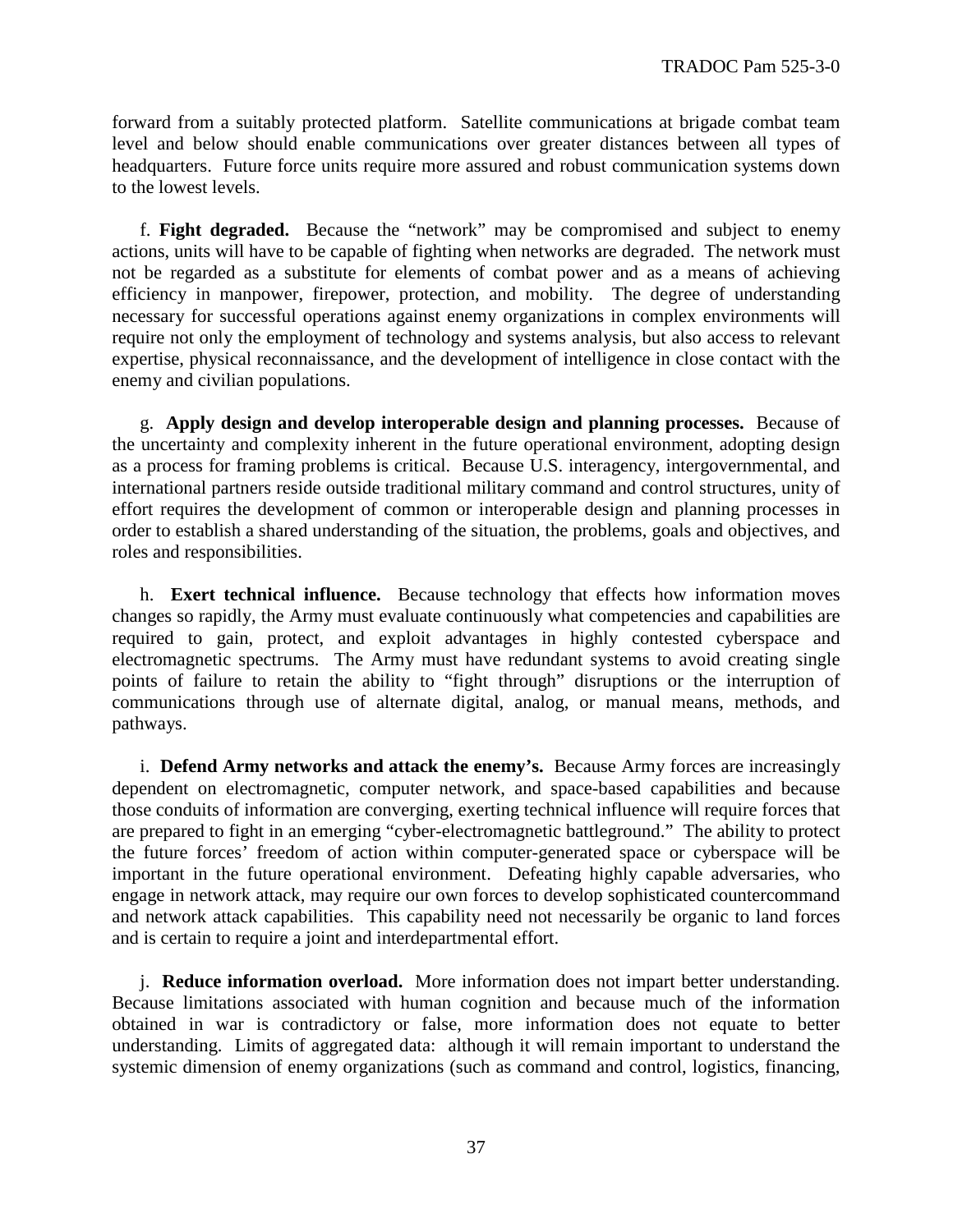information operations, methods), the complexity and uniqueness of local conditions limit the value of aggregated data or metrics-based net assessments.

k. **Understanding the situation.** Because of the complexity of the environment and the continuous interaction with adaptive enemies, understanding in armed conflict will never be complete. Understanding of the enemy entails consideration of the nature and structure of their organizations, their ideological or political philosophy, the strategy that they are pursuing, their sources of strength, and their vulnerabilities. Commanders must have access to complementary interagency capabilities such as police and criminal investigation skills, national-level intelligence analysis, institutional development skills, financial expertise, and expertise in the rule of law. Army leaders must possess broad knowledge to place military efforts in context and must be comfortable serving on civil military teams to achieve effective integration. Commanders must identify assumptions on which they base plans and operations, consult advice and integrate experts to assist in framing problems and planning operations, prioritize intelligence collection by pushing analysis capabilities and intelligence products down to lowest levels, and direct the conduct of continuous reconnaissance to develop the situation further.

l. **Conduct reconnaissance to develop the situation.** The degree of understanding necessary for successful operations against adaptive enemy organizations in complex environments will require not only the employment of technology, but also the conduct of reconnaissance and the development of intelligence in close contact with the enemy and civilian populations. Enemies will use all means at their disposal to thwart our communications, intelligence, and surveillance capabilities. The future force must be able to develop the situation and collect intelligence through physical reconnaissance and human intelligence. The U.S. Army must build and train forces capable of conducting effective combined arms, air-ground reconnaissance of the enemy, understanding cultural, as well as physical geography, and developing and sustaining human intelligence networks.

m. **Fight for information.** Because of technological limitations, enemy countermeasures, and enemy propensity to operate among the people, Army units will have to fight for information and adapt continuously to changing situations; develop the situation through action; and collect intelligence through physical reconnaissance, persistent surveillance, and human intelligence.

n. **Provide timely and accurate information.** Fighting under conditions of uncertainty will require organizations and command and control systems to synthesize and disseminate relevant intelligence in a timely manner to units in contact with the enemy and civilian populations. Units must be able to fight and report simultaneously.

## **B-2. Movement and maneuver**

a. **Project forces to positions of advantage**. Since the late 1990s, the main driver for the projection of land forces to positions of advantage both maneuver within and between theaters has been to achieve rapid effect at reach. This requirement endures. However, protracted conflict demands less of an emphasis on rapid projection and places more of an emphasis on sustainability. Therefore, Army units must be both an expeditionary and campaign quality force to respond to a broad range of threats and challenges anywhere in the world, on short notice, for long duration.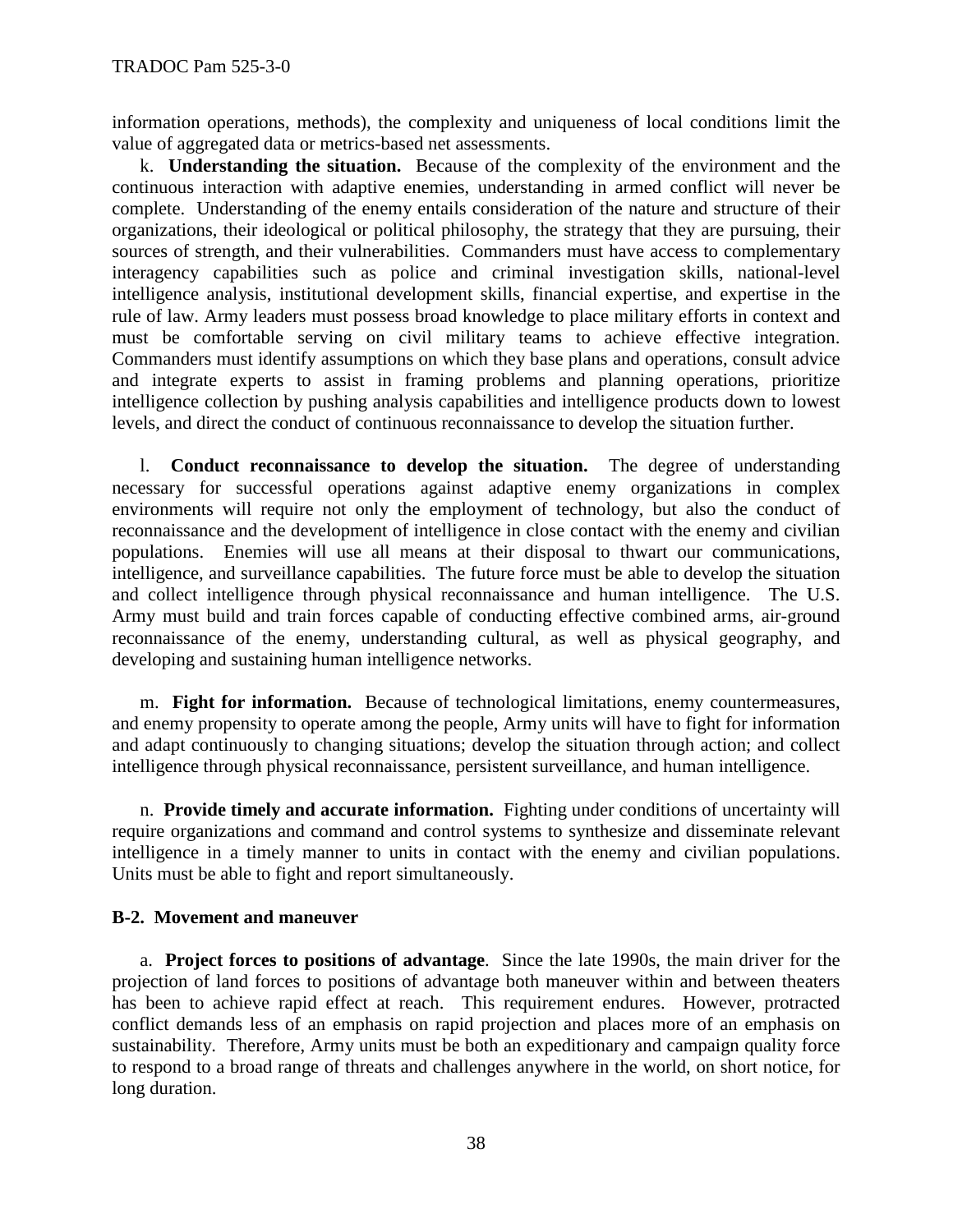b. **Support and sustain operations from and across extended distances**. Operations will be increasingly dispersed which will increase the support challenge faced by logistic force elements. Operations will no longer feature "safe" areas - all elements of the deployed force will be potentially exposed to risk and require protection on par with the supported combat arms units. Support to interagency actors and humanitarian support will increase the stress and demand on support and sustainment capacity. The management, handling, and accounting for this equipment, plus large stocks of ammunition, results in more specialists being embedded in combined arms units. Sustainment will be delivered by an increasingly diverse logistic force comprising: regular military personnel, reservists, civil servants, contractors - who may be locally recruited, deployed U.S. nationals, or third country nationals. This will have a major impact on force protection, provision of military forces required to mitigate contractor failure, and impact on provision of support. The future force support and sustainment structure will also have to provide support to the joint, interagency, intergovernmental, and multinational actors in the force. Delivering humanitarian support during stability operations may place an extra burden on the sustainment system. Because of the lack of advanced strategic lift and adversary employment of strategic preclusion, operational exclusion (antiaccess), and tactical access denial capabilities, Army units must be able to conduct and sustain full spectrum operations from and across extended distances.

c. **Operate decentralized.** Because the unique nature of local conditions will demand that the lowest echelons have access to the array of combined arms and joint capabilities necessary to deal with the uncertainty of the future operational environment, the Army must decentralize competency in full spectrum operations as well as the ability to effectively transition between offensive, defensive, and stability, or support operations must exist at the lowest possible echelons. Combined arms and access to joint capabilities at all levels is essential.

d. **Fight in close combat.** Because operations among the populace and within urban terrain requires increased discrimination and limitations on the use of force, the joint force will have to conduct close combat operations informed by intelligence against a broad array of threats in the land domain. Soldiers, whether mounted and dismounted, must possess lethal self-protection capability and the ability to defeat like systems while hosting nonlethal systems to enable operations among populations and be interoperable with joint, interagency, intergovernmental, and multinational partners.

e. **Conduct area security over wide areas.** Future operations will require Army forces capable of protecting *populations*, friendly forces, installations, routes, borders, extended infrastructure, and actions (such as reconstruction, development of security forces, and establishment of local governance and rule of law). Army forces must also be prepared to conduct area security operations to deny the enemy's use of an area to prepare for or conduct operations that threaten joint forces, partners, or populations.

f. **Conduct flexible civil security.** Because securing populations is an essential mission, the Army will be required to plan for civil security, adapt tactics that boost rather than cripple civilian support, and provide means to redress civilian harm.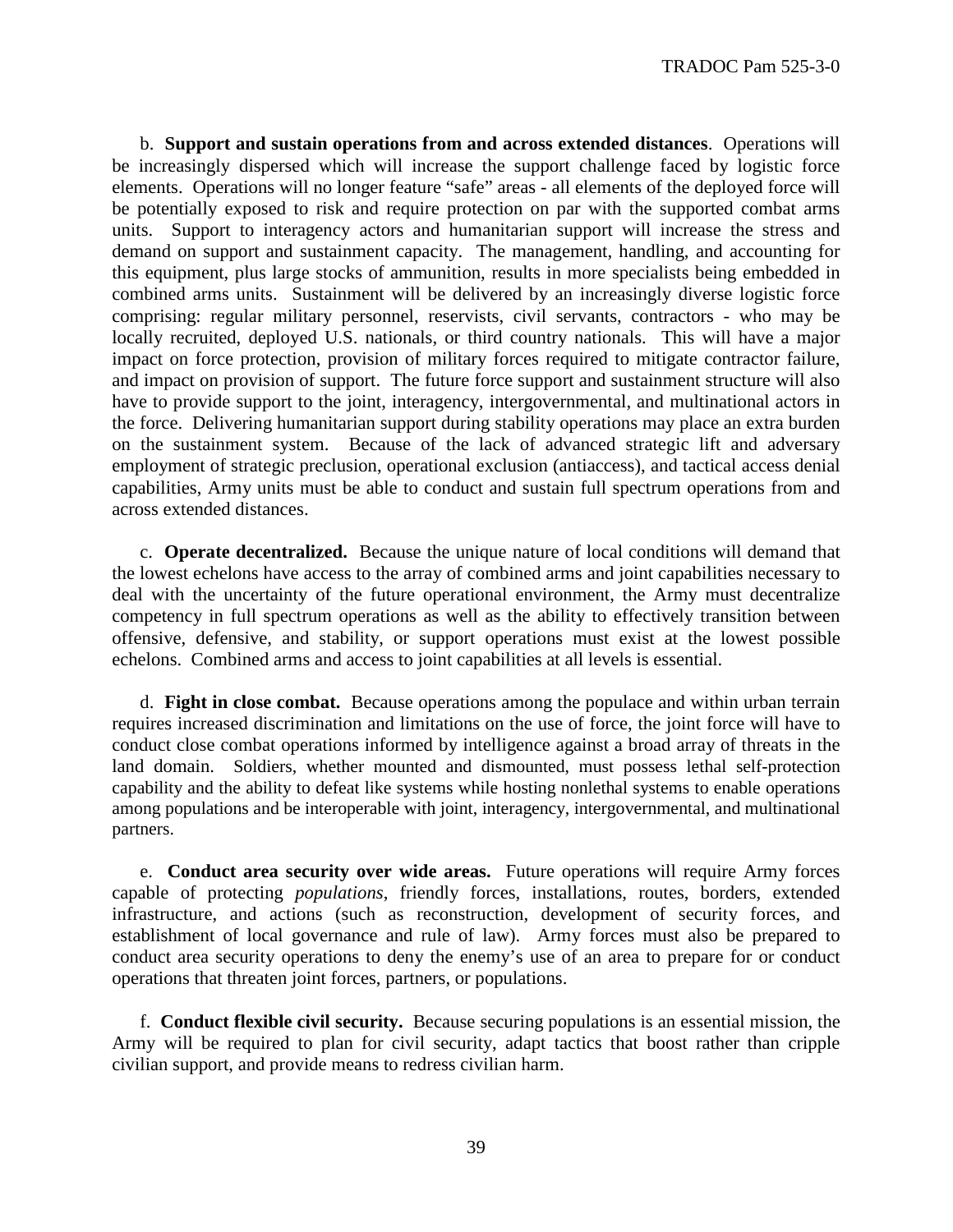g. **Improve civil support readiness.** Army forces must have the capability to integrate into the U.S. Federal civilian command structure for domestic contingencies such as natural or manmade disasters and terrorist attacks in the U.S. and its territories. Such events may require the Army to support civil authorities for domestic emergencies and designated law enforcement activities. Should the scope of a domestic emergency exceed the capabilities of the National Guard, the regular Army will be prepared to deploy.

 h. **Build partner capacity.** Because successful operations are likely to require effective security force assistance and civil military operations (such as support governance, rule of law, and capacity building) in a multinational environment, units must be capable of conducting operations with partners and among diverse populations. The Army must have the capability to develop the indigenous capacity necessary to achieve self-determination.

## **B-3. Fires**

a. **Decentralize access to joint fires.** In future armed conflict, timely access to joint fires will be fundamental to the prosecution of routine operations by all deployed Army elements. Joint fires will need to be integrated with maneuver more widely and at lower levels than has been the case in the past. Joint fires must be available at lower levels down to at least squad across the force--and this access includes those operating in support of indigenous forces.

b. **Balance precision and suppressive fires.** The future operational environment demands precision from all fires supporting land forces. Enhancing precision fires will minimize collateral damage and will enhance operational legitimacy. Despite this emphasis on precision, current and ongoing operations demonstrate that the requirement for suppressive fires will endure. The requirement to engage area targets or to engage targets over time to deny the enemy freedom of action will also endure. Future forces will need to retain some organic area attack or suppressive capability in sufficient numbers to support units conducting decentralized combined arms operations dispersed over wide areas.

## **B-4. Protection**

a. **Ensure overlapping protection.** The fixed bases required to enable full spectrum operations may need to be in the heart of population centers, which will attract attacks and indirect fire from enemy elements. The improvised explosive device threat will remain and continue to proliferate. Other sophisticated technologies and techniques will be used by the adversaries. These threats will also threaten air and maritime platforms. Because future enemies will be thinking, adaptive forces that strive for increasing lethal capabilities aimed at perceived seams and gaps, the Army future force must provide innovative, active, and passive protection capabilities that can be adjusted to a broad range of conditions.

b. **Provide mobile protected firepower throughout the force**. Because of technological limitations and enemy countermeasures, units will have to operate under conditions of uncertainty in and among the populace, fight for information, conduct area security and decentralized operations over large areas, develop the situation through action, and adapt continuously to changing situations. Units will, therefore, require the manpower, assured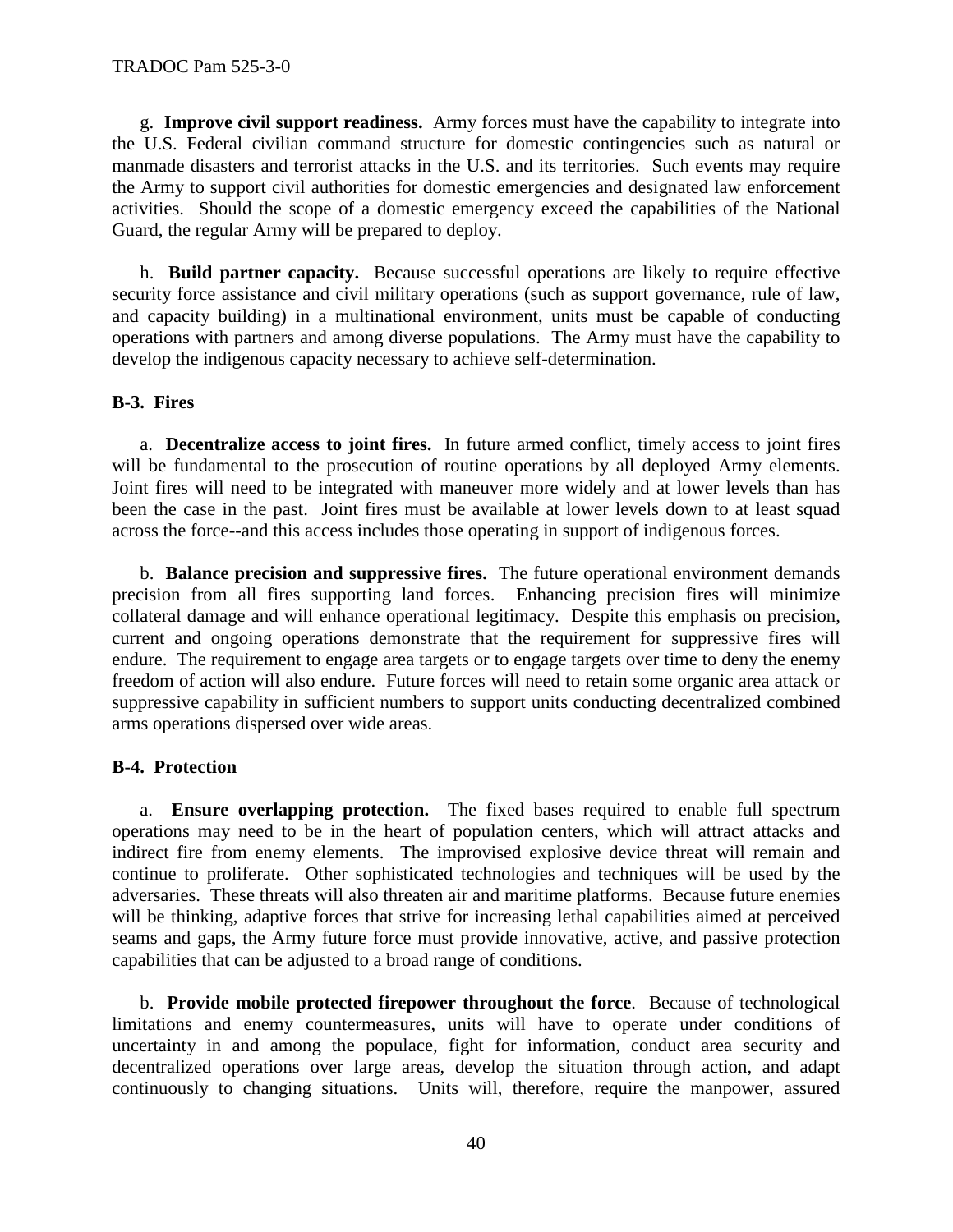mobility assets, firepower (lethality), and protection to close with the enemy. Mobile protected firepower must deliver precise lethal and nonlethal effects and be interoperable with joint, interagency, intergovernmental, and multinational partners and permit soldiers to use force with discrimination when the enemy is operating in and among the people. Integrated battle command systems will support mobile protected firepower in a network that provides adequate communications and situational awareness to both mounted and dismounted personnel in complex terrain.

c. **Develop protected general purpose vehicles.** The rise--and ready availability--of advanced technology and cheap improvised explosive devices provide the greatest challenge to future force movement. Adversaries will target the U.S. where it is predictable. Urbanization will canalize Army forces and make the forces vulnerable. The improvised explosive device threat has led to an increased demand for mobile protected firepower and combat engineers to cover assured mobility. Land forces need general purpose vehicles broadly suited to different types of terrain and threats, yet the demands of current operations are resulting in a proliferation of increasingly specialized vehicles, leading to mixed fleets which do not have broad utility. Force protection considerations will continue to constrain the discretion of commanders in taking risks as they strive to balance the requirements of conducting operations with the protection of troops – without becoming risk averse.

d. **Provide light forces with protected mobility**. Specific attention should be given to the protection of light forces. They have, until now, been viewed as discretionary users of protected mobility vehicles, as it has been assumed that providing them with heavier vehicles might make them unable to conduct the full range of light force tasks. Light forces will need access to protected mobile vehicles and retain mission functionality with a degraded or interrupted network. These vehicles should also have sufficient weapons capability to deliver rapid, accurate, lethal, overwhelming direct fire against enemy infantry under all conditions of battle. Protected mobility vehicles should have capabilities to close with and eliminate the threat by synchronizing tactical reconnaissance (manned and unmanned), maneuver, fires, protection, close combat assault, and sustainment. Although this may constrain their ability to operate with a light footprint, it is likely to be mandated in order to provide sufficient levels of protection for deployed soldiers and civilians. This trend may also enhance the ability of light forces to assume wider roles.

e. **Improve sense and warn capability**. The increased indirect fire and missile threat against the deployed force will continue to be a major risk, requiring solutions to counter rockets, missiles, artillery, and mortars. Army forces must be able to identify points of origin with sufficient accuracy to enable preemptive fires. The future force must develop solutions using joint assets, and focus on protecting the most vulnerable, primarily static, elements of the deployed force.

f. **Protect the logistics chain**. The whole of the logistic chain, from the U.S. and forward bases to the deployed forward operating bases, will require protection and this requires joint solutions and encompasses civilian actors. Future force sustainment personnel must be warfighters first and logisticians second, and the firepower, protection, and the mobility these Soldiers receive should allow them to support the combined arms. The use of fixed bases may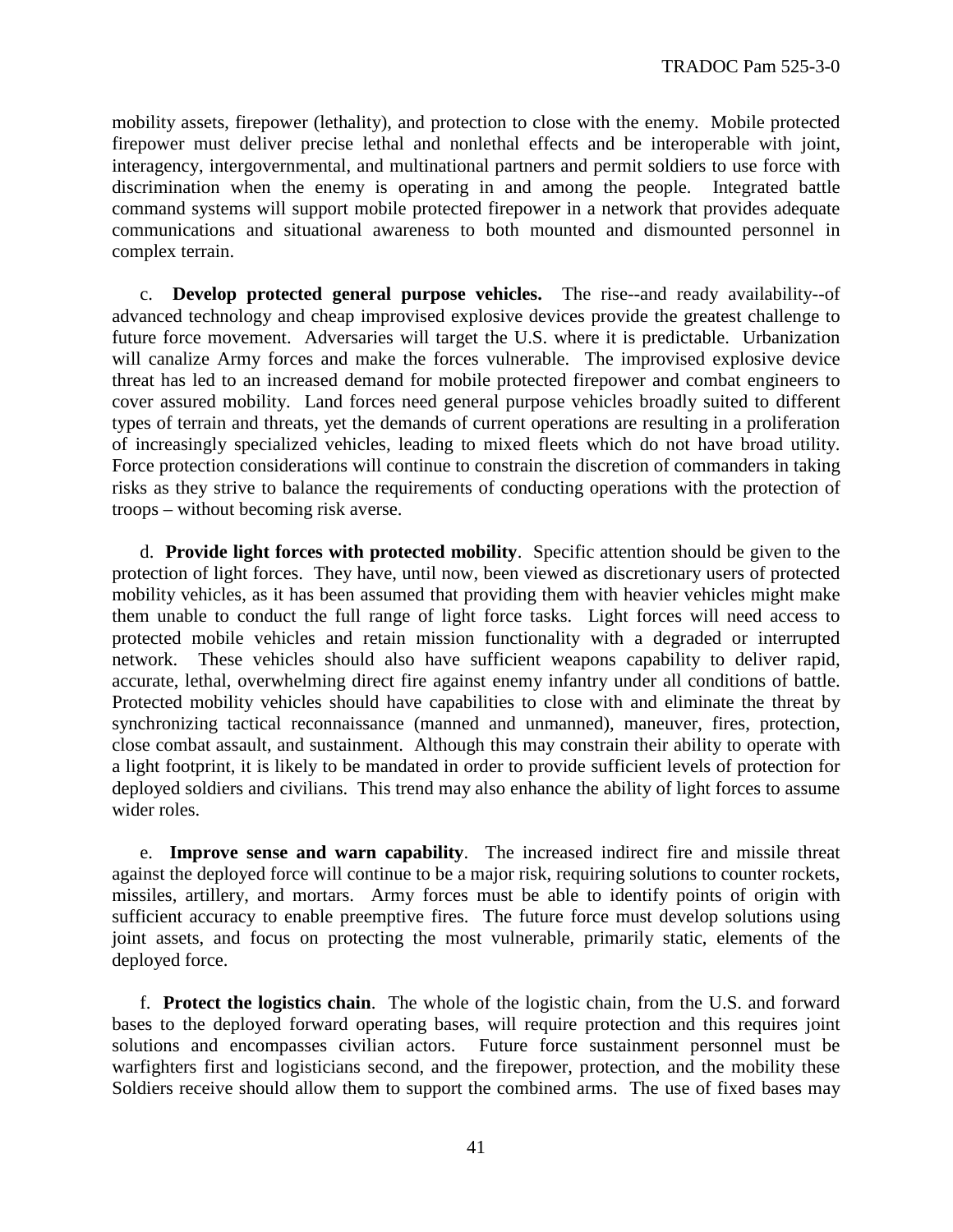provide opportunities for greater use of contractors to reduce the demands on logistic personnel. In the future, private military security companies may provide and protect logistic support to alleviate the burden on deployed land forces. Greater use of logistic contractors will not significantly reduce the protection responsibilities of the commander.

g. **Integrate joint, interagency, intergovernmental, and multinational partners into overlapping protection.** Because supporting partners, allies, and other groups may lack advanced protection capabilities, U.S. efforts must include providing some degree of protection to partners.

## **B-5. Sustainment**

a. **Expand the sustainment support network**. Sustainment planning and execution requires the development of a support network. The support network is a joint structure with land forces sustainment elements providing an integral part of the solution. It will be a single network spanning the future force and industry, linking points of production to points of use. The support network will deliver, govern, and track the location, movement, configuration, and condition of materiel, people, and related information. The challenge will be to synchronize supply and demand across the support network in order to maximize the freedom of action of the operational commander. The support network will enable resources to be shared more effectively between force elements providing the commander with greater agility to prosecute operations and improve flexibility in managing "surges" of sustainment activity.

b. **Man deployed units fully.** The requirement to generate fully manned, stable, and robust deployable units is "core" to the Army and its way of warfare. The Army must build cohesive teams and train, educate, and prepare Soldiers to cope with the demands of enduring operations and mission accomplishment. Identifying the correct balance between regular and reserve forces will be challenging, particularly given that many capabilities are currently maintained within the reserve, yet will be required on an enduring basis. Fully manned land forces are a prerequisite for operational success.

c. **Develop resilient Soldiers**. The demands of the operational environment and specifically the enduring nature of future armed conflict demands resilient Soldiers. Resilient Soldiers are those that readily recover from or adjust to stress. They are motivated to succeed in operations and subsequently, after recuperation and training, are prepared to return to operations.

d. **Account for expanded executive agent responsibilities**. Because we have relearned the extent of our responsibilities for executive agency as a major factor in war, committing manpower, demanding force protection, and causing many other second order effects, the future force must account for the impacts of such functions (such as detainee operations, inland transportation, port operations, and others) as an enduring feature of the operational environment.

f. **Individual skills and expertise**. Because future armed conflict will remain in the realm of uncertainty, Army forces demand skills and expertise that, although present within the Army, are not specifically designed into the structure of operating forces or are not trained, tracked, or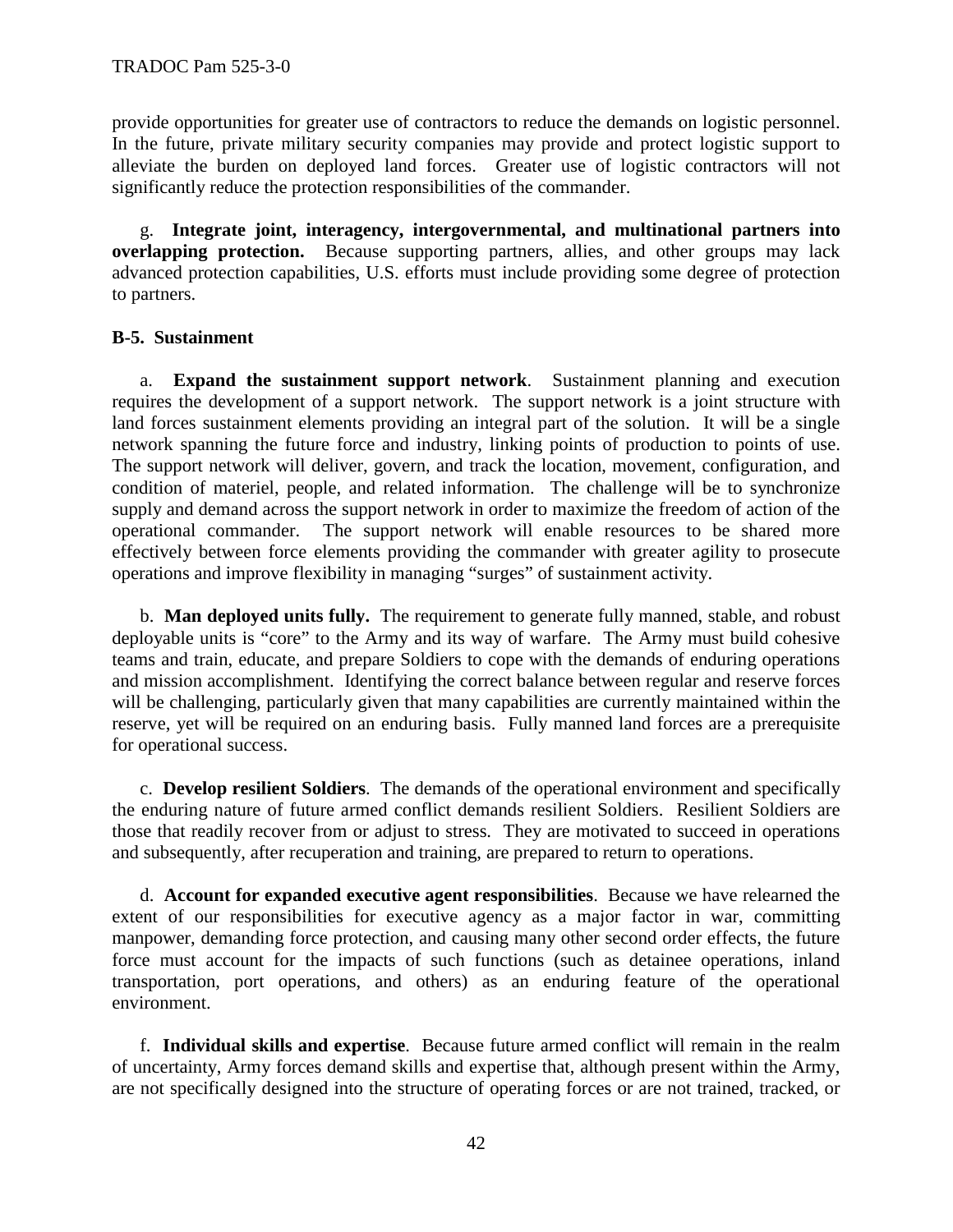developed by the military (often these are civilian skills of reserve component personnel). The Army must develop a scheme for identifying and tracking the relevant skill sets that are resident in the Total Force so that it can apply this expertise to future demands.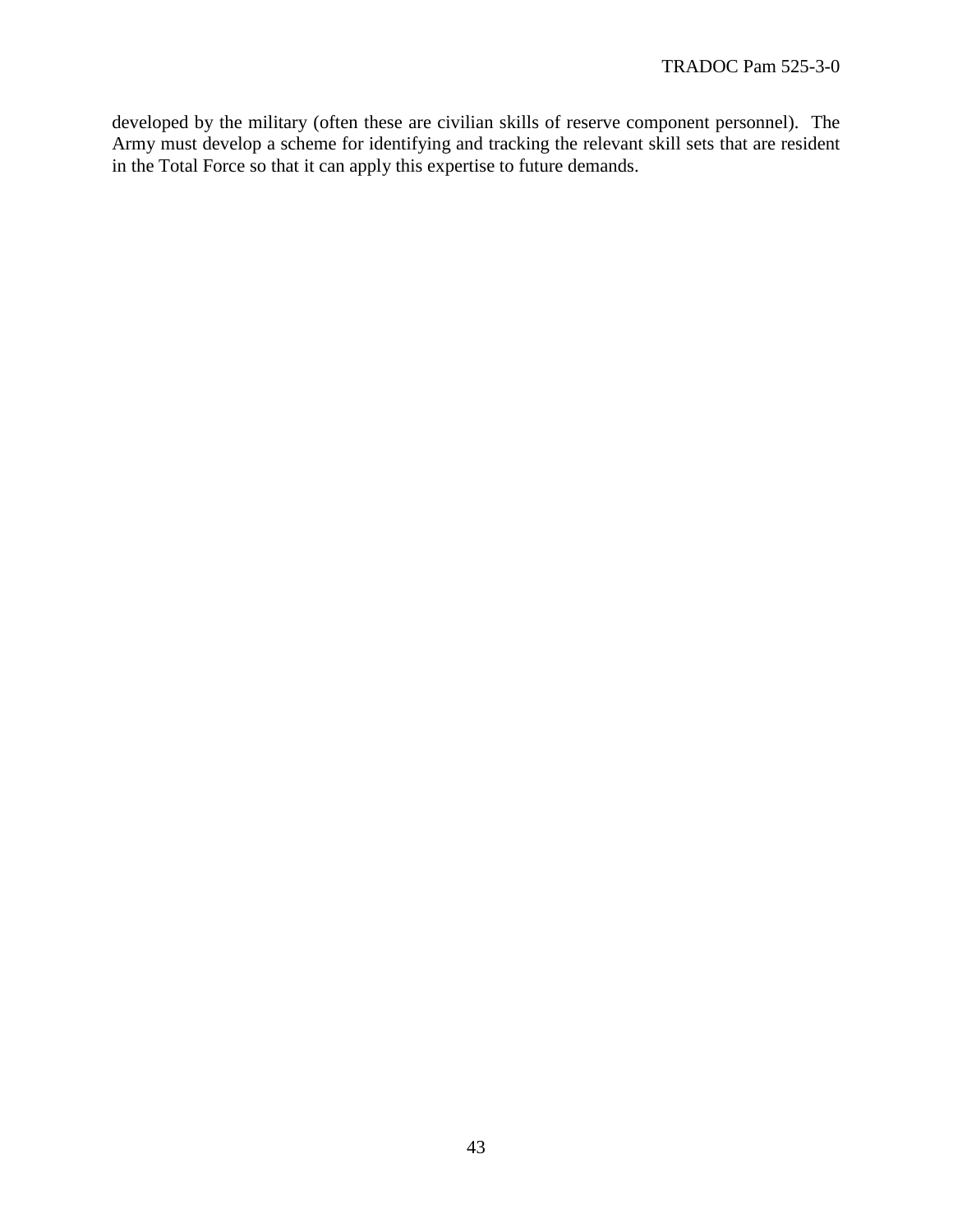## <span id="page-47-0"></span>**Glossary**

## **Section I Abbreviations**

| Army Capabilities Integration Center                        |  |  |
|-------------------------------------------------------------|--|--|
| <b>Capstone Concept for Joint Operations</b>                |  |  |
| Department of Defense                                       |  |  |
| Department of Defense Directive                             |  |  |
| doctrine, organizations, training, materiel, leadership and |  |  |
| education, personnel, and facilities                        |  |  |
| field manual                                                |  |  |
| Israeli Defense Force                                       |  |  |
| joint, interagency, intergovernmental, multinational        |  |  |
| joint publication                                           |  |  |
| <b>Operation Enduring Freedom</b>                           |  |  |
| Operation Iraqi Freedom                                     |  |  |
| pamphlet                                                    |  |  |
| U. S. Army Training and Doctrine Command                    |  |  |
| <b>United States</b>                                        |  |  |
| weapons of mass destruction                                 |  |  |
|                                                             |  |  |

#### **Section II Terms**

## **alliance**

(DOD) The relationship that results from a formal agreement (e.g., treaty) between two or more nations for broad, long-term objectives that further the common interests of the members (Joint Publication (JP) 1-02).

## **antiaccess**

Actions taken by an enemy to deter, slow, or prevent entry of U.S. forces to an area of responsibility.

#### **area security**

A form of security operations conducted to protect friendly forces, installations, routes, and actions within a specific area (FM 3-90).

#### **Army capstone concept**

A capstone concept is a holistic future concept that is a primary reference for all other concept development. This overarching concept provides direct linkages to national and defense level planning documents. A capstone concept drives the development of subordinate concepts. TP 525-3-0 drives the development of Army operating and functional concepts as well as concept capability plans (TR 71-20).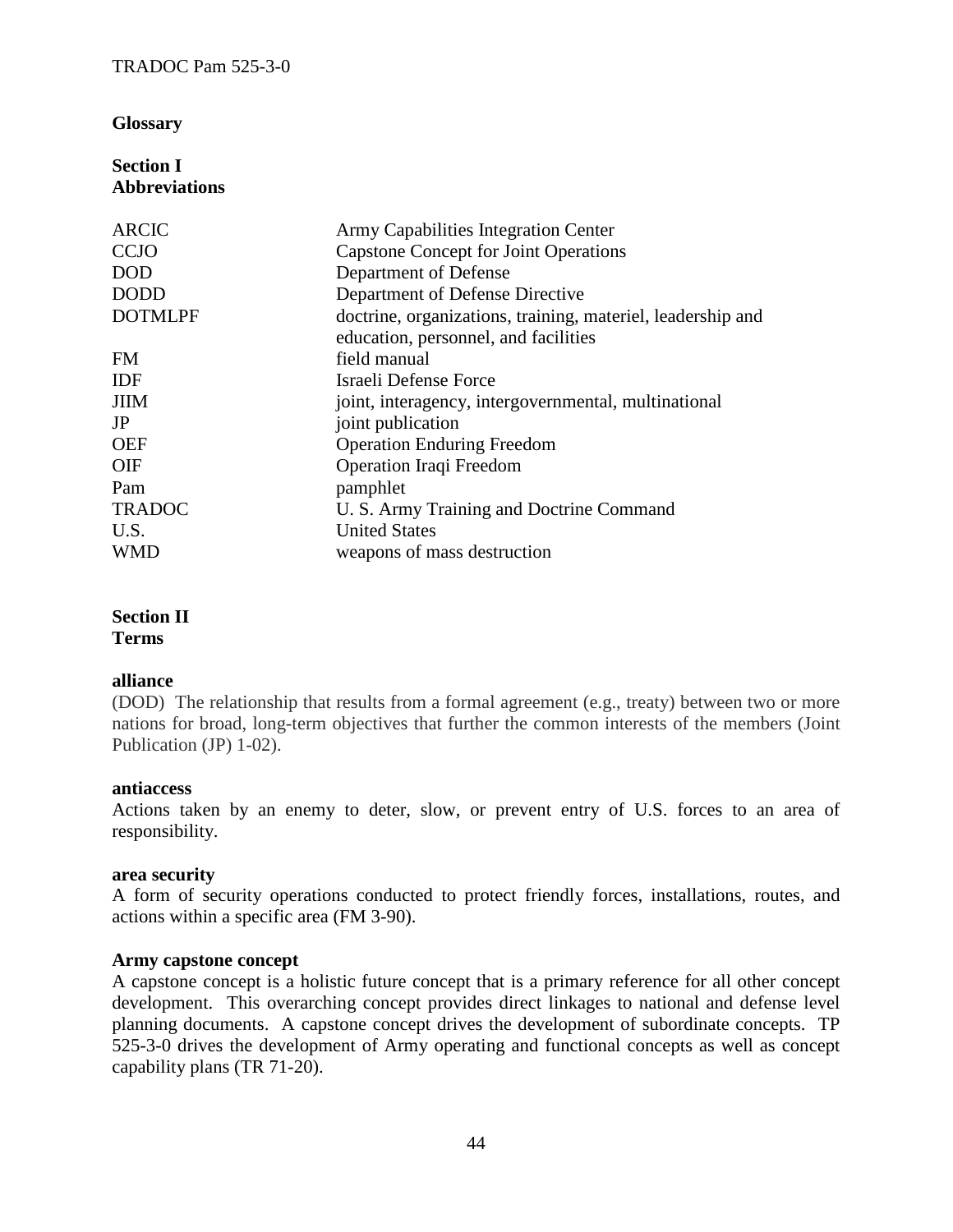## **Army concept framework**

The body of work (capstone concept, operating concept, and functional concepts) describing fundamental ideas about future Army operations and key required capabilities.

## **battle command**

The art and science of understanding, visualizing, describing, directing, leading, and assessing forces to impose the commander's will on a hostile, thinking, and adaptive enemy. Battle command applies leadership to translate decisions into actions to accomplish missions (FM 3-0).

## **building partnerships**

The ability to set the conditions for interaction with partner, competitor, or adversary leaders, military forces, or relevant populations by developing and presenting information and conducting activities to affect their perceptions, will, behavior, and capabilities (Deputy Under Secretary of Defense Policy Memorandum, Joint Capability Areas).

#### **building partner capacity**

The ability to assist domestic and foreign partners and institutions with the development of their capabilities and capacities - for mutual benefit - to address U.S. national or shared global security interests (Deputy Under Secretary of Defense Policy Memorandum, Joint Capability Areas).

#### **civil support operations**

DOD support to U.S. civil authorities for domestic emergencies, and for designated law enforcement and other activities (JP 3-26).

## **coalition**

(DOD) An ad hoc arrangement between two or more nations for common action (JP 1-02).

#### **combat power**

The total means of destructive, constructive, and information capabilities that a military unit or formation can apply at a given time. Army forces generate combat power by converting potential into effective action (FM 3-0).

#### **combined arms**

Synchronized and simultaneous application of the elements of combat power to achieve an effect greater than if each element of combat power was used separately or sequentially (FM 3-0).

#### **comprehensive approach**

An approach that integrates the cooperative efforts of the departments and agencies of the U.S. government, intergovernmental and nongovernmental organizations, multinational partners, and private sector entities to achieve unity of effort toward a shared goal (FM 3-07).

#### **computer network operations**

Comprised of computer network attack, computer network defense, and related computer network exploitation enabling operations (JP 1-02).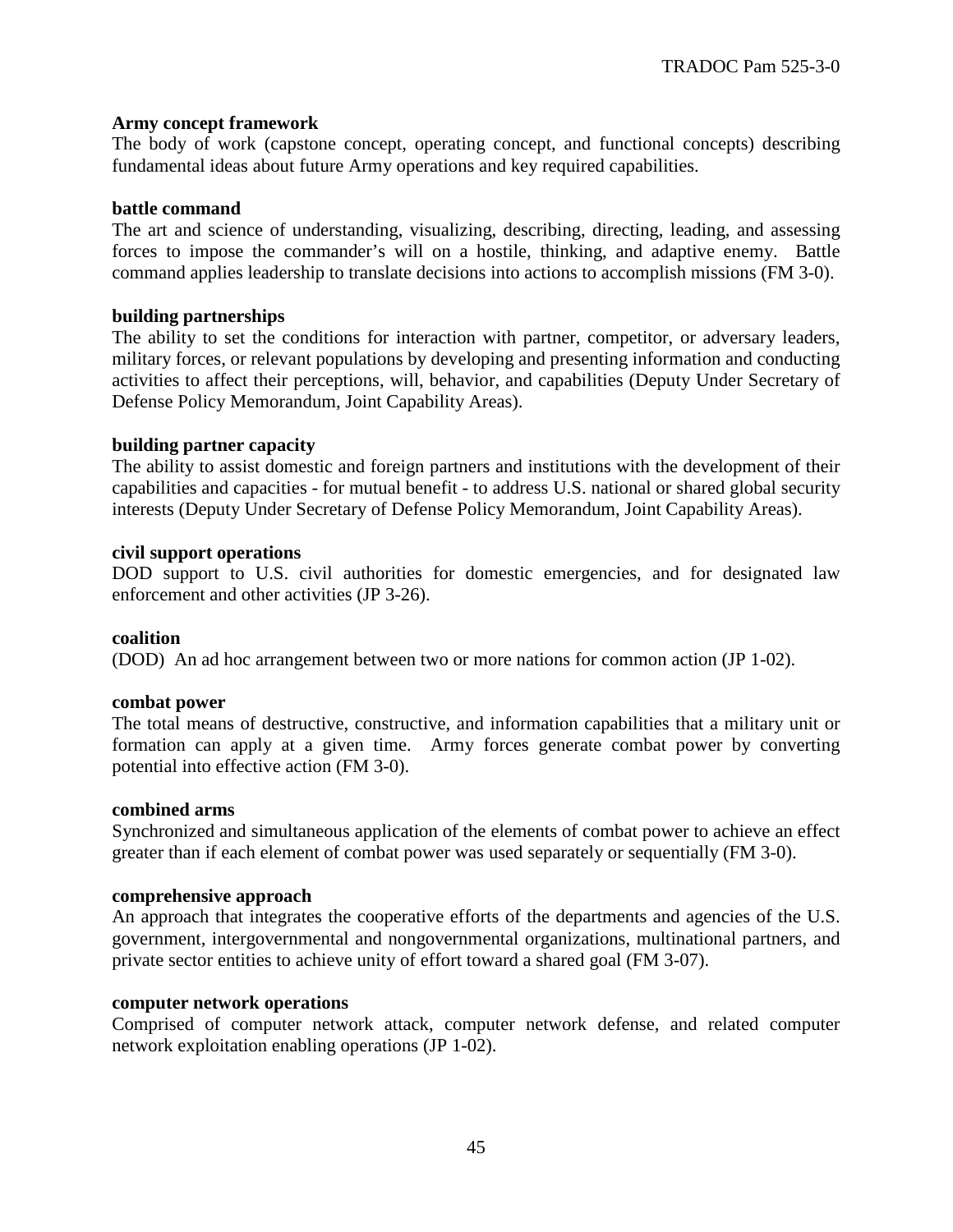## **conflict**

(DOD) An armed struggle or clash between organized groups within a nation or between nations in order to achieve limited political or military objectives. Although regular forces are often involved, irregular forces frequently predominate. Conflict often is protracted, confined to a restricted geographic area, and constrained in weaponry and level of violence. Within this state, military power in response to threats may be exercised in an indirect manner while supportive of other instruments of national power. Limited objectives may be achieved by the short, focused, and direct application of force (JP 3-0, FM 100-8).

## **cyberspace**

(DOD). A global domain within the information environment consisting of the interdependent network of information technology infrastructures, including the internet, telecommunications networks, computer systems, and embedded processors and controllers (JP 1-02).

#### **cyberspace operations**

The employment of cyber capabilities where the primary purpose is to achieve military objectives or effects in or through cyberspace (Chief Joint Chiefs of Staff Memorandum (CJCS-M-0527-08).

## **degradation**

Conditions that impair or reduce operational effectiveness between or within communications nodes or networks. Degradation can occur due to deliberate and unintentional friendly or enemy actions, materiel breakdown, natural atmospheric effects, and geospatial interference. There are degrees of degradation, which can cause minimal effect or complete interruption of capabilities. Adversaries or enemies may deceptively degrade in order to impede operations undetected or for eavesdropping purposes.

#### **design**

Design is a method of critical and creative thinking for understanding, visualizing, and describing complex problems and the approaches to resolve them. Critical thinking captures the reflective learning essential to design. Creative thinking involves thinking in new, innovative ways while capitalizing on imagination, insight, and novel ideas (FM 5-0).

## **disintegrate**

Disrupt the enemy's command and control system, degrading the ability to conduct operations while leading to a rapid collapse of enemy's capabilities or will to fight (FM 3-0).

#### **dislocate**

To employ forces to obtain significant positional advantage, rendering the enemy's dispositions less valuable, perhaps even irrelevant (FM 3-0).

## **electronic warfare**

Military action involving the use of electromagnetic and directed energy to control the electromagnetic spectrum or to attack the enemy. Electronic warfare consists of three divisions: electronic attack, electronic protection, and electronic warfare support (JP 1-02).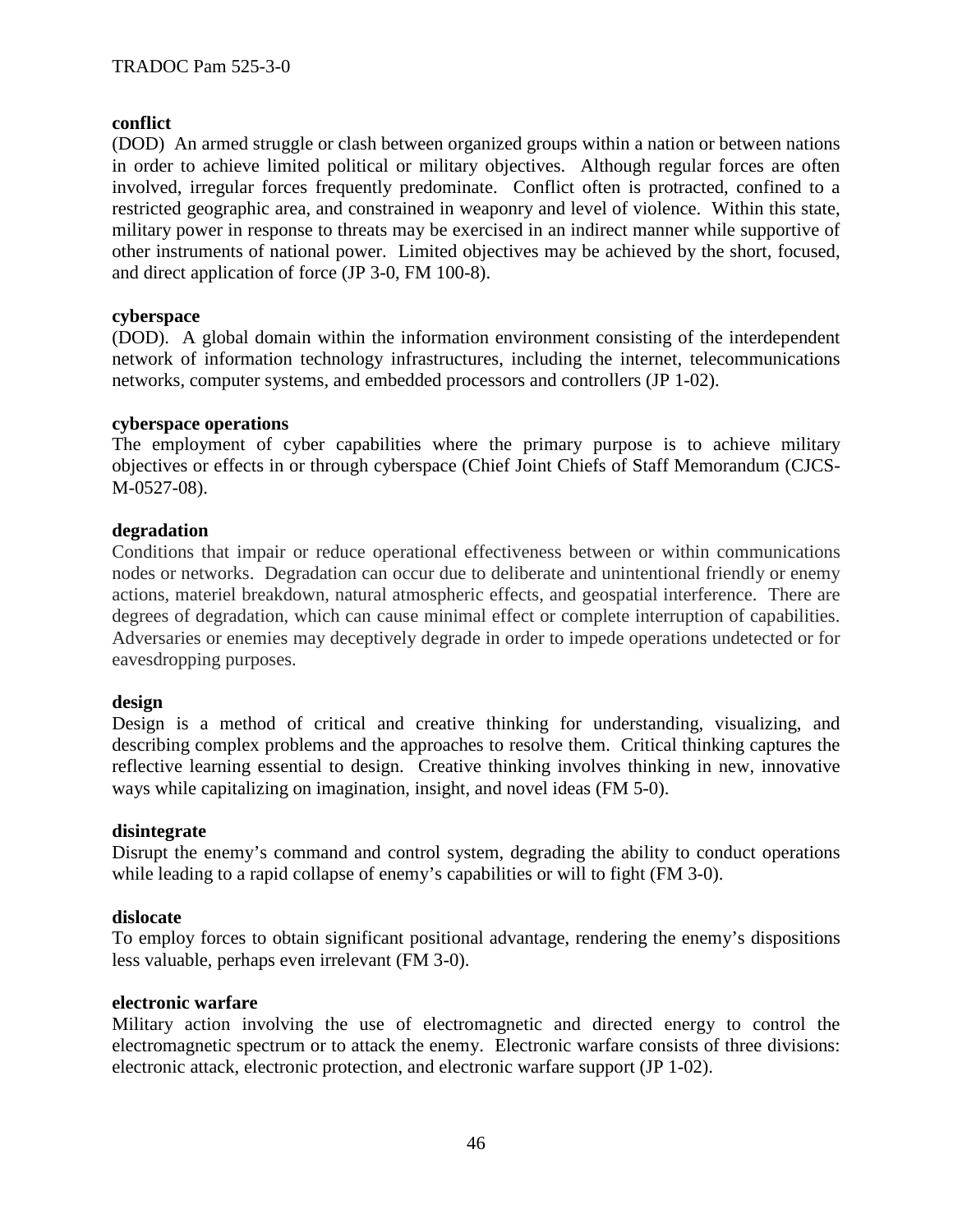#### **full spectrum operations**

The Army's operational concept: Army forces combine offensive, defensive, and stability or civil support operations simultaneously as part of an interdependent joint force to seize, retain, and exploit the initiative, accepting prudent risk to create opportunities to achieve decisive results. They employ synchronized action—lethal and nonlethal—proportional to the mission and informed by a thorough understanding of all variables of the operational environment. Mission command that conveys intent and an appreciation of all aspects of the situation guides the adaptive use of Army forces (FM 3-0).

#### **global commons**

Global commons are geographical areas that are outside the jurisdiction of any nation, and include the oceans outside territorial limits and Antarctica. Global commons do not include contiguous zones and fisheries zones of foreign nations (DODD 6050.7).

#### **hostile environment**

(DOD) Operational environment in which hostile forces have control as well as the intent and capability to effectively oppose or react to the operations a unit intends to conduct (JP 3.0).

## **hybrid threat**

A threat that simultaneously employs regular and irregular forces, including terrorist and criminal elements to achieve their objectives using an ever-changing variety of conventional and unconventional tactics to create multiple dilemmas (Operational Environment, 2009-2025.)

#### **indirect operations**

Operations accomplished by, with, and through other organizations in which the U.S. takes on the role of funding, training, and or advising. Examples include counter drug, foreign internal defense, or unconventional operations.

#### **information**

(DOD) Facts, data, or instructions in any medium or form. The meaning that a human assigns to data by means of the known conventions used in their representation (JP 1-02).

#### **information engagement**

The integrated employment of public affairs to inform U.S. and friendly audiences; psychological operations, combat camera, U.S. government strategic communication and defense support to public diplomacy, and other means necessary to influence foreign audiences; and, leader and Soldier engagements to support both efforts. Commanders use continuous information engagement shaped by intelligence to inform, influence, and persuade the local populace within limits prescribed by U.S. law (FM 3-0).

#### **information operations**

The integrated employment of the core capabilities of electronic warfare, computer network operations, psychological operations, military deception, and operations security, in concert with specified supporting and related capabilities, to influence, disrupt, corrupt or, usurp adversarial human and automated decisionmaking while protecting U.S. information operations (JP 3-13).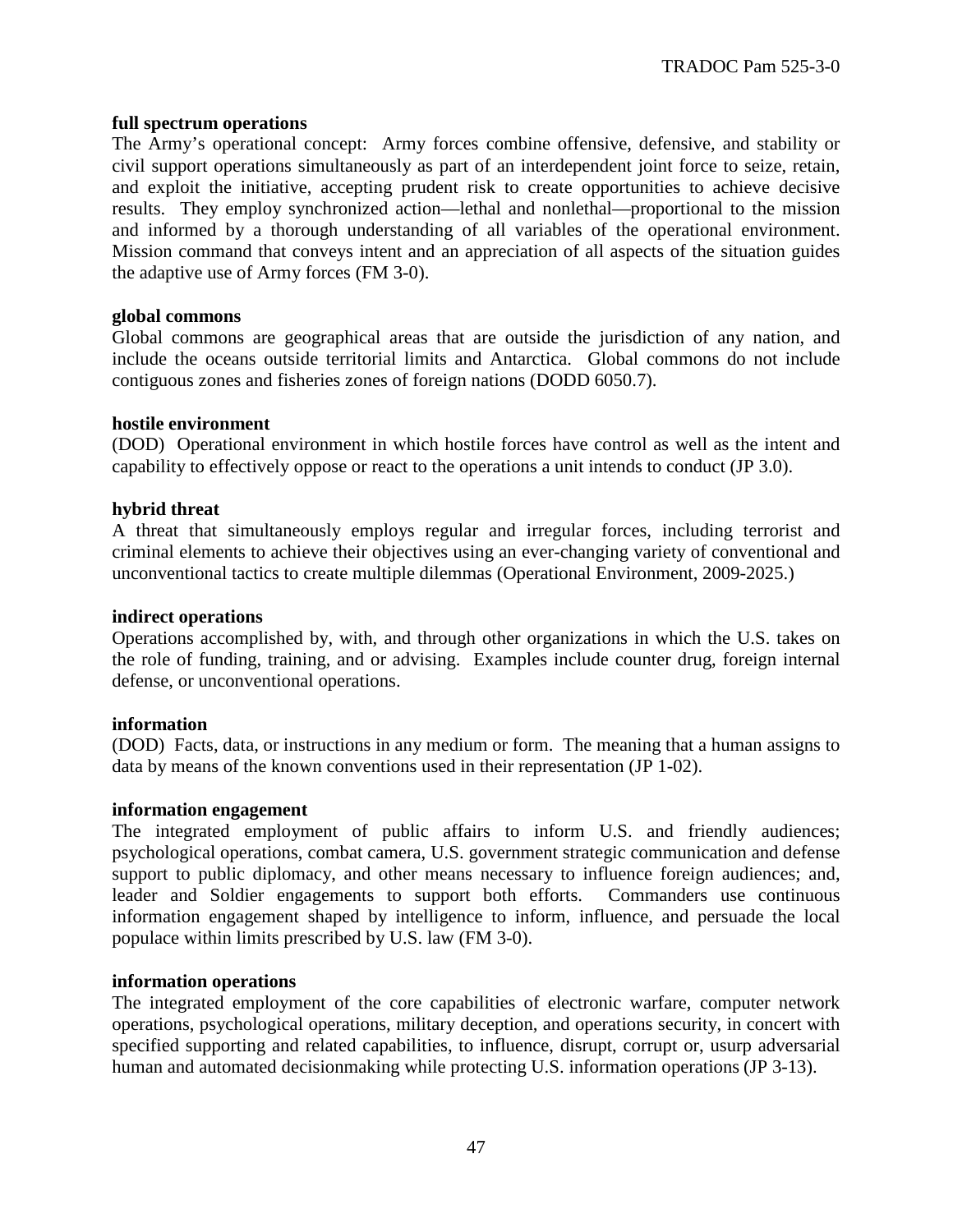## **information warfare**

Information operations conducted during time of crisis or conflict to achieve or promote specific objectives over a specific adversary or adversaries.

## **interagency**

U.S. government agencies and departments, including the DOD (JP 3-08).

## **intergovernmental organization**

An organization created by a formal agreement (such as a treaty) between two or more governments. It may be established on a global, regional, or functional basis for wide-ranging or narrowly defined purposes. Formed to protect and promote national interests shared by member states. Examples include the North Atlantic Treaty Organization (JP 3-08).

#### **irregular warfare**

Violent struggle among state and nonstate actors for legitimacy and influence over the relevant population(s). Irregular warfare favors indirect and asymmetric approaches, though it may employ the full range of military and other capacities, in order to erode an adversary's power, influence, and will (JP 1-02).

#### **joint synergy**

Combining the advantages of the joint team across all domains and applying those advantages against opponents. A more detailed description can be found under the term "synergy."

#### **mission command**

Mission command is the conduct of military operations through decentralized execution based on mission orders. Successful mission command demands that subordinate leaders at all echelons exercise disciplined initiative, acting aggressively and independently to accomplish the mission within the commander's intent (FM 3-0).

#### **multinational**

(DOD) Between two or more forces or agencies of two or more nations or coalition partners (JP 1-02).

## **nonlethal weapons**

Weapons, devices and munitions that are explicitly designed and primarily employed to incapacitate targeted personnel or materiel immediately, while minimizing fatalities, permanent injury to personnel, and undesired damage to property in the target area or environment. Nonlethal weapons are intended to have reversible effects on personnel or materiel.

#### **operational exclusion**

Preventing U.S. joint forces from obtaining and using operating bases in the region and, in so doing, delay or preclude American military operations. Operational exclusion applies diplomacy and coercion to keep other regional players on the sidelines. As the perception grows of the inevitability of U.S. operations, exclusion will entail preemptive attack, quite likely with WMD (TRADOC G2).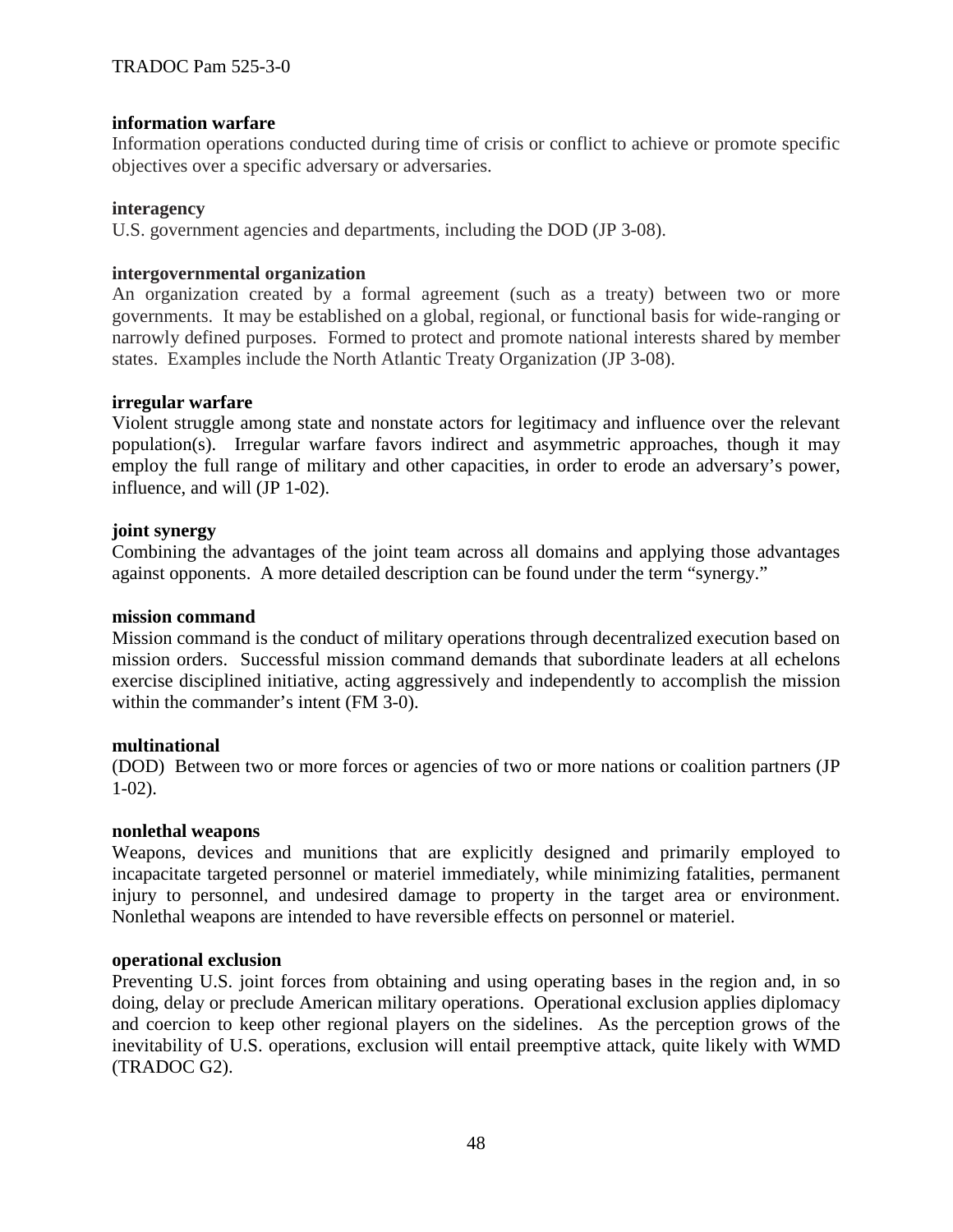#### **permissive environment**

(DOD) Operational environment in which host nation military and law enforcement agencies have control as well as the intent and capability to assist operations that a unit intends to conduct (JP 3-0).

#### **remote area operations**

Operations undertaken in insurgent controlled or contested areas to establish islands of popular support for the host nation government and deny support to the insurgents. They are not designed to establish permanent host nation government control over the area (FM 3-05.202).

#### **security force assistance**

The unified action to generate, employ, and sustain local, host-nation or regional security forces in support of a legitimate authority. Security force assistance improves the capability and capacity of host nation or regional security organization's security forces (FM 3-07).

#### **seize the initiative**

All Army operations aim to seize, retain, and exploit the initiative and achieve decisive results. It emphasizes opportunity created by action through full spectrum operations, whether offensive, defensive, stability, or civil support (FM 3-0).

#### **shaping operations**

Operations at any echelon that create and preserve conditions for the success of decisive operations are shaping operations (FM 3-0).

#### **stability operations**

Stability operations encompass various military missions, tasks, and activities conducted outside the U.S. in coordination with other instruments of national power to maintain or reestablish a safe and secure environment, provide essential governmental services, emergency infrastructure reconstruction, and humanitarian relief (JP 3-0).

#### **strategic level of war**

The level of war at which a nation, often as a member of a group of nations, determines national or multinational (alliance or coalition) strategic security objectives and guidance, and develops and uses national resources to achieve these objectives. See also operational level of war; tactical level of war (JP 1-02).

#### **strategic preclusion**

Adversarial alliances between nations and even nonstate actors that support access denial preventing U.S. staging privileges. Action will force the U.S. to seek alternative, less desirable, more dangerous, and time-consuming points of entry.

#### **superiority**

That degree of dominance in battle of one force over another which permits the conduct of operations by the former and its related land, sea, and air forces at a given time and place without prohibitive interference by the opposing force.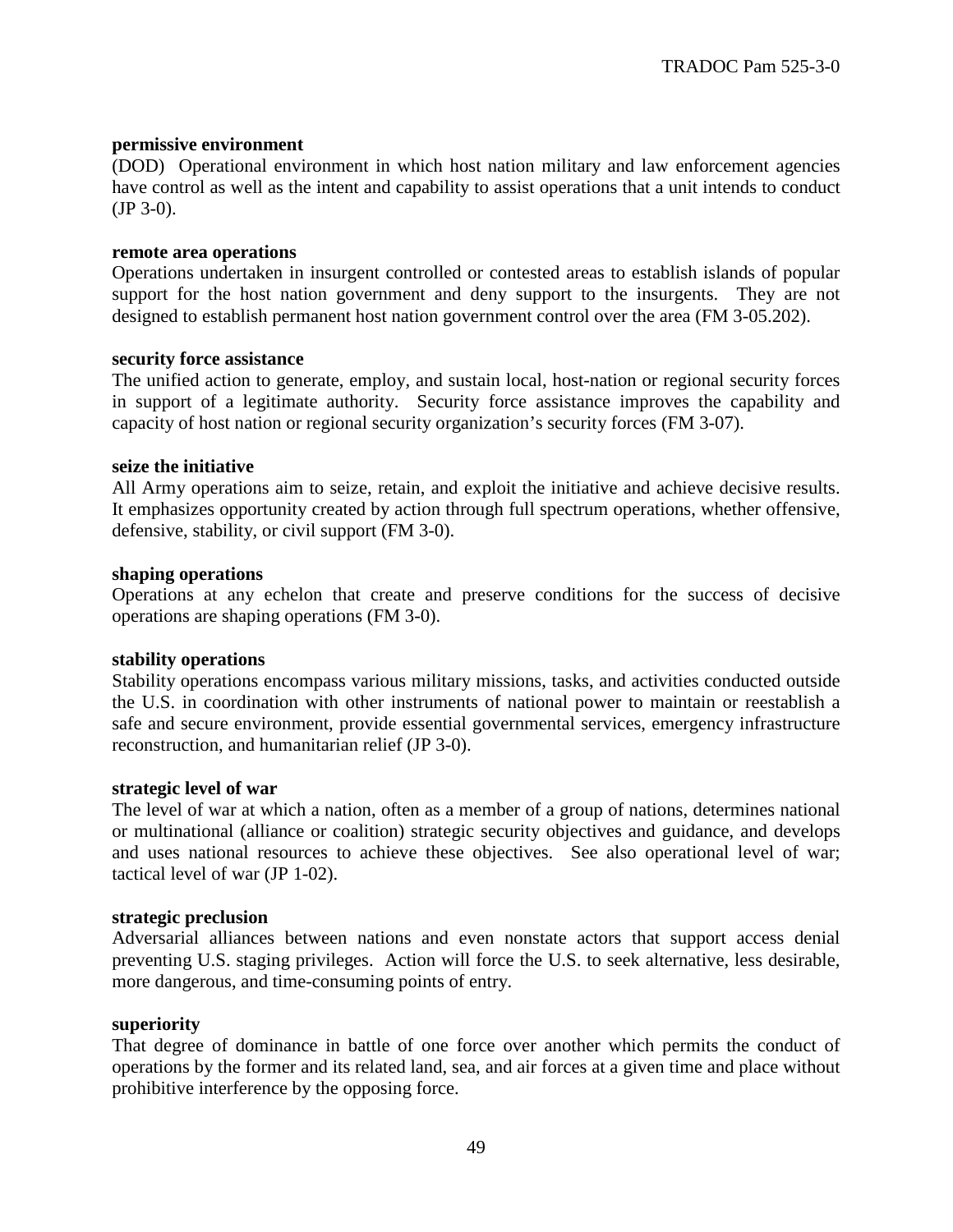#### **synergy**

Integrating, synchronizing ,and employing military forces and capabilities, as well as nonmilitary resources, in a manner that results in greater combat power and applies force from different dimensions to shock, disrupt, and defeat opponents. Integrating and synchronizing the actions of conventional and special operations forces and capabilities in joint operations and in multiple domains (JP 3-0, JP 3-1).

#### **technical influence**

That combination of electronic and informational technologies such as the internet that can both influence and be used as means to convey influence on people.

#### **uncertain environment**

(DOD) Operational environment in which host government forces, whether opposed to or receptive to operations that a unit intends to conduct, do not have effective control of the territory and population in the intended operational area (JP 3.0).

#### **unconventional warfare**

Consists of activities conducted to enable a resistance movement or insurgency to coerce, disrupt or overthrow an occupying power or government by operating through or with an underground, auxiliary, and guerilla force in a denied area (FM 3-05.202).

#### **unified action**

(DOD). The synchronization, coordination, and/or integration of the activities of governmental and nongovernmental entities with military operations to achieve unity of effort.

#### **unity of command**

One of the nine principles of war: For every objective, ensure unity of effort under one responsible commander (FM 1-02).

#### **unity of effort**

(DOD) Coordination and cooperation toward common objectives, even if the participants are not necessarily part of the same command or organization - the product of successful unified action (JP 1-02).

#### **unrestricted warfare**

Actions taken both military and nonmilitary, to conduct multidimensional, asymmetric attacks on almost every aspect of an adversary's social, economic, and political life. Employs surprise and deception and uses both civilian technology and military weapons to break the opponent's will. Attacks are integrated and exploit diverse areas of vulnerability; cultural warfare by influencing or controlling cultural viewpoints within the adversary nation; law warfare or political action through transnational or nongovernmental organizations to effect a policy change that would be impossible otherwise; financial warfare by subverting the adversary's banking system and stock market; media warfare by manipulating foreign news media; network warfare by dominating or subverting transnational information systems; psychological warfare by dominating the adversary nation's perception of its capabilities; resource warfare by controlling access to scarce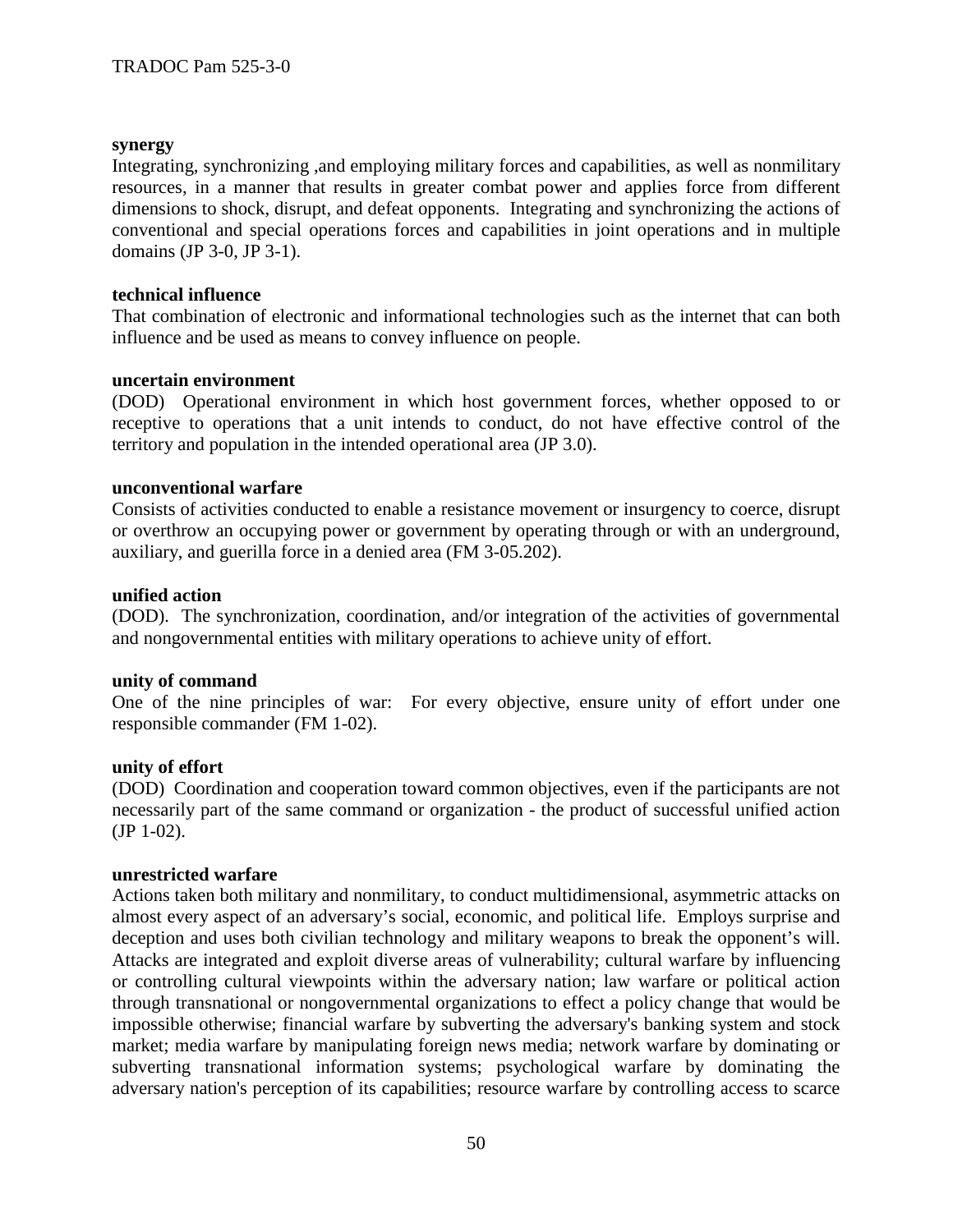natural resources or manipulating their market value; smuggling warfare by flooding an adversary's markets with illegal goods; and terrorism to create vastly disproportionate effects on national welfare (TRADOC G2).

## **Section III**

## **Special Abbreviation and Terms**

## **balance**

Careful consideration of as many factors as possible and making choices that achieve the necessary goals and objectives.

#### **operational adaptability**

The ability to shape conditions and respond effectively to changing threats and situations with appropriate, flexible, and timely actions (new definition).

partner

Persons, groups, or nations working with the U.S. toward the achievement of one or more aims (derivative definition).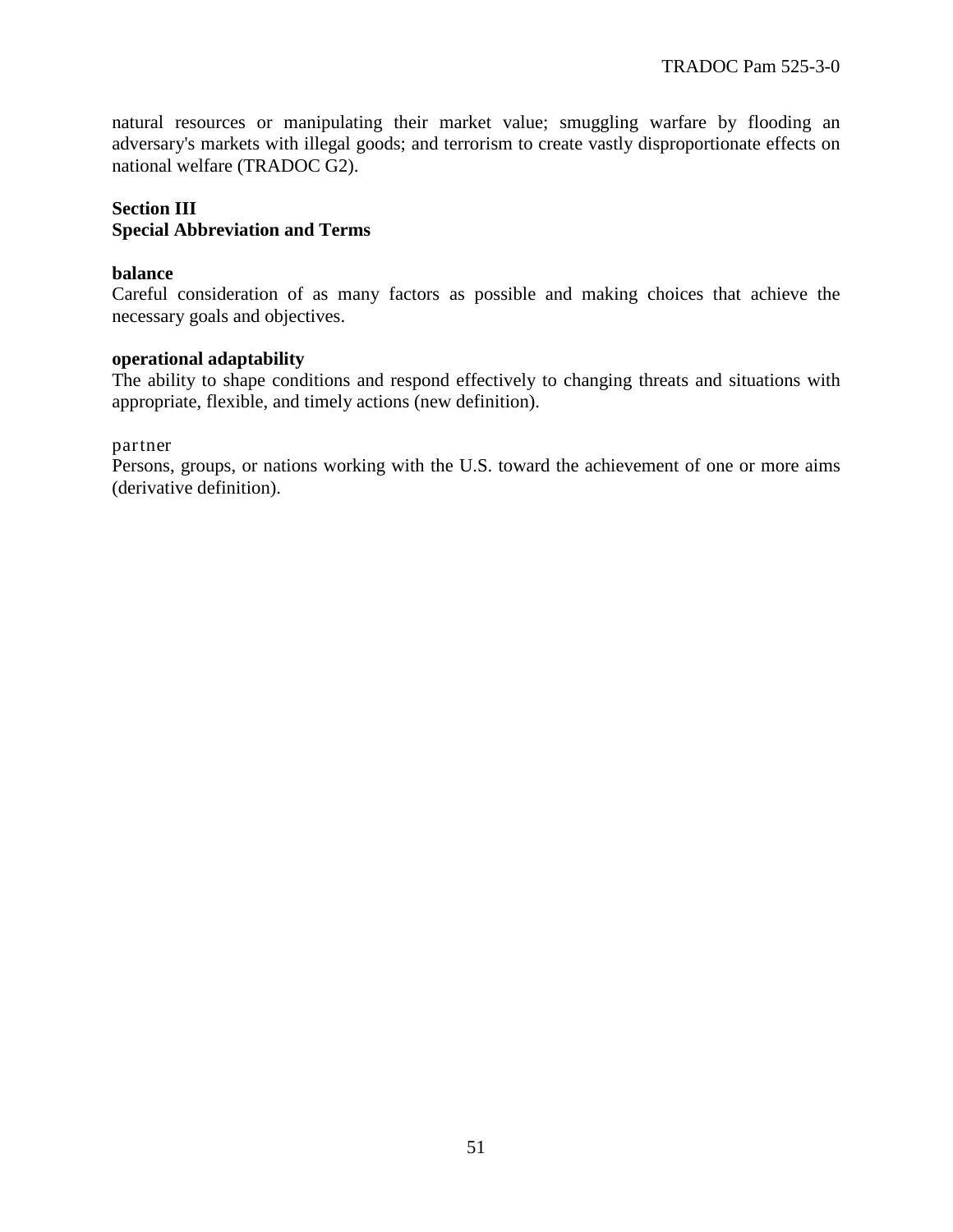$\overline{a}$ 

<span id="page-55-3"></span>days.<br><sup>4</sup> Defense Budget Recommendation Statement (Arlington, VA). As prepared for delivery by Secretary of Defense Robert M. Gates, Arlington, VA, Monday, April 06, 2009.

<span id="page-55-4"></span>http://www.defense.gov/Speeches/Speech.aspx?SpeechID=1341.<br><sup>5</sup> For example, historian Williamson Murray argues that the familiar convention that military institutions fail in war because they focus too closely on the last war is incorrect. In the oft-cited case of German military triumph and French defeat in 1940, for example, the Germans benefited from a detailed study of World War I to determine what really happened and identify implications for future war. Meanwhile, the French studied their last war only superficially and used selective observations to justify existing organizations and doctrinal trends. Actually, the French avoided meaningful debate and designed wargames and exercises to ensure results that reinforced flawed assumptions. See Williamson Murray, "May 1940: Contingency and fragility of the German RMA" in *The Dynamics of Military Revolution*, 1300-2050 (New York: Cambridge University Press, 2001), pg. 157-169. As historian Eugenia Kiesling observed, "hard truths were blurred both by optimistic language and by refusal to ask questions whose answers might have proved unsettling." See Eugenia C. Kiesling, Arming Against Hitler: France and the Limits of Military Planning (Lawrence, KS: University Press of Kansas, 1996), pg. 136-143, 175-181. Quotation from pg. 180. Because flawed assumptions escaped exposure, French military doctrine and institutional culture developed in a way that was incongruous with the conditions of war in 1940. When the Germans invaded, the French, who had assumed they would be able to conduct "methodical battle," maintain communications, prevent surprise, and control operations very closely were paralyzed and unable to contend with the actual conditions of war. Robert Doughy, *The Breaking Point: Sedan and the Fall of France*, 1940 (Hamden, CT: Archon Books, 1990), pg. 27-32.

<span id="page-55-6"></span><span id="page-55-5"></span><sup>6</sup> DODD 5100.01, *Functions of the Department of Defense and Its Major Components*. <sup>7</sup> The National Defense Strategy, the Undersecretary of Defense for Policy speech focused on rebalancing the Force, the *CCJO*, and the Army's Chief of Staff white paper addressing a balanced Army all provide different lists of national security interests, priorities, or objectives.National Defense Strategy, June 2008. Objectives: Defend the homeland; win the long war; promote security; deter conflict; win our Nation's Wars. *Rebalancing the Force: Major Issues for QDR 2010*, Michele Flournoy, Undersecretary of Defense for Policy, Speech to Center for Strategic and International Studies, 29 April 2009. Security challenges: Rise of violent extremist movements; proliferation of WMD; rising powers and the shifting balances of power; failed and failing states; increasing tensions in the global commons. *CCJO*, pg. 7. National security challenges: Win the Nation's wars; deter potential adversaries; develop cooperative security; defend the homeland; respond to civil crisis. *The Army of the 21st Century*, Casey, George W., General, Chief of Staff of the Army, October 2009 (Army Magazine, 59 (10). Objectives: Prevail in protracted counterinsurgency campaigns; engage to help other nations build capacity and assure friends and allies; support civil authorities at home and abroad; deter and defeat hybrid threats and hostile state actors.

<span id="page-55-7"></span><sup>8</sup> U.S. Joint Forces Command's *The Joint Operating Environment: Challenges and Implications for the Future Joint Force*, pg. 10-23. *CCJO,* 2-7. National Intelligence Council's *Global Trends 2025: A Transformed World*, pg. 60- 67.

<span id="page-55-8"></span><sup>9</sup> U.S. Joint Forces Command's *The Joint Operating Environment: Challenges and Implications for the Future Joint Force*, describes strategic and operational challenges facing the joint forces. Its companion document, the *CCJO* states, "The future operating environment will be characterized by uncertainty, complexity, rapid change, and persistent conflict." The National Intelligence Council's *Global Trends 2025: A Transformed World,* forecasts a world where terrorism, conflict, and proliferation of weapons, and competition for scarce resources increases.

<span id="page-55-9"></span> $10$  This concept places future conflicts and environmental factors in the context of U.S. national security interests to identify likely Army missions in future conflict. U.S. Joint Forces Command's *The Joint Operating Environment: Challenges and Implications for the Future Joint Force,* describes strategic and operational challenges facing the

<span id="page-55-0"></span><sup>1</sup> DOD National Defense Strategy, June 2008*,* 5.

<span id="page-55-1"></span><sup>2</sup> TRADOC Pam 525-3-90, Objective Force Maneuver Units of Action (Rescinded)

<span id="page-55-2"></span><sup>3</sup> "Army deployment goals" are move a BCT in 4-7 days, 3 BCTs in 10 days, 9 BCTs in 20 days, and 15 BCTs in 30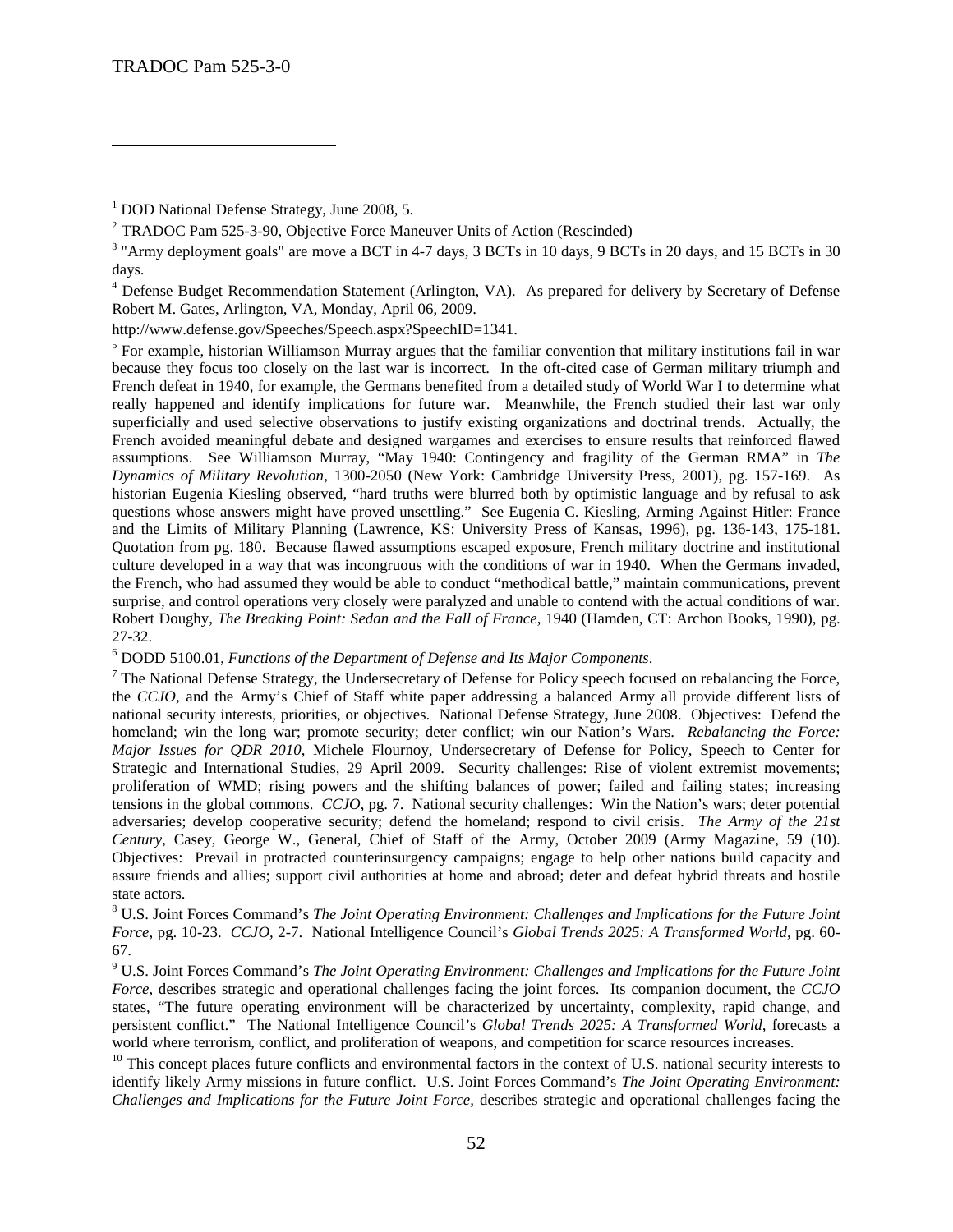joint force. Its companion document, the *CCJO* states, "The future operating environment will be characterized by uncertainty, complexity, rapid change, and persistent conflict." The National Intelligence Council's *Global Trends 2025: A Transformed World* forecasts a world where terrorism, conflict, and proliferation will remain key concerns even as resource issues move up on the international agenda. All of these documents are consistent with *TRADOC's Operational Environment 2009-2025,* and analyses from the U.S. intelligence community in identifying emerging threats and environmental factors such as state failure, proliferation of WMD, terrorism, natural disasters, regional conflict escalation, and state and nonstate actors hostile to the U.S. and its allies. Each of these challenges contributes to a complex, uncertain operational environment with significant implications for future force operations. See *CCJO*, pg. 2. The National Intelligence Council's *Global Trends 2025: A Transformed World*, TRADOC's *Operational Environment*, 2009-2025, pg. 5.

<span id="page-56-0"></span><sup>11</sup> Matt Matthews' Long War Series Occasional Paper 26—We Were Caught Unprepared: The 2006 Hezbollah-Israeli War, pg 15.

<span id="page-56-1"></span><sup>12</sup> Russell W. Glenn, "All Glory Is Fleeting: Insights from the Second Lebanon War," *National Defense Research Institute*, RAND, February 2008, 18. Matt Matthews' Long War Series Occasional Paper 26—We Were Caught Unprepared: The 2006 Hezbollah-Israeli War, 22.

<span id="page-56-2"></span><sup>13</sup> I.B Holley "Ideas and Weapons" and Martin Van Creveld "Command in War."

<span id="page-56-4"></span><span id="page-56-3"></span><sup>14</sup> National Ground Intelligence Center, "2010: The OE in 2020.<br><sup>15</sup> *Unified Quest 2009— Technology Implications*, Objective 5 Interim Analysis Report, TRADOC Analysis Center, December 2008.

<span id="page-56-5"></span> $16$  Ibid.

 $\overline{a}$ 

<span id="page-56-6"></span> $17$  Ibid.

<span id="page-56-7"></span> $^{18}$  Ibid.

<span id="page-56-8"></span><sup>19</sup> C. Todd Lopez, *Immersive technology melds Hollywood, warrior training*, Army News Service, 10 March 2009.

<span id="page-56-9"></span><sup>20</sup> *Unified Quest 2009— Technology Implications*, Objective 5 Interim Analysis Report, TRADOC Analysis Center, December 2008.

<span id="page-56-10"></span><sup>21</sup> Ibid*.*

<span id="page-56-11"></span> $22$  Ibid.

<span id="page-56-12"></span><sup>23</sup> Michael Howard, "The Use and Abuse of Military History," in Michael Howard, ed., *The Causes of War and Other Essays,* Cambridge, MA: Harvard University Press, 1983, pg.195.

<span id="page-56-13"></span> $24$  Leaders and units must still understand that these local conditions are connected to larger and often external and transnational dimensions of the problem. As Kimberly Kagan points out, the problems of modern conflict (and particularly counterinsurgency) are "not only localized, but also systemic." For example, Kagan observed that in Iraq that "the enemy had developed a system of allocating resources; command and control; financing; logistics; recruitment; training capabilities; information operations; force projection capacities; and methods for reinforcing priorities—not just in local areas, but hierarchically within the theater." Failure to address the systemic dimension of enemy capabilities could limit friendly and coalition efforts and create opportunities for the enemy organizations. Kimberly Kagan, "III Corps AAR," 5 May 2008, unpublished paper.

<span id="page-56-14"></span><sup>25</sup> JP 3-0, *Joint Operations*, pg. IV-30.

<span id="page-56-15"></span><sup>26</sup> JP 3-06, *Doctrine for Joint Urban Operations*, pg. II-12. A brief survey of American military history—ranging from the Philippine Islands to Latin America to Europe and back to Asia and Latin America—underscores that consolidated security gains were critical prerequisites to political and economic progress. Nadia Schadlow, "Root's Rules: Lessons From America's Colonial Office," *The American Interest*, Winter (January/February 2007), pg. 95.

<span id="page-56-17"></span> $28$  Combined arms is the synchronized and simultaneous application of the elements of combat power to achieve an effect greater than if each element of combat power was used separately or sequentially. FM 3-0. *Operations*, page 4-7.

<span id="page-56-18"></span><sup>29</sup> Jonathan M. House, Toward Combined Arms Warfare: A Survey of 20<sup>th</sup>-Century Tactics, Doctrine, and Organization (Fort Leavenworth, KS: U.S. Army Command and General Staff College Press, 1984), pg. 1-6.

<span id="page-56-19"></span><sup>30</sup> FM 3-0, pg. 6-13. See also General George W. Casey Jr., Army Chief of Staff, *The Army of the 21st Century.*

<span id="page-56-16"></span> $27$  JP 3-06, pg. II-12.